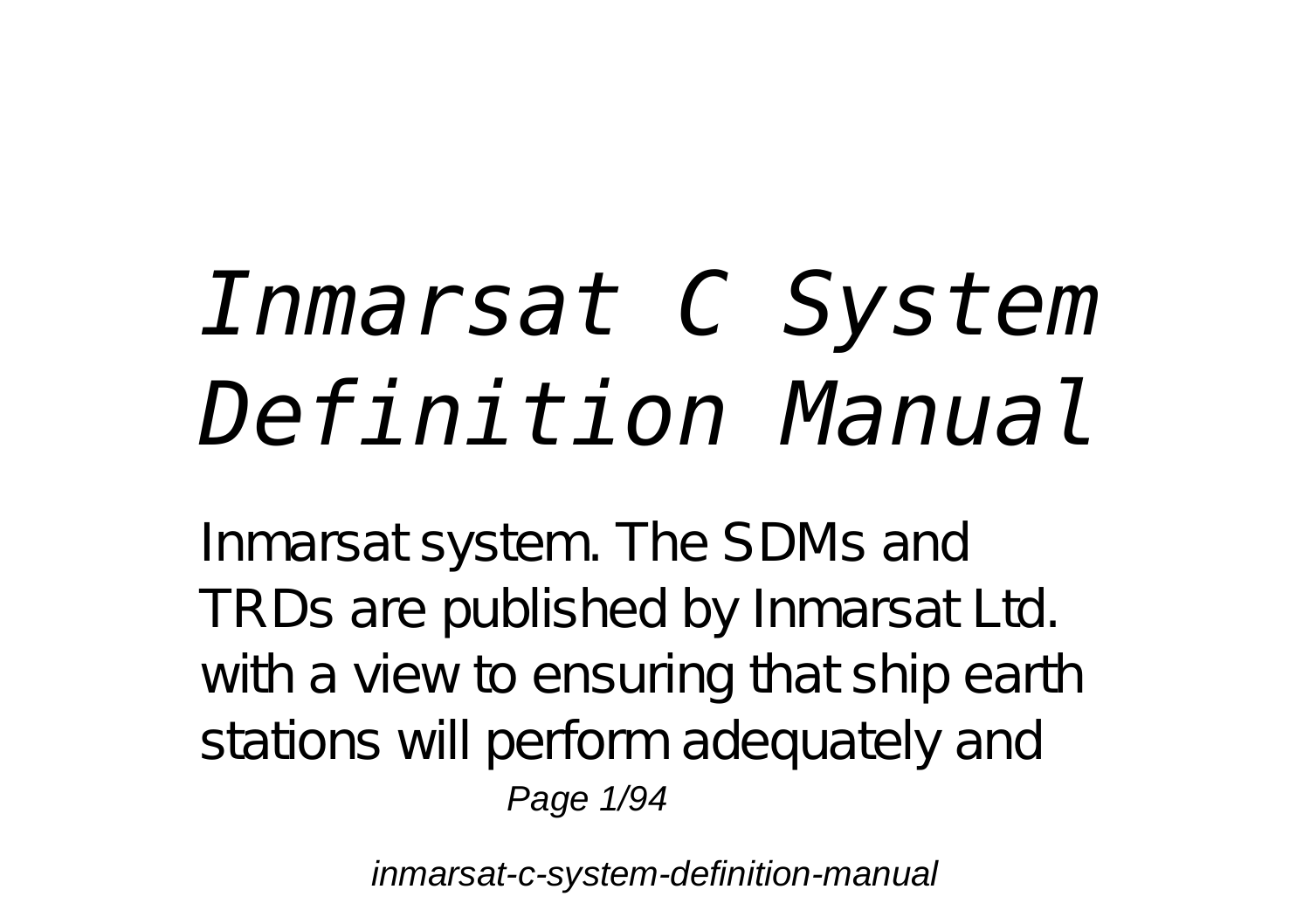not endanger the integrity of the Inmarsat system. **NERA INMARSAT-C SERVICE MANUAL Pdf Download.** Certain models of Inmarsat-C terminals are also approved for usage in the global maritime distress and safety services (GMDSS) system, Page 2/94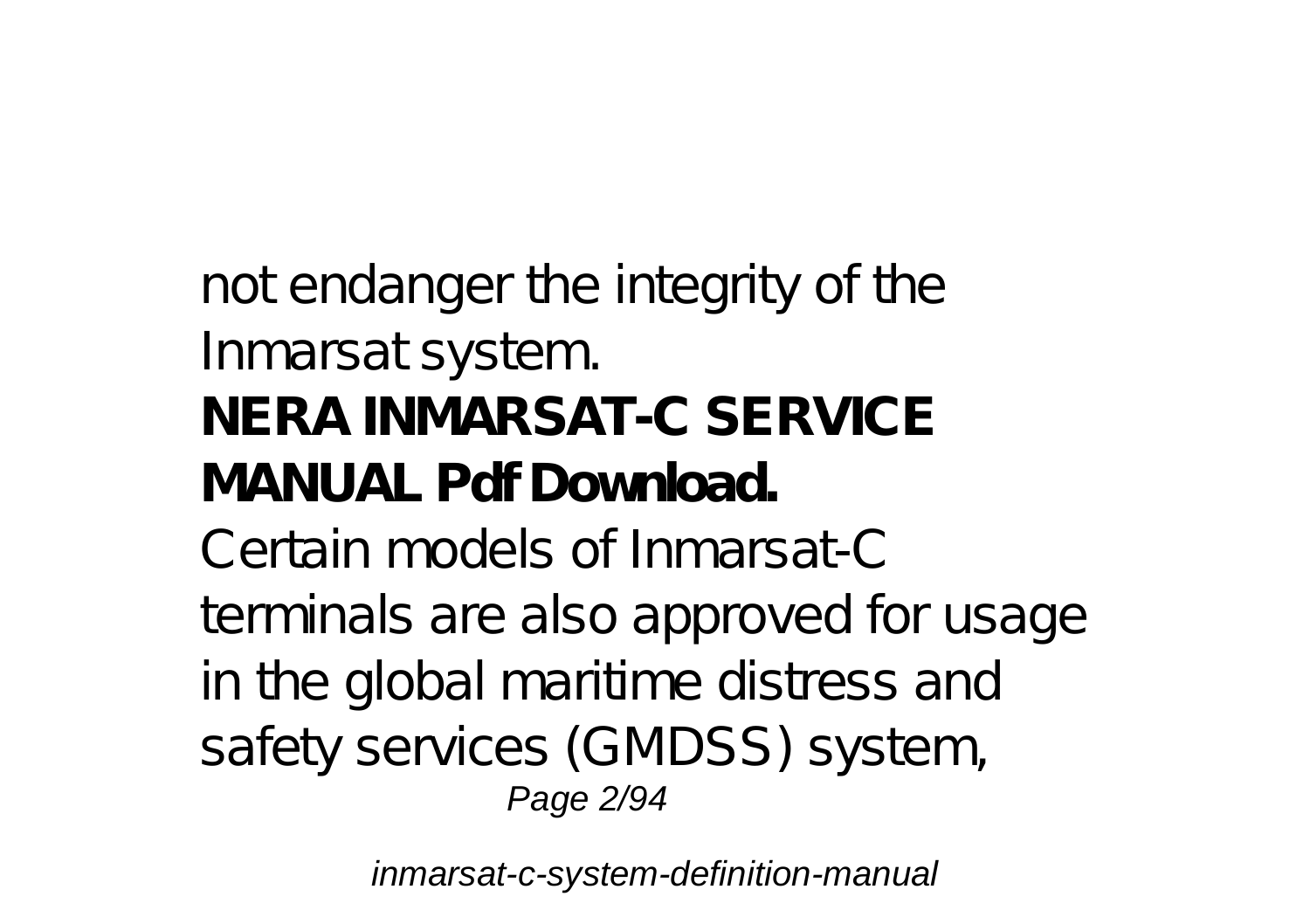equipped with GPS. Inmarsat-M: provides voice services at 4.8 kbit/s and medium speed fax/data services at 2.4 kbit/s. It paved the way towards Inmarsat-Mini-M. Service has been closed.

**INMARSAT ISATPHONE PRO USER MANUAL Pdf Download.** Page 3/94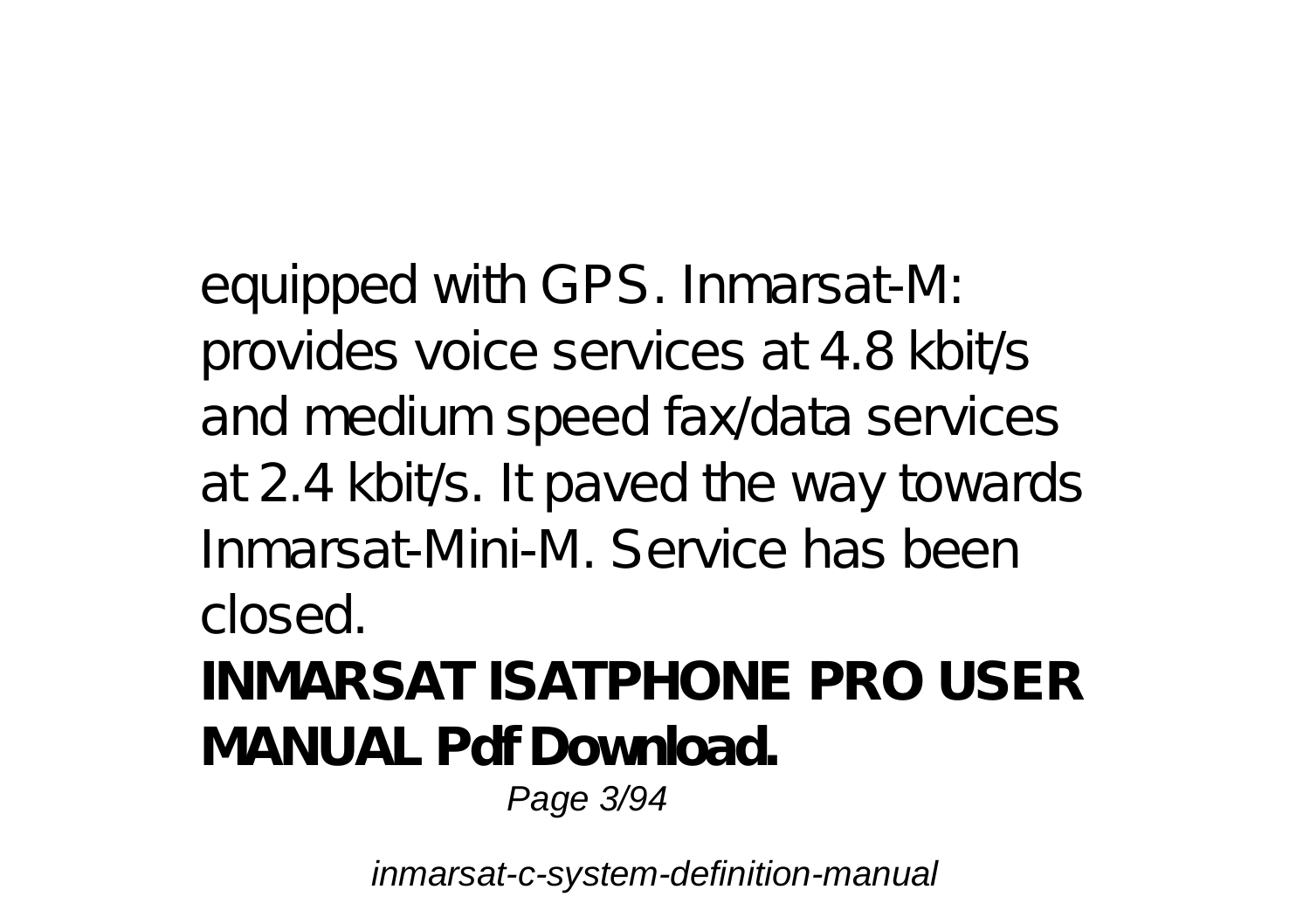**NAVAL POSTGRADUATE SCHOOL Monterey, California Inmarsat C System Definition Manual** Inmarsat C is a two-way store and forward communication system that transmits messages in data packets in ship-to-shore, shore-to-ship and shipto-ship direction. Inmarsat C Page 4/94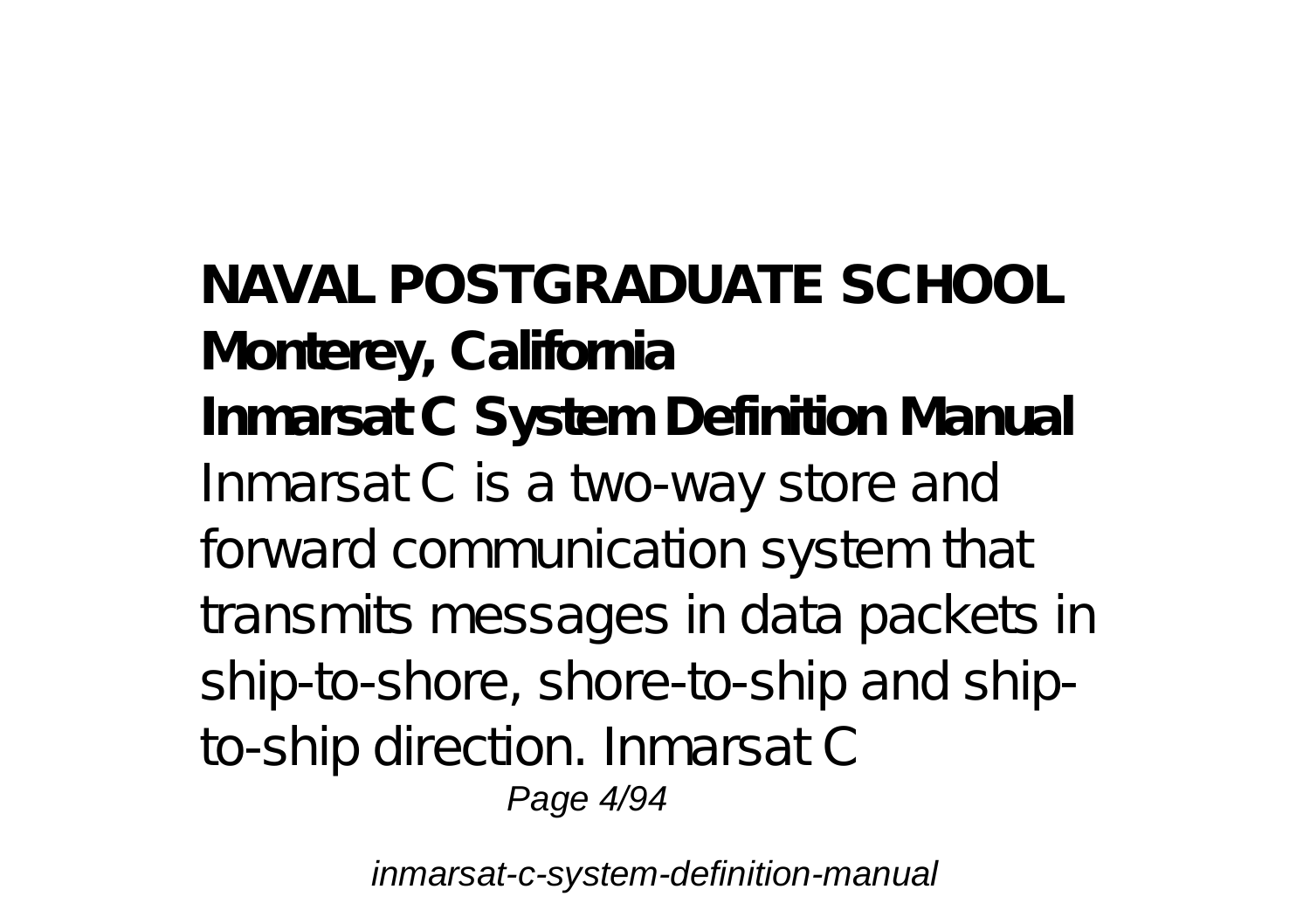comprises of a small omnidirectional antenna, compact transceiver (transmitter and receiver), messaging unit and, if GMDSS-compliant or with a distress function, a Dedicated Distress Button to activate a Distress Alert.

**Inmarsat C | Two Way Marine** Page 5/94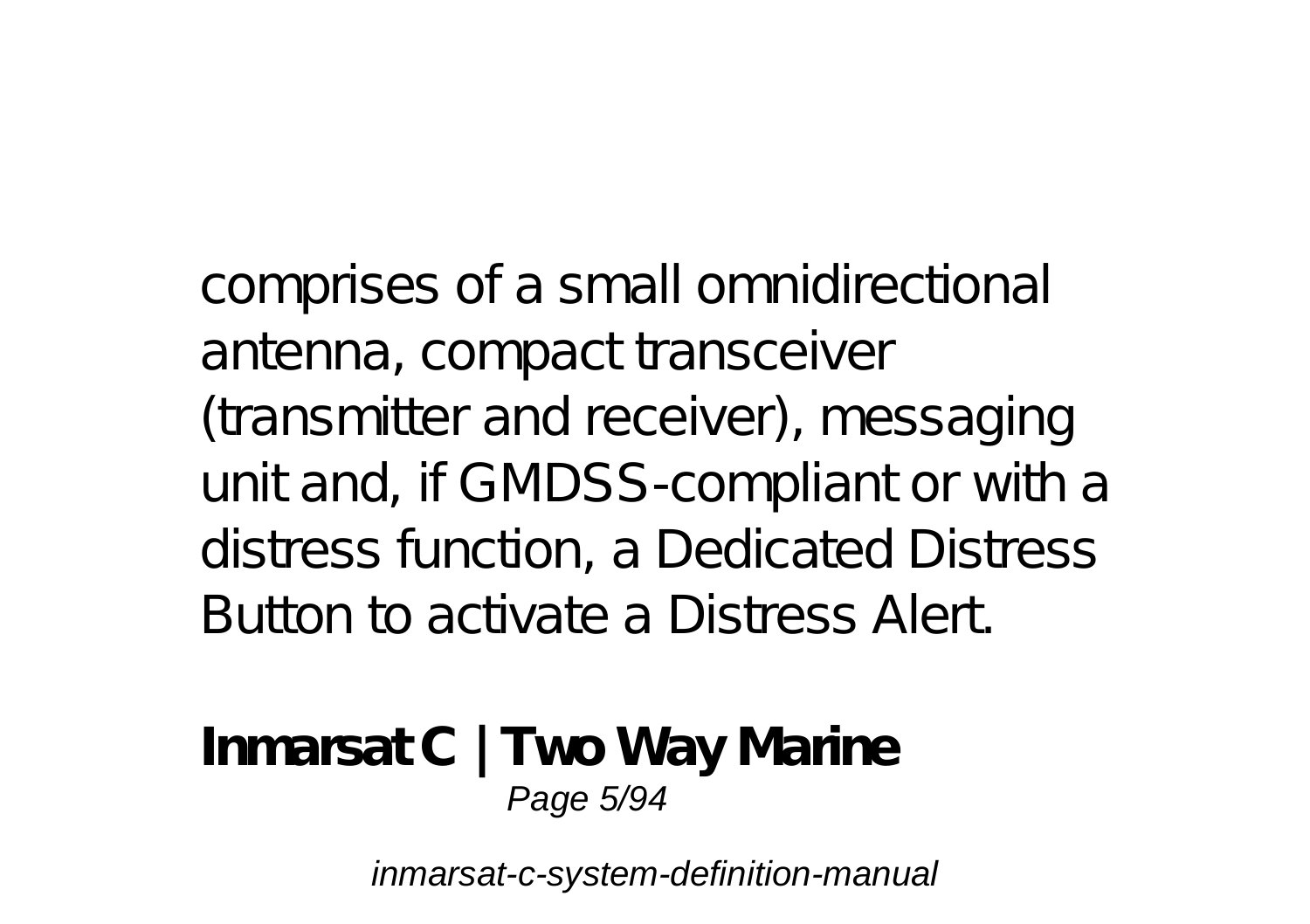**Communications | Inmarsat** Nera C is a communication system of Class 2 Inmarsat C which is smaller and lighter than "Nera C12". The operation is the same as "Nera C12". Nera C has 10BASE-T port to communicate by E-mail from PC connected to LAN.

Page 6/94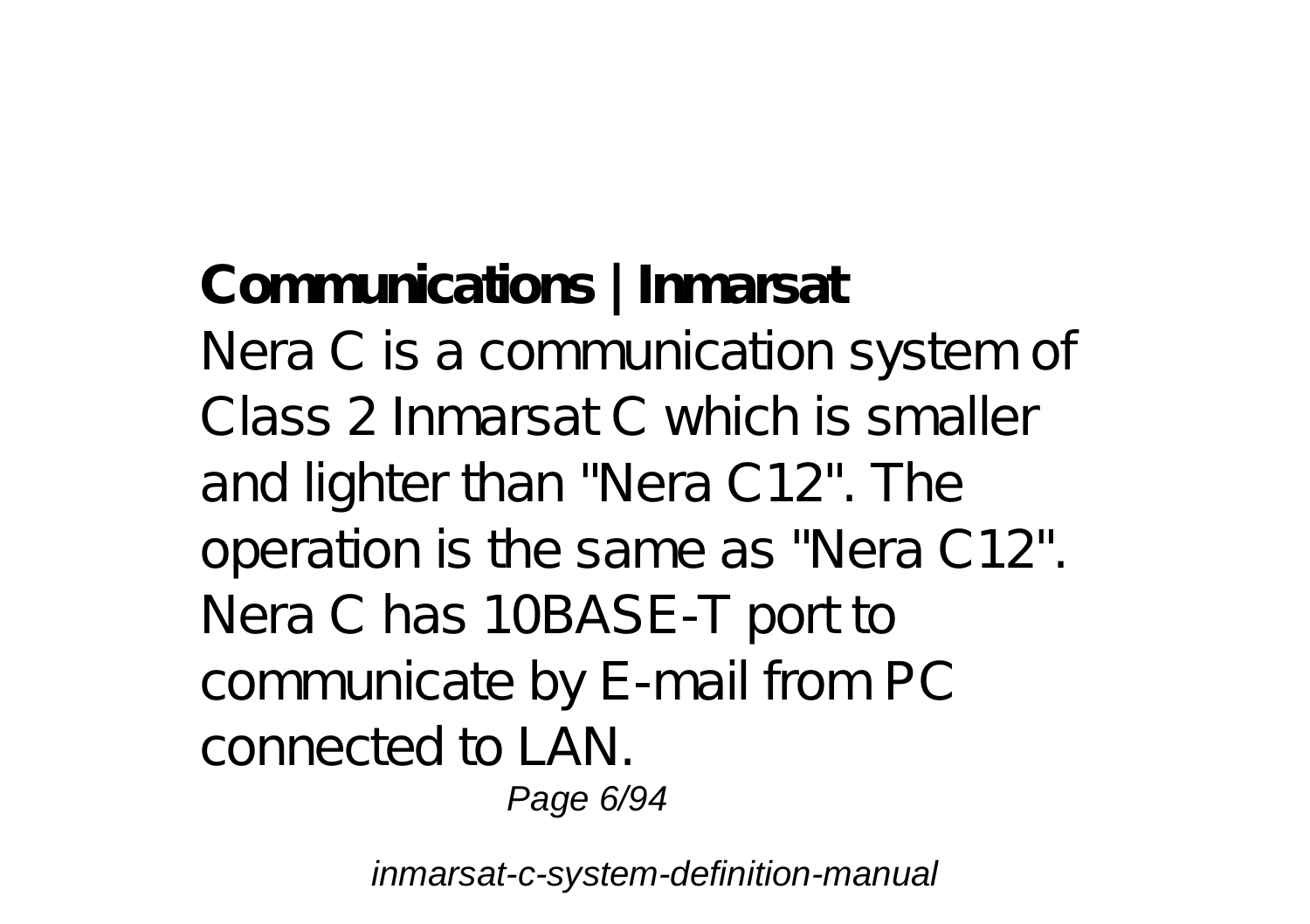**NERA INMARSAT-C SERVICE MANUAL Pdf Download.** The Inmarsat C satellite communications system has a capability known as Enhanced Group Call (EGC), which enables MSI providers to send messages for Page 7/94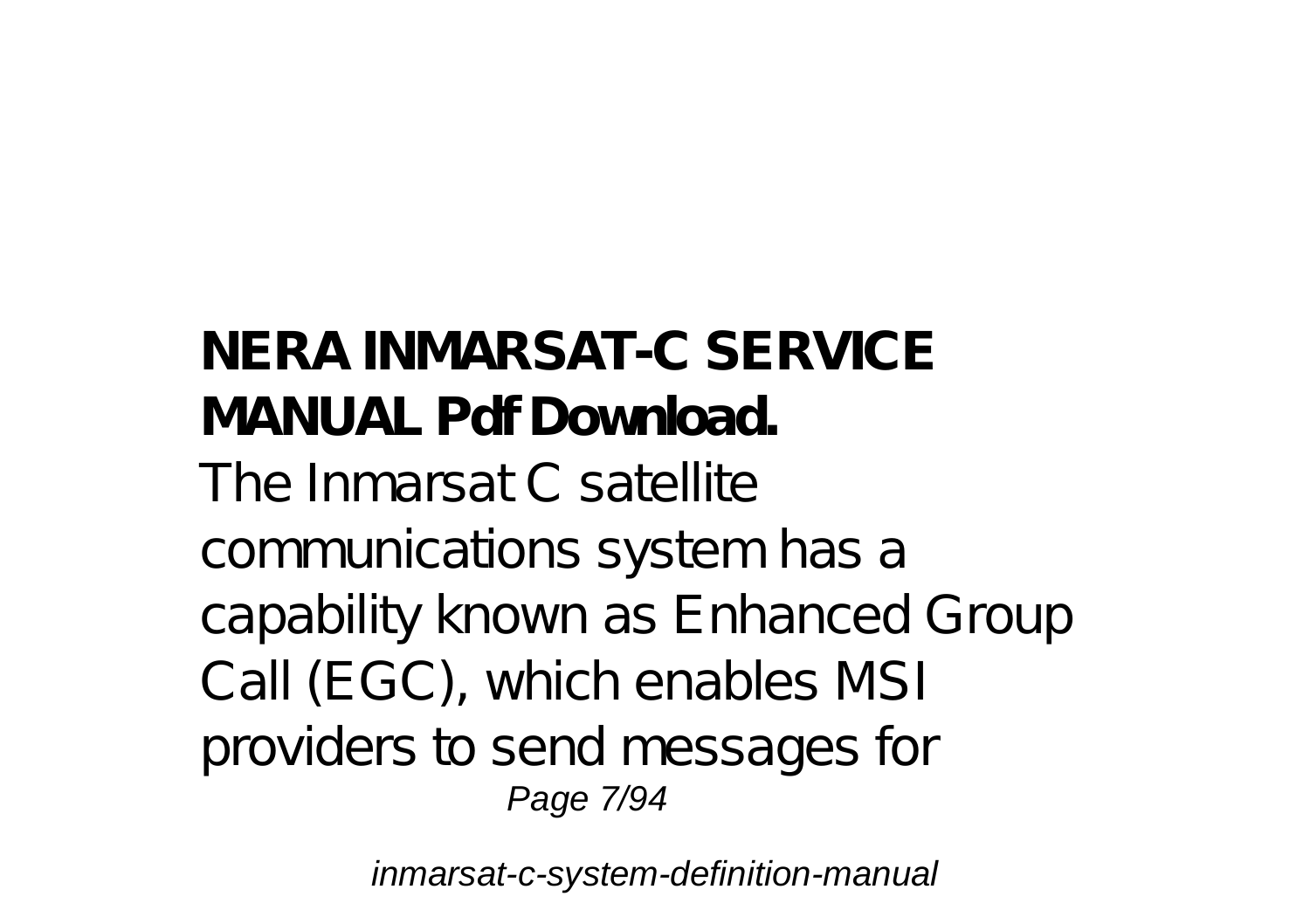selective reception by EGC receivers located anywhere in the four Ocean Regions.

**SNET Handbook 5th Edition VM 2 - Inmarsat** Inmarsat C and Inmarsat Mini-C characteristics and services Global Page 8/94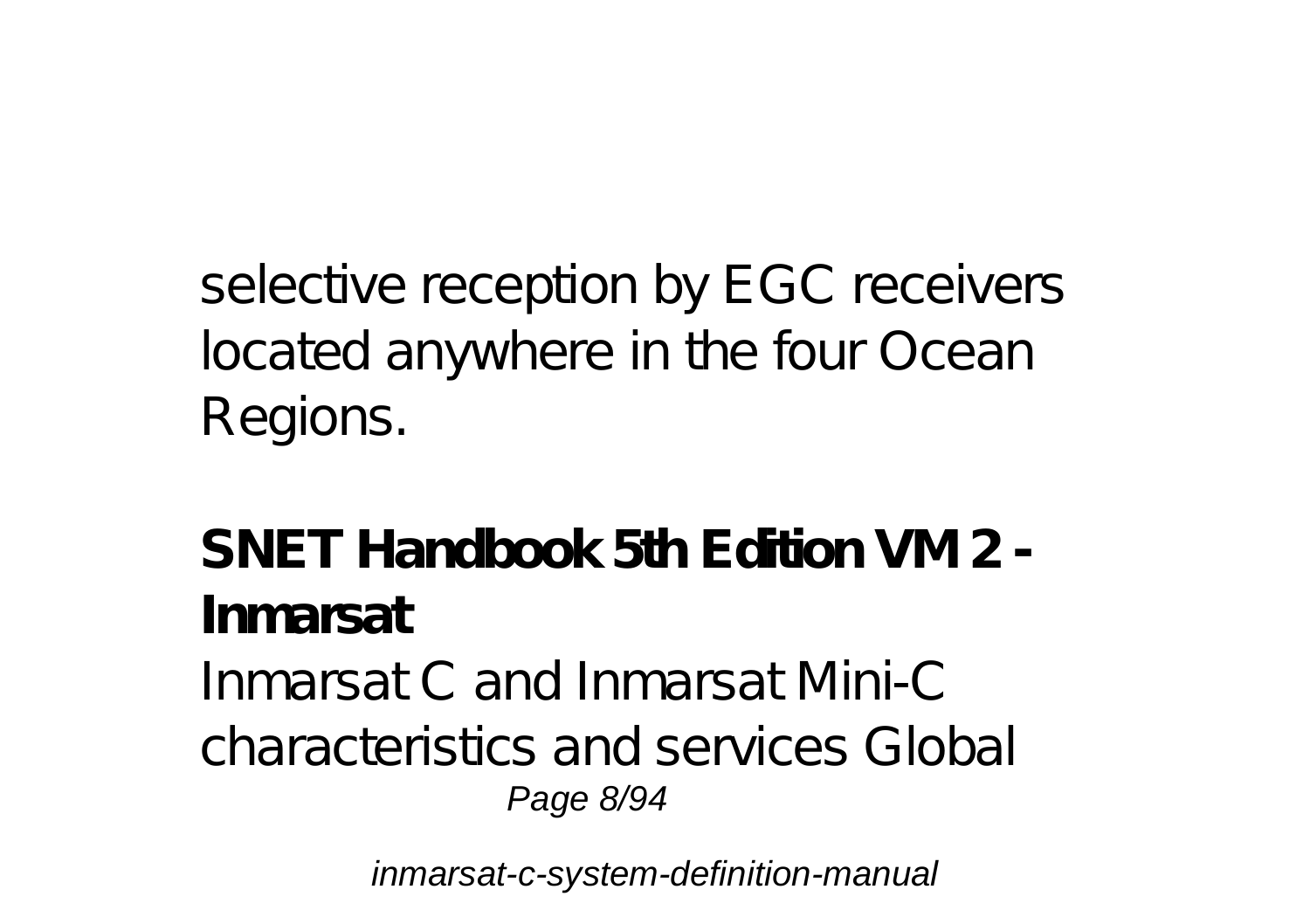coverage (between 76 o North and 76 South) Store and Forward communication system (ship-to-shore, shore-to-ship and ship-to-ship) messages delivered to telex, fax (text, one way only), PSDN/PSTN, another mobile, SAC, Internet (e-mail)

Page 9/94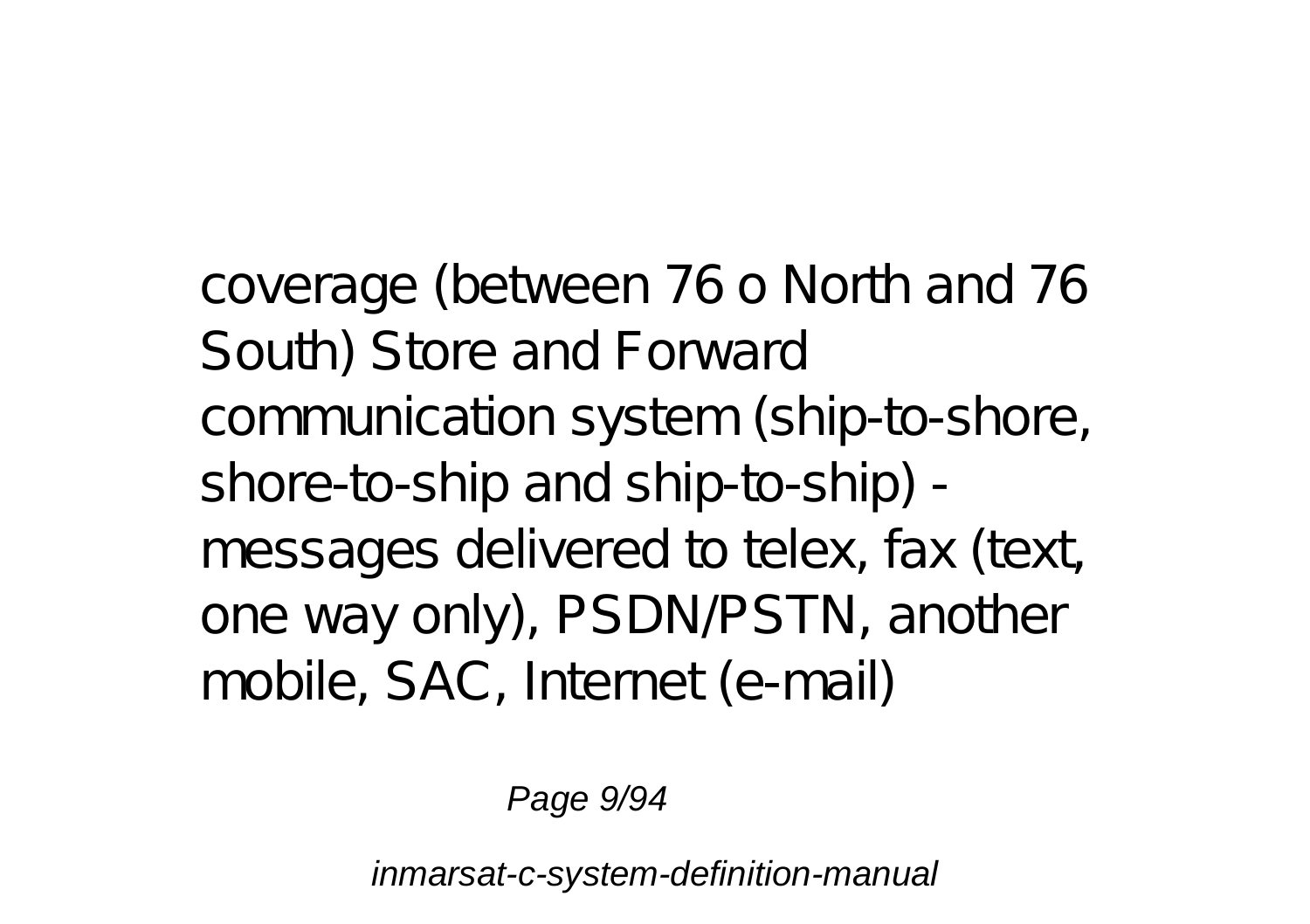# **Inmarsat C EGC SafetyNET Status - IHO**

Inmarsat C System Definition Manual - CD004.pdf - Free ebook download as PDF File (.pdf), Text File (.txt) or read book online for free. O Scribd é o maior site social de leitura e publicação do mundo. Page 10/94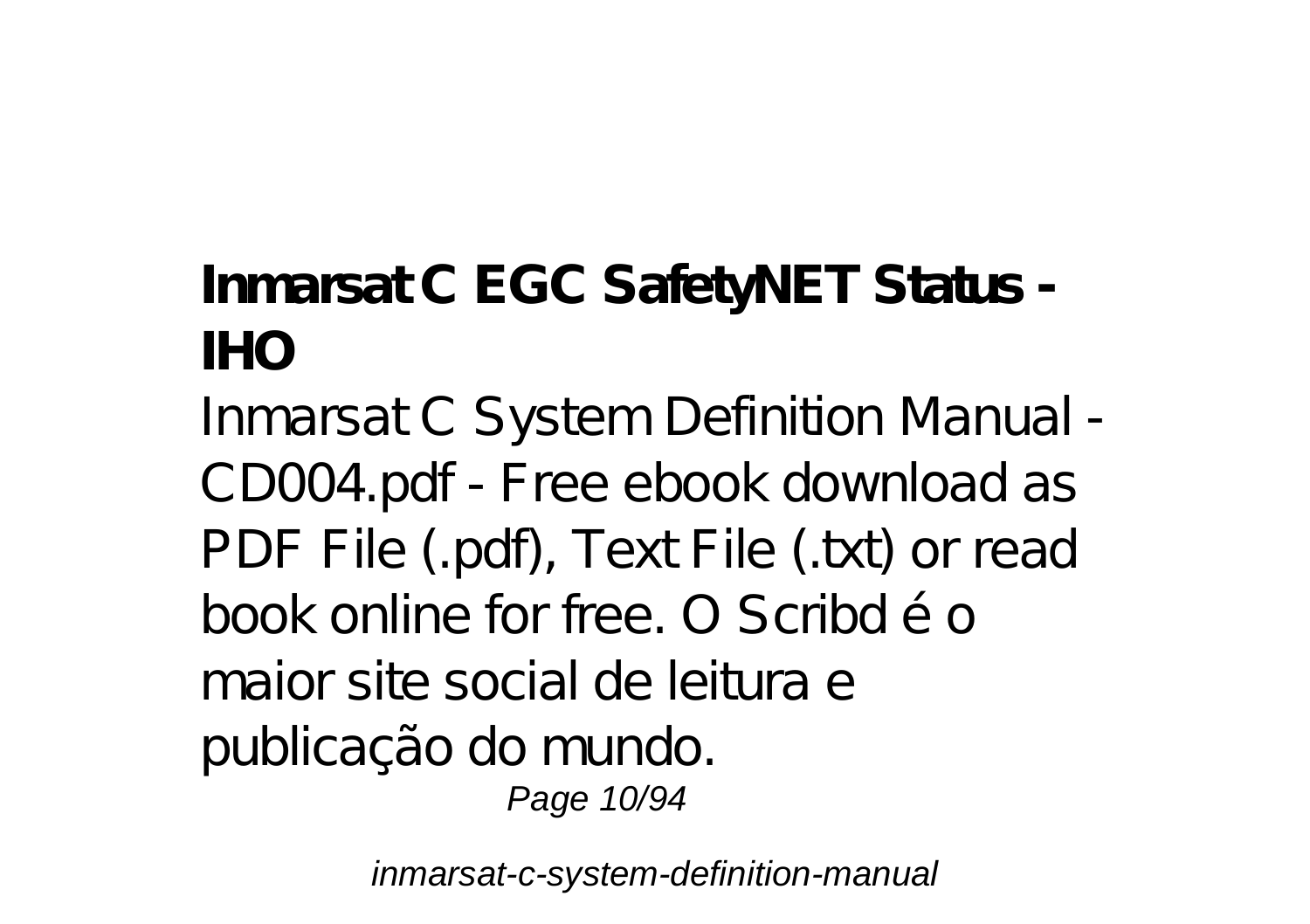**Inmarsat C System Definition Manual - CD004.pdf | Computer ...**

Chapter 6 Inmarsat-C system Inmarsat maritime communications handbook (Issue 4) 6-5 6.1 Introduction to the Inmarsat-C system An Inmarsat-C mobile earth station (MES) is a small Page 11/94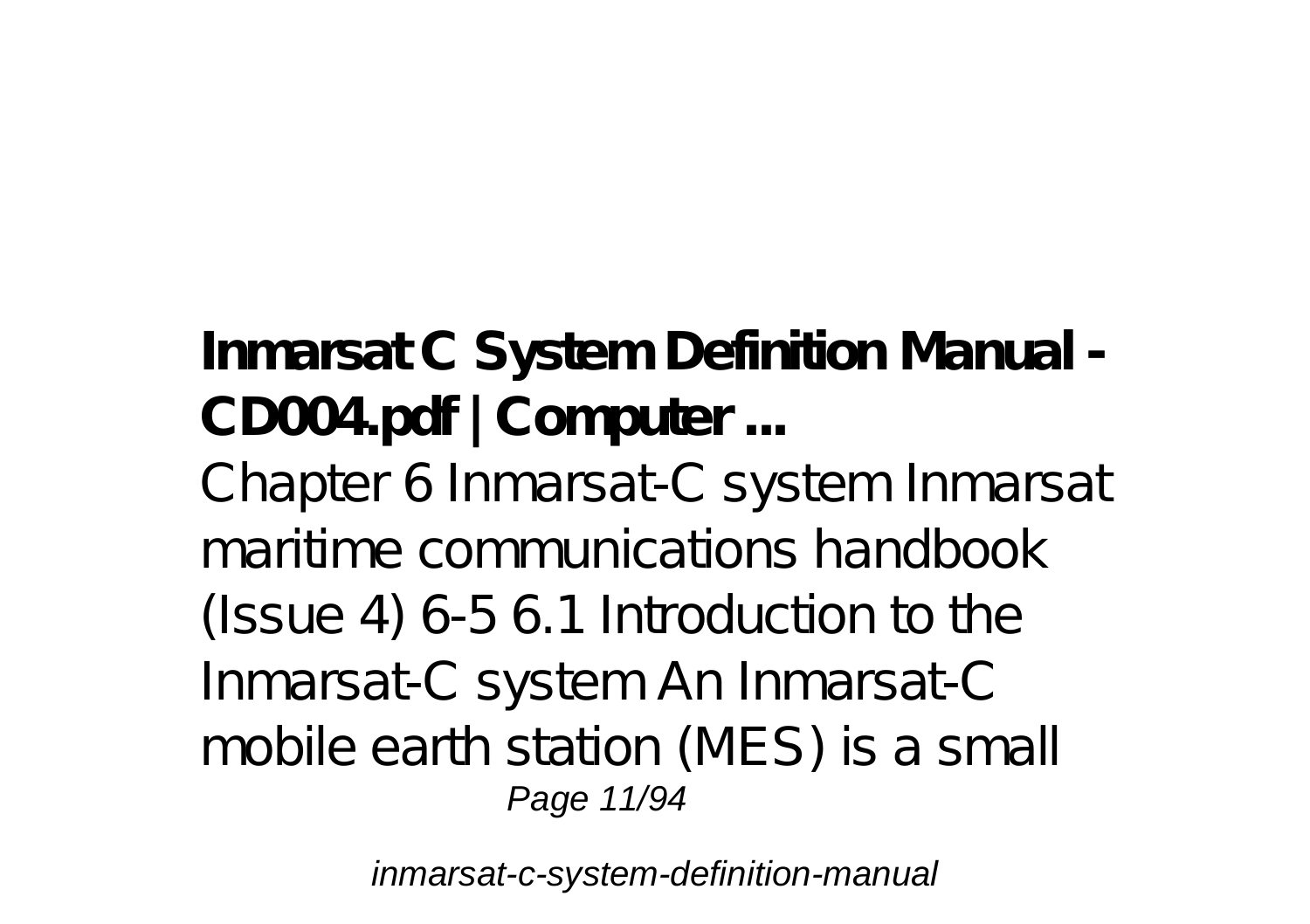and power-efficient terminal which provides global communications, is inexpensive to purchase and simple to install and use.

**Chapter 6 The Inmarsat-C system - NAUTISCHOOL** INMARSAT COMMUNICATIONS Page 12/94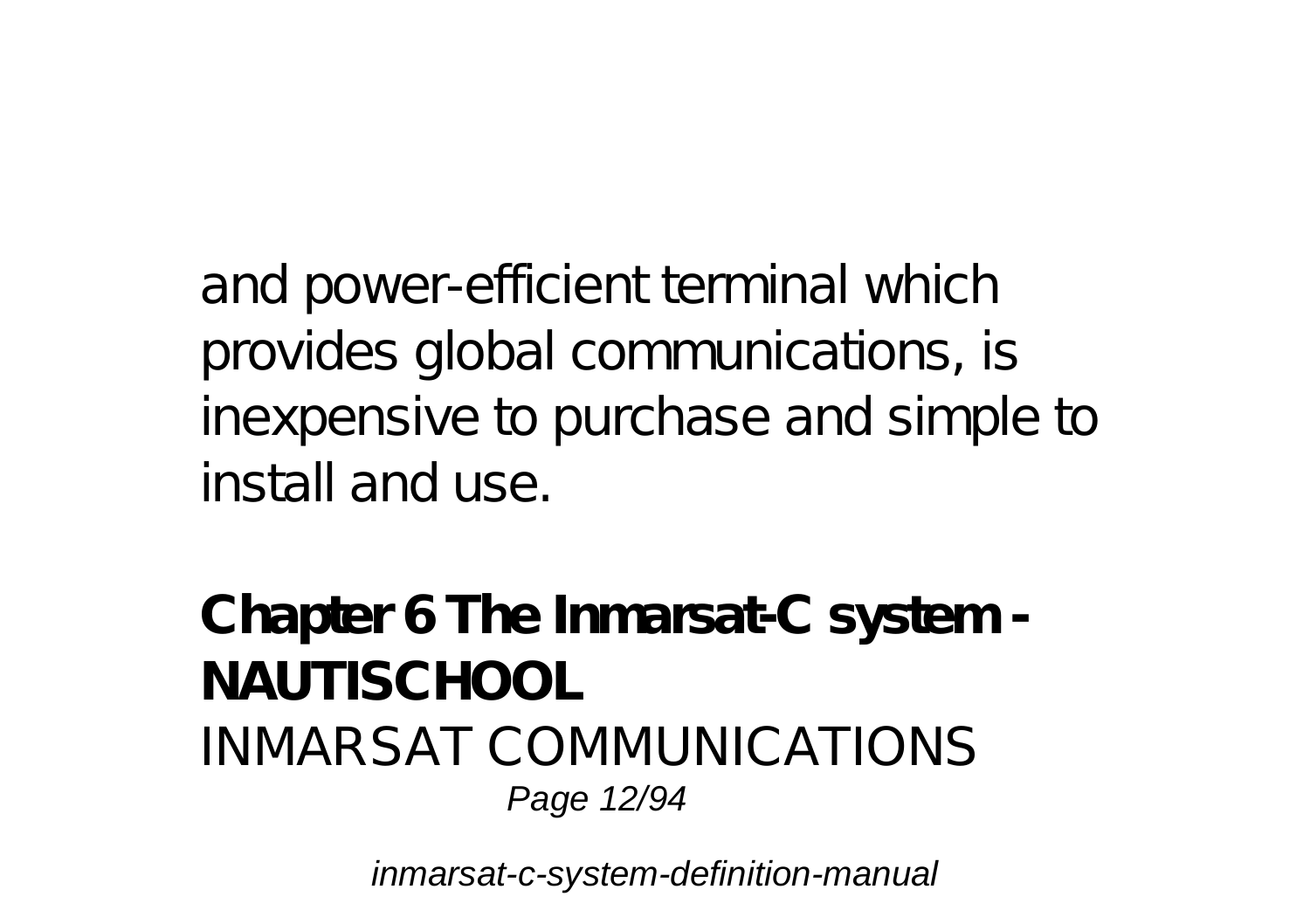SYSTEM: A SYSTEMS APPROACH by Aristides Ioannis Fasoulas June, 1991 Co-Advisor: Dan C. Boger Co-Advisor: William R. Gates Approved for public release; distribution is unlimited. 92-05286

#### **NAVAL POSTGRADUATE SCHOOL** Page 13/94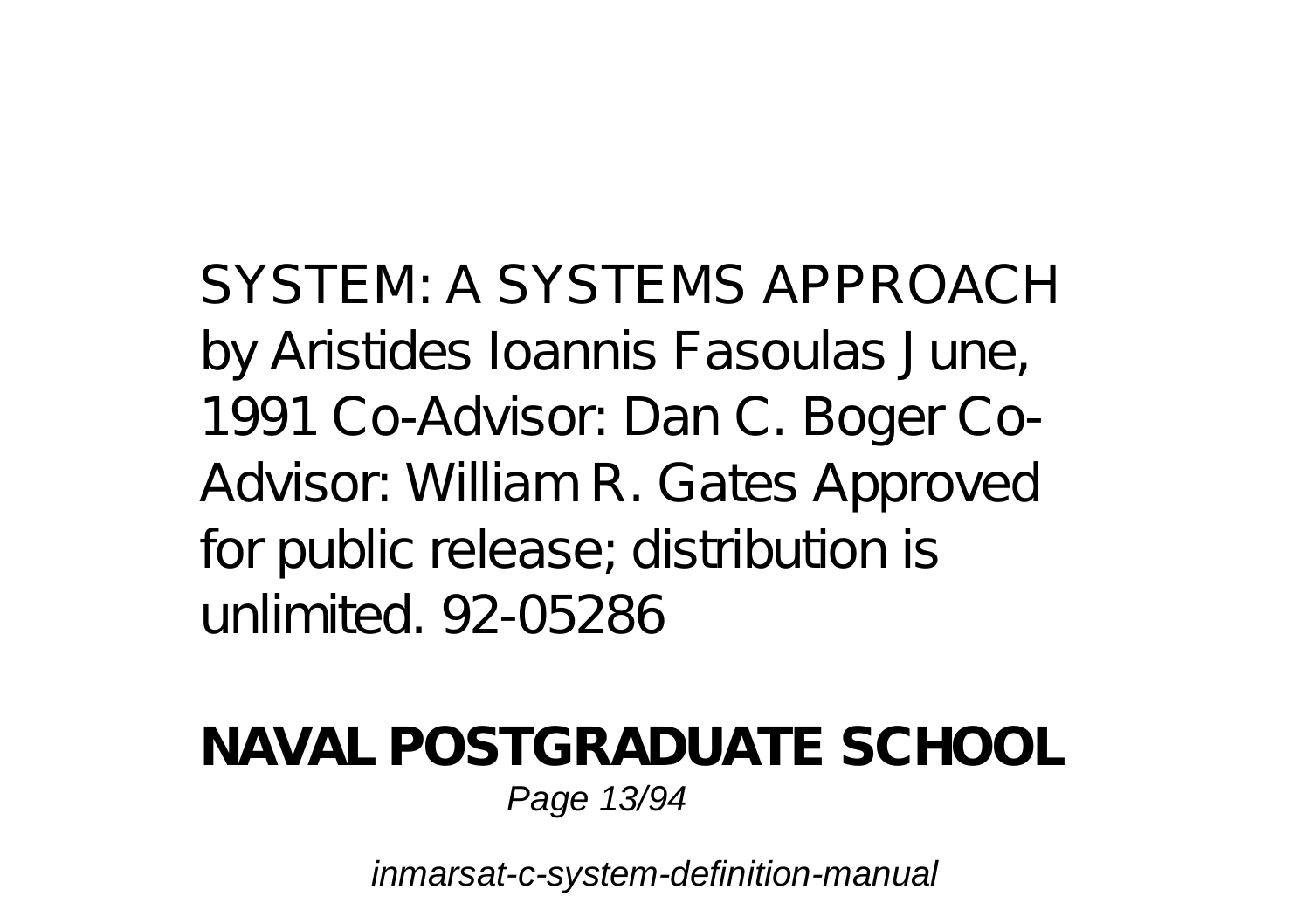**Monterey, California** Inmarsat system. The SDMs and TRDs are published by Inmarsat Ltd. with a view to ensuring that ship earth stations will perform adequately and not endanger the integrity of the Inmarsat system.

Page 14/94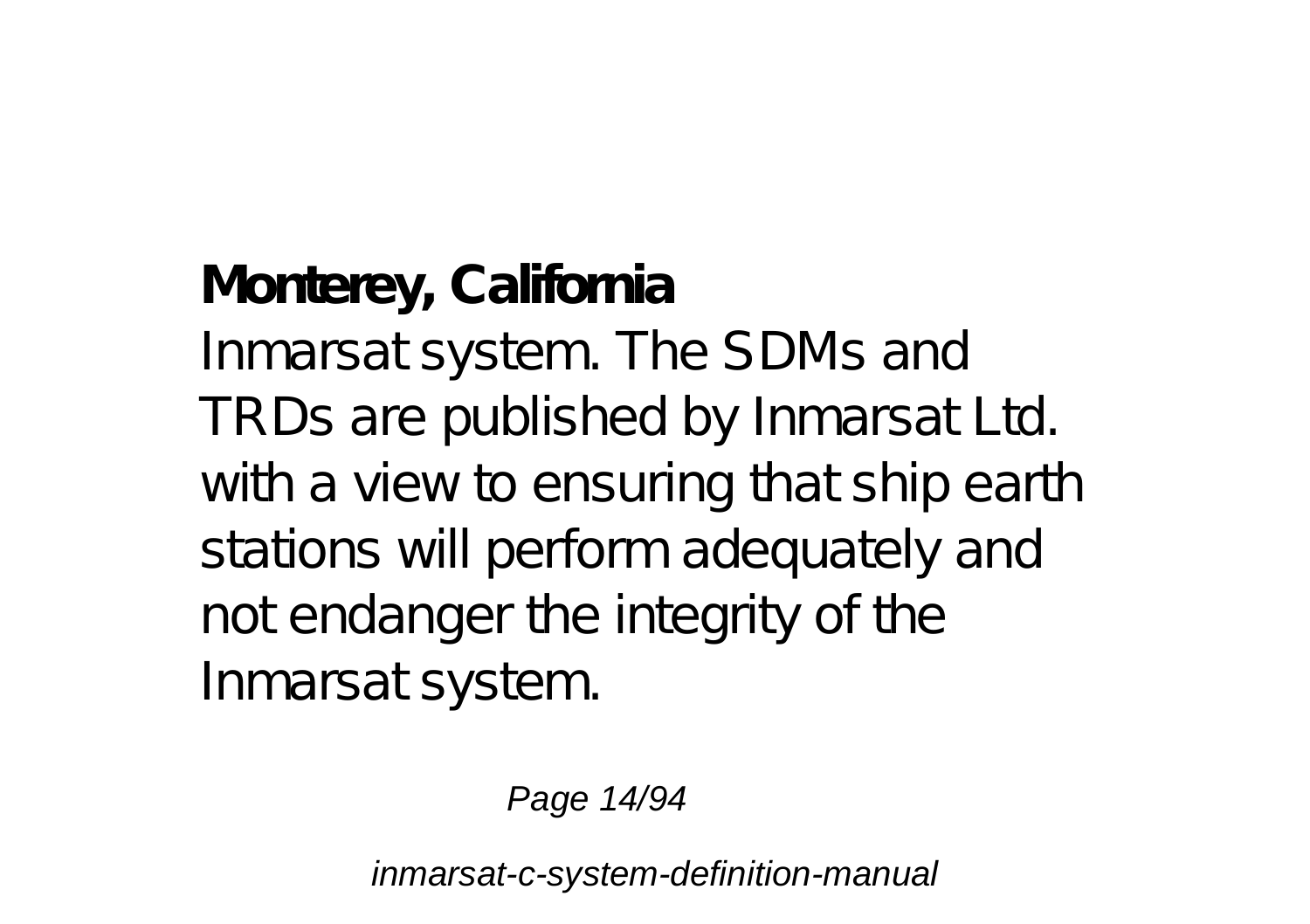**© Inmarsat Global Ltd., February 2008** What does SDM stand for? SDM stands for System Definition Manual (Inmarsat; UK) Suggest new definition. This definition appears very frequently and is found in the following Acronym Finder categories: Business, finance, etc. See other definitions of SDM. Page 15/94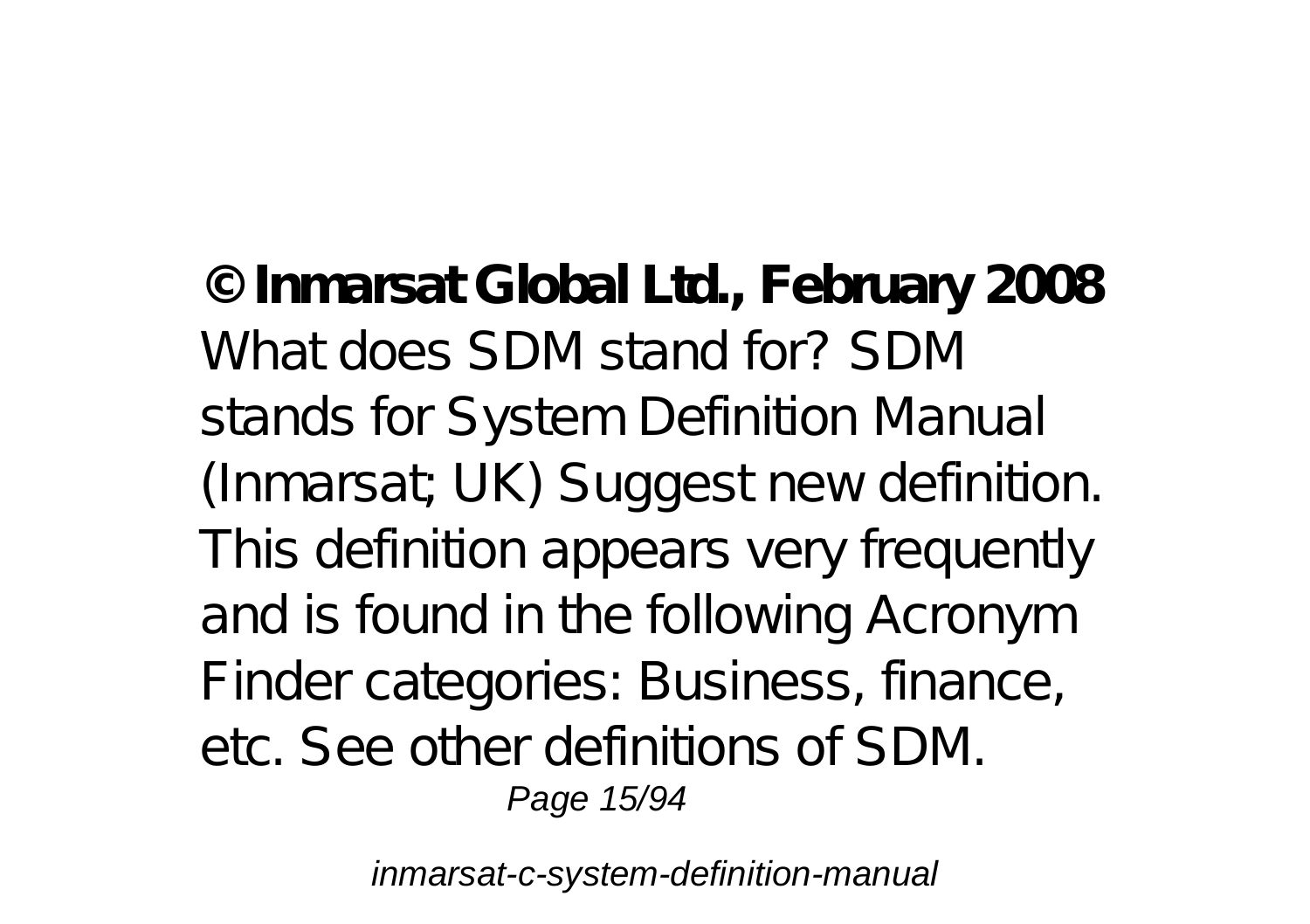Other Resources:

**SDM - System Definition Manual (Inmarsat; UK) | AcronymFinder** the appropriate System Definition Manuals (SDMs) or Technical Requirements Docunment (TRD) for the relevant Inmarsat system. The Page 16/94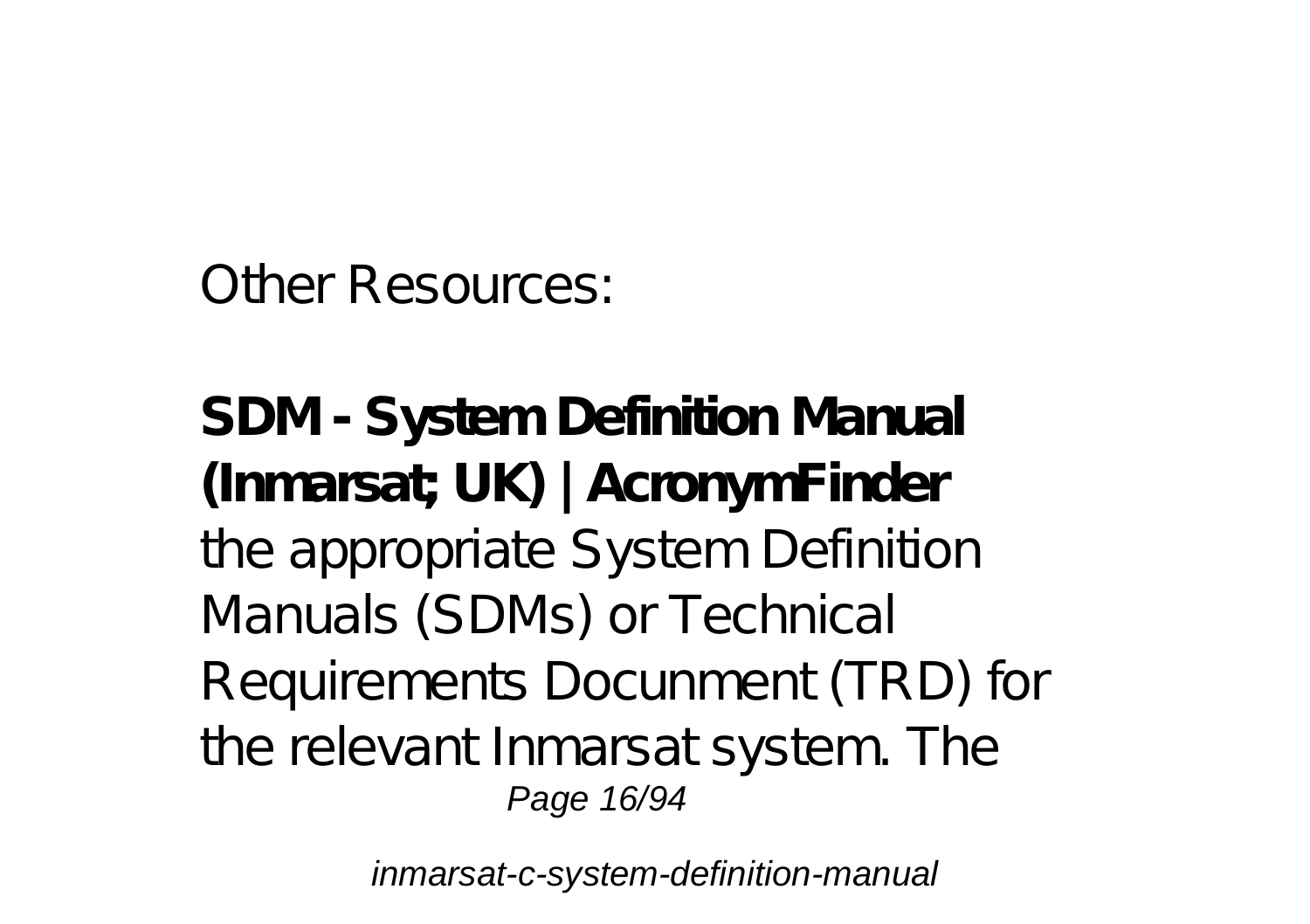SDMs and TRDs are published by Inmarsat Ltd. with a view to ensuring that ship earth stations will perform adequately and not endanger the integrity of the Inmarsat system.

**© Inmarsat Ltd., May 2007** Certain models of Inmarsat-C Page 17/94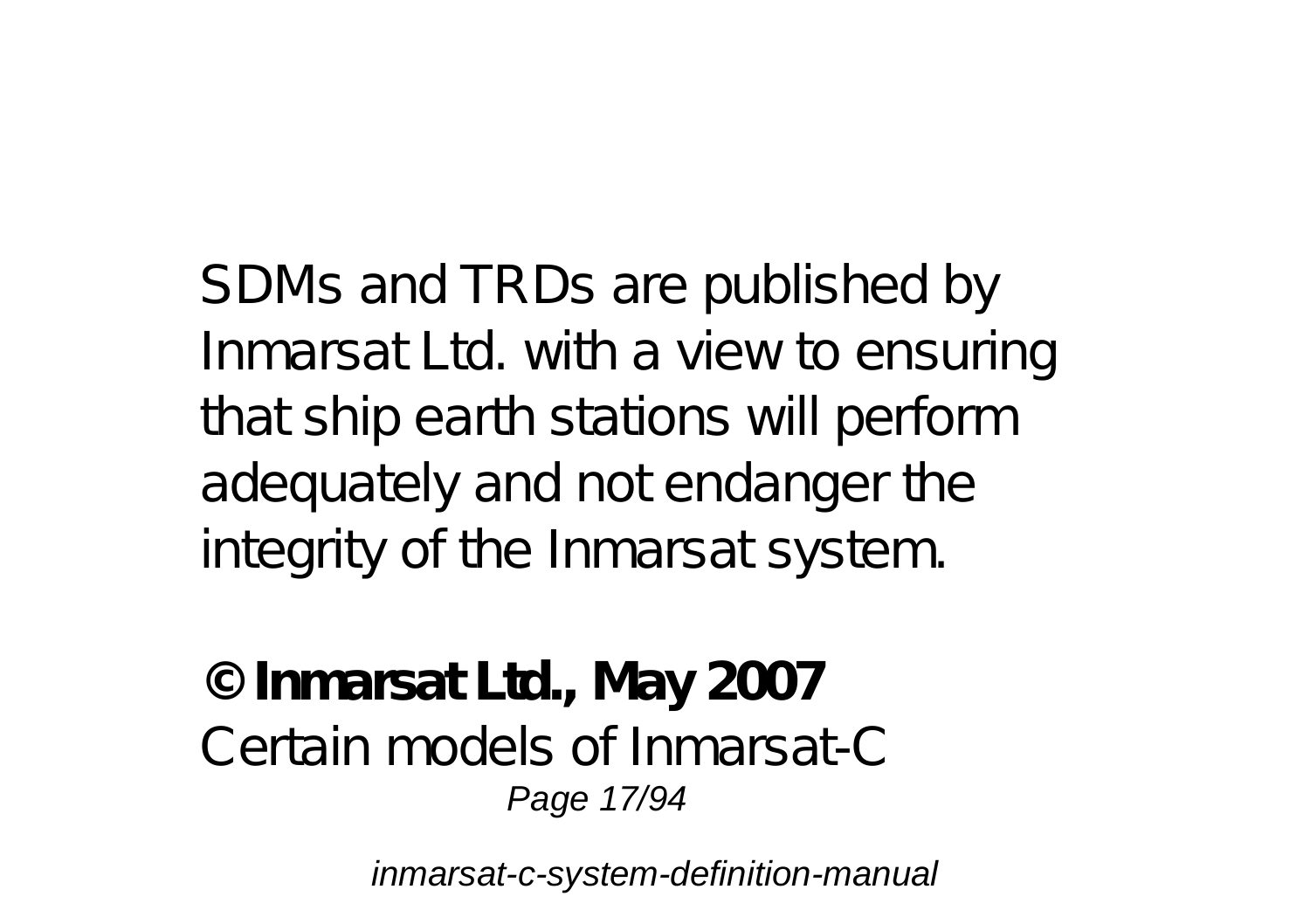terminals are also approved for usage in the global maritime distress and safety services (GMDSS) system, equipped with GPS. Inmarsat-M: provides voice services at 4.8 kbit/s and medium speed fax/data services at 2.4 kbit/s. It paved the way towards Inmarsat-Mini-M. Service has been Page 18/94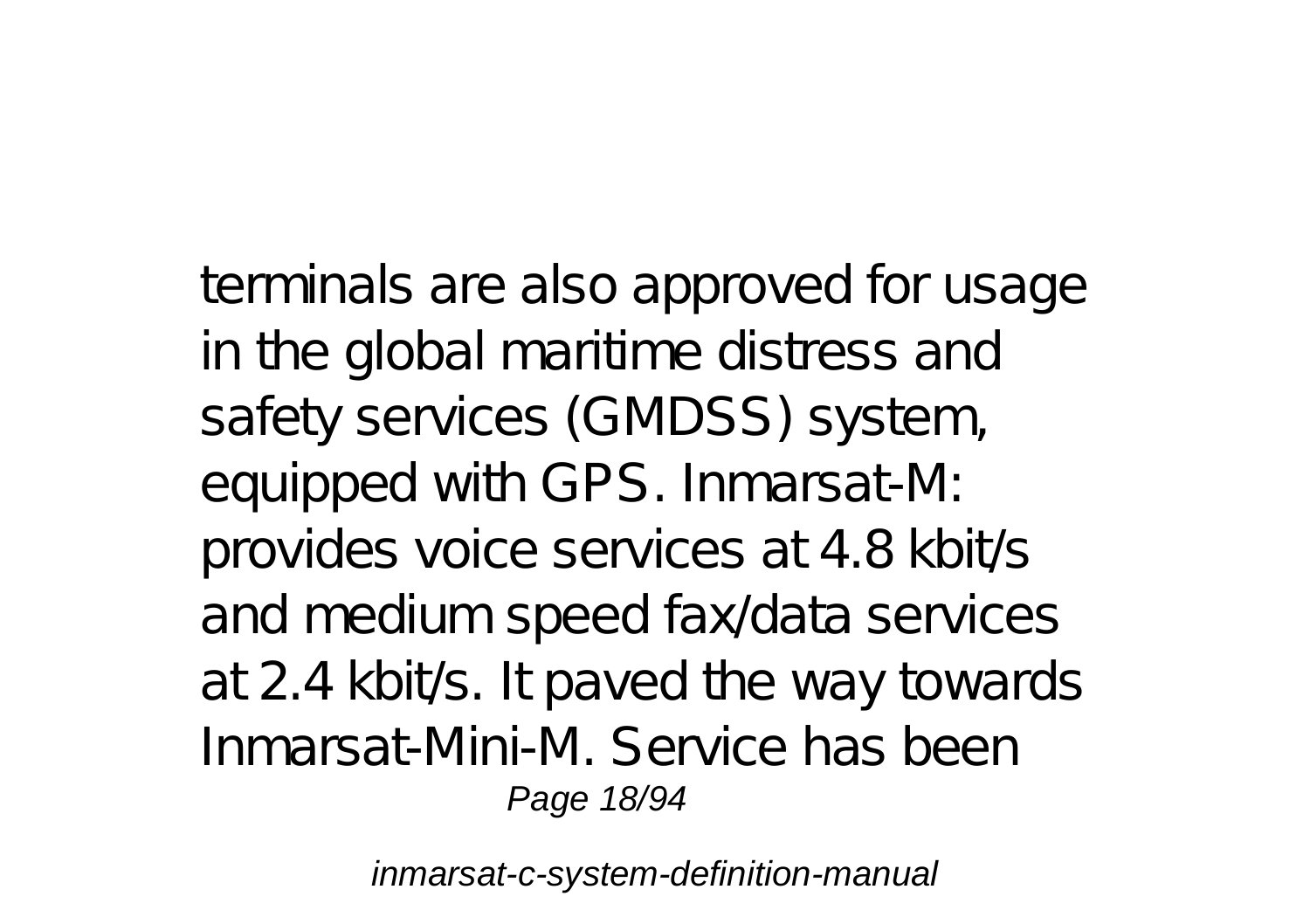## closed.

## **Inmarsat - Wikipedia** Inmarsat-C is a two-way, packet data service operated by the telecommunications company Inmarsat which operates between mobile earth stations (MES) and land Page 19/94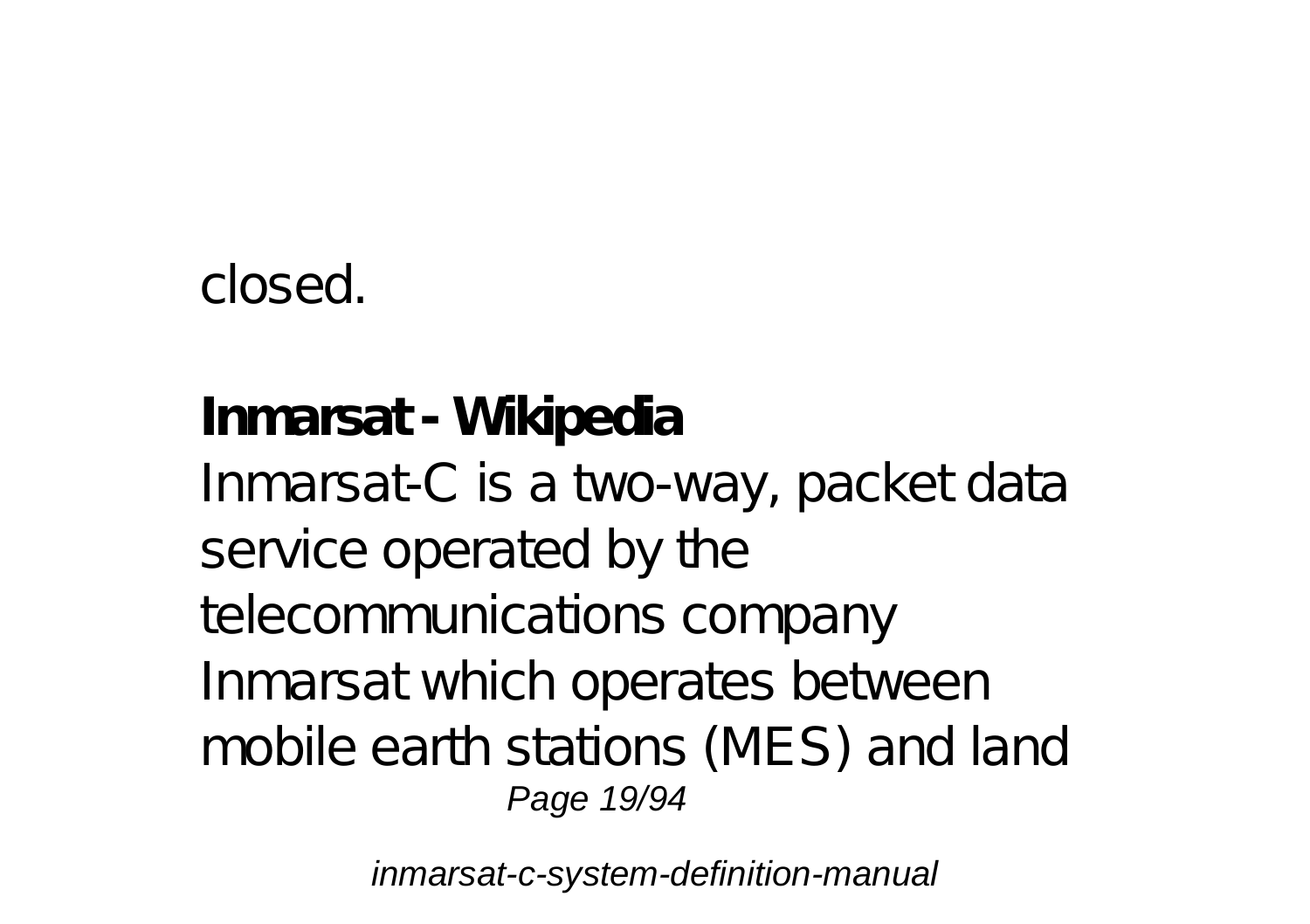earth stations (LES). It became fully operational after a period of preoperational trials in January 1991.

## **Inmarsat-C - Wikipedia**

View and Download Inmarsat IsatPhone Pro user manual online. satellite phone. IsatPhone Pro Marine Page 20/94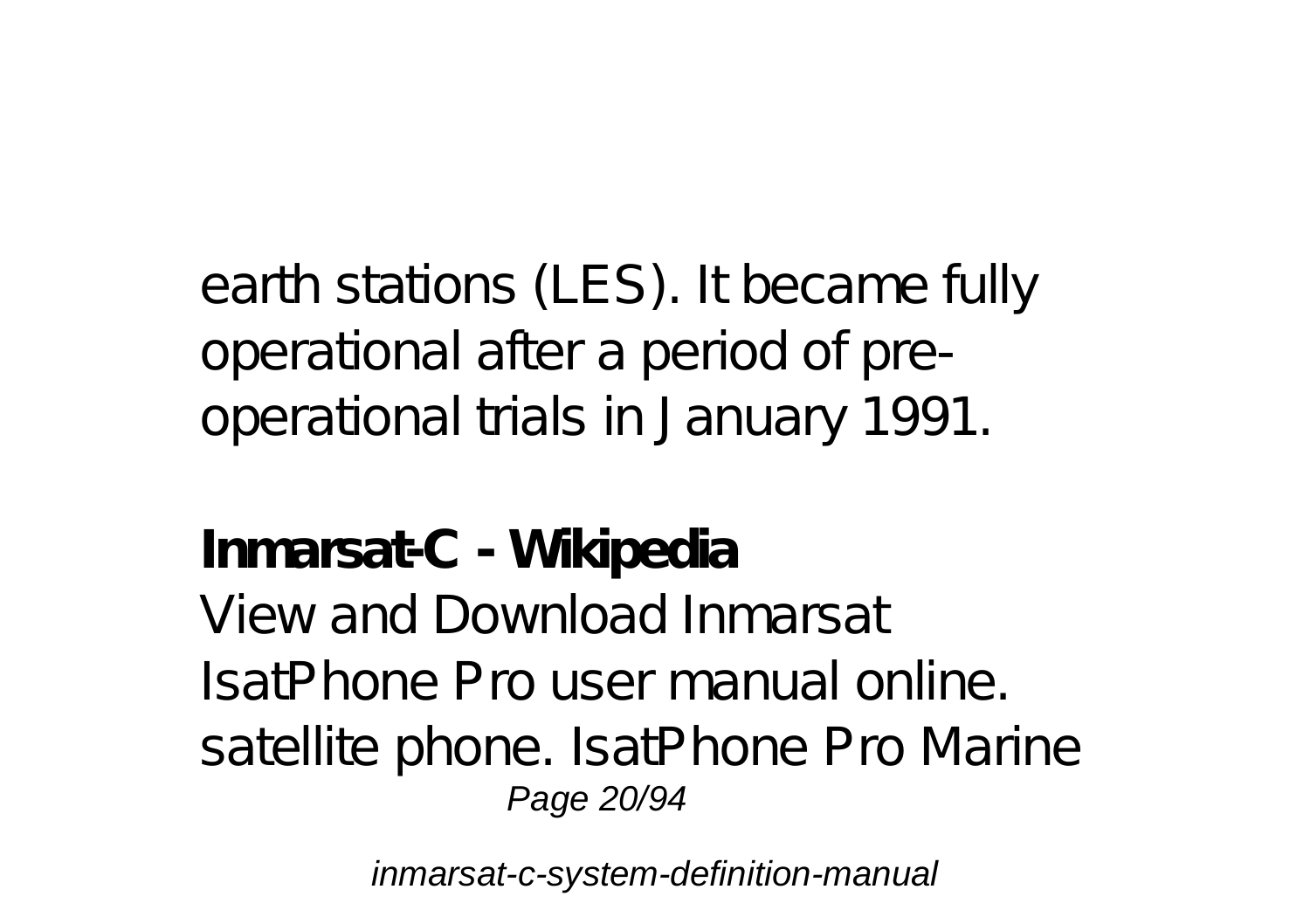GPS System pdf manual download.

**INMARSAT ISATPHONE PRO USER MANUAL Pdf Download.** The SAILOR 6110 mini-C GMDSS The Inmarsat C satellite network is the link between the SAILOR 6110 and the destination office. It uses four Page 21/94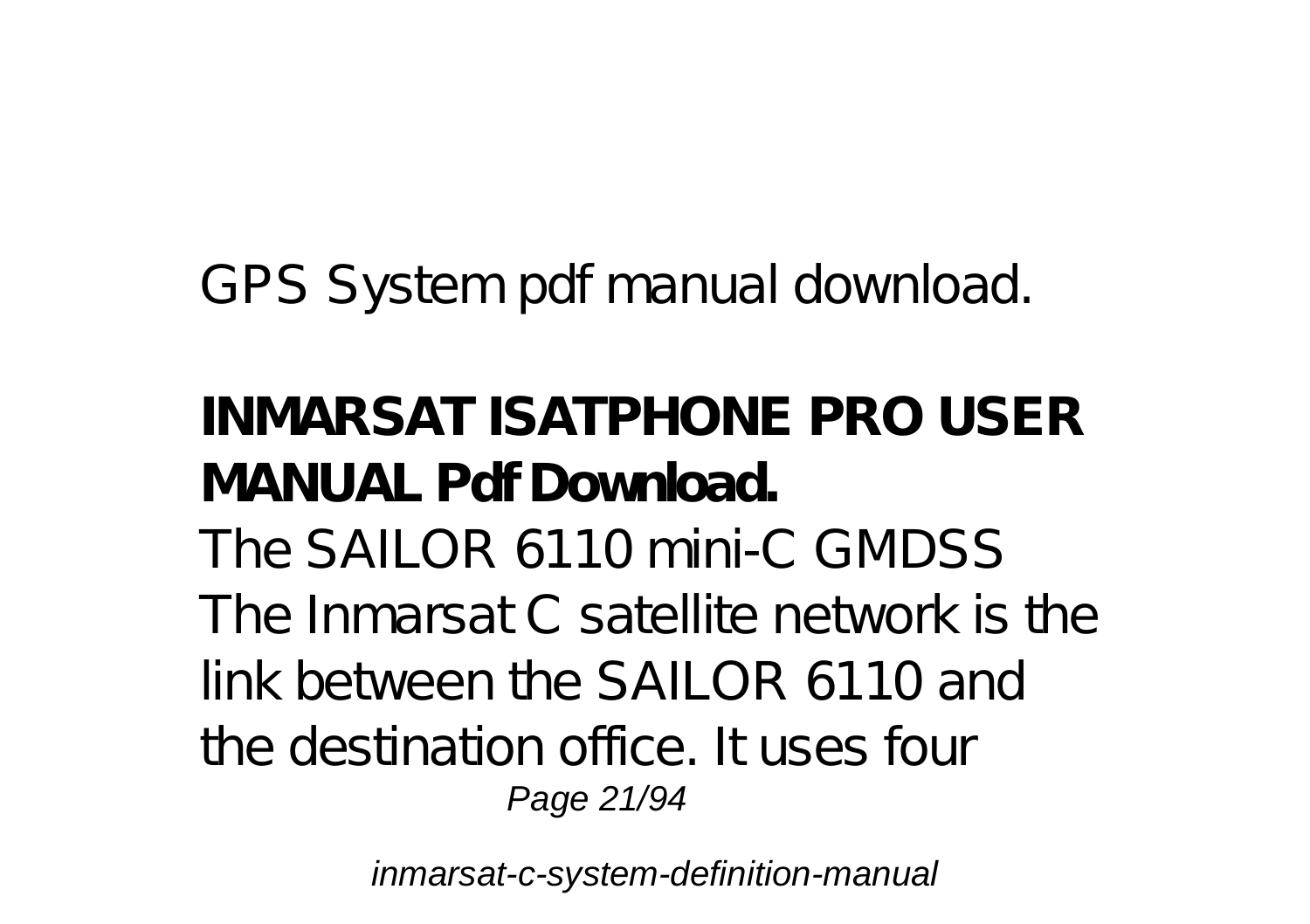geostationary satellites to cover the world. For each satellite there is an NCS, Network Coordination Station, handling registration of the mobile unit (in this case the SAILOR 3027) in the Inmarsat C system.

**Mini-C GMDSS UM** Page 22/94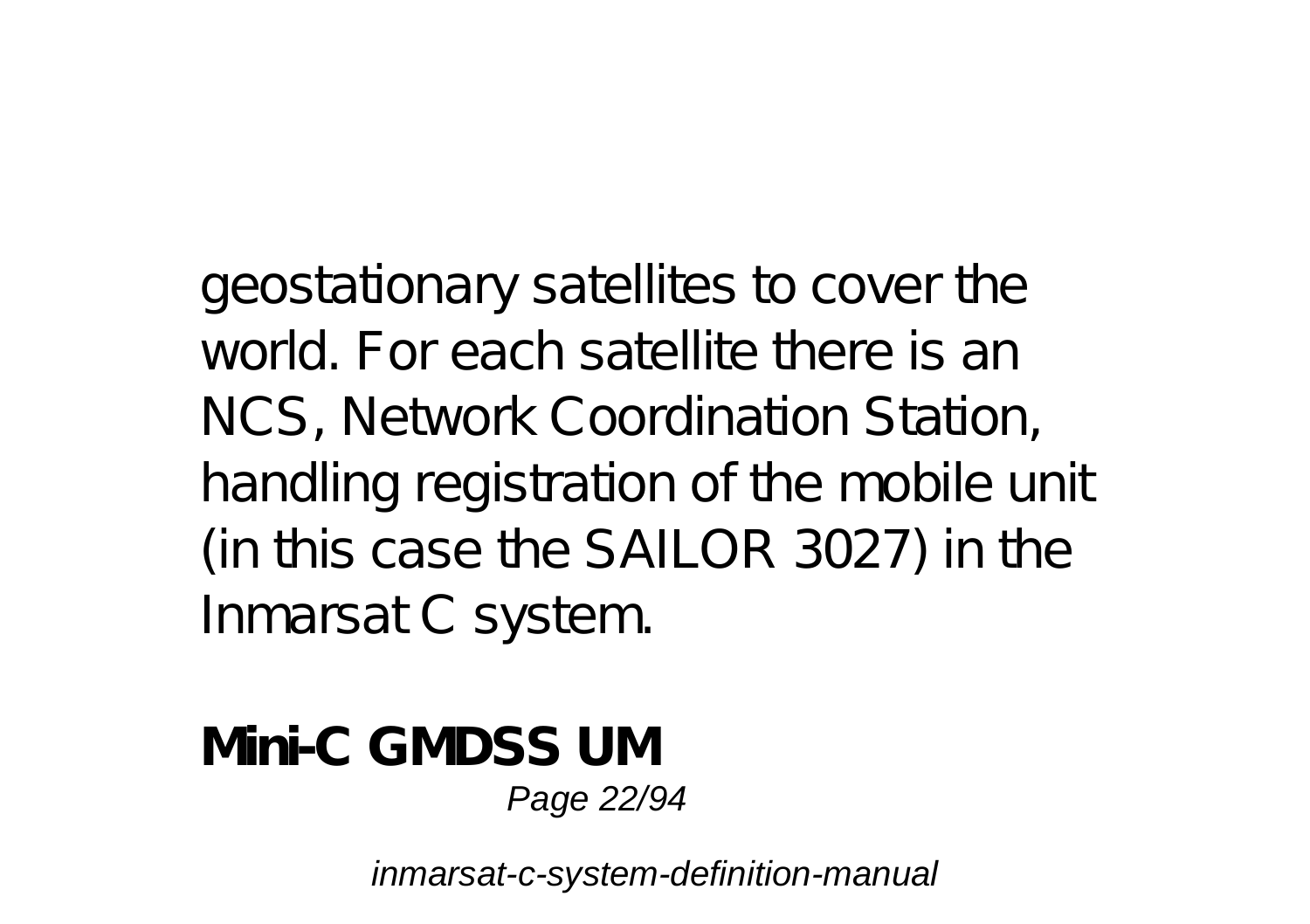Inmarsat is the world leader in global, mobile satellite communications. Always on, we connect people and things around the globe, 24/7, with the widest portfolio of global voice, broadband and IoT services in the market today. Inmarsat is the world leader in global, mobile satellite Page 23/94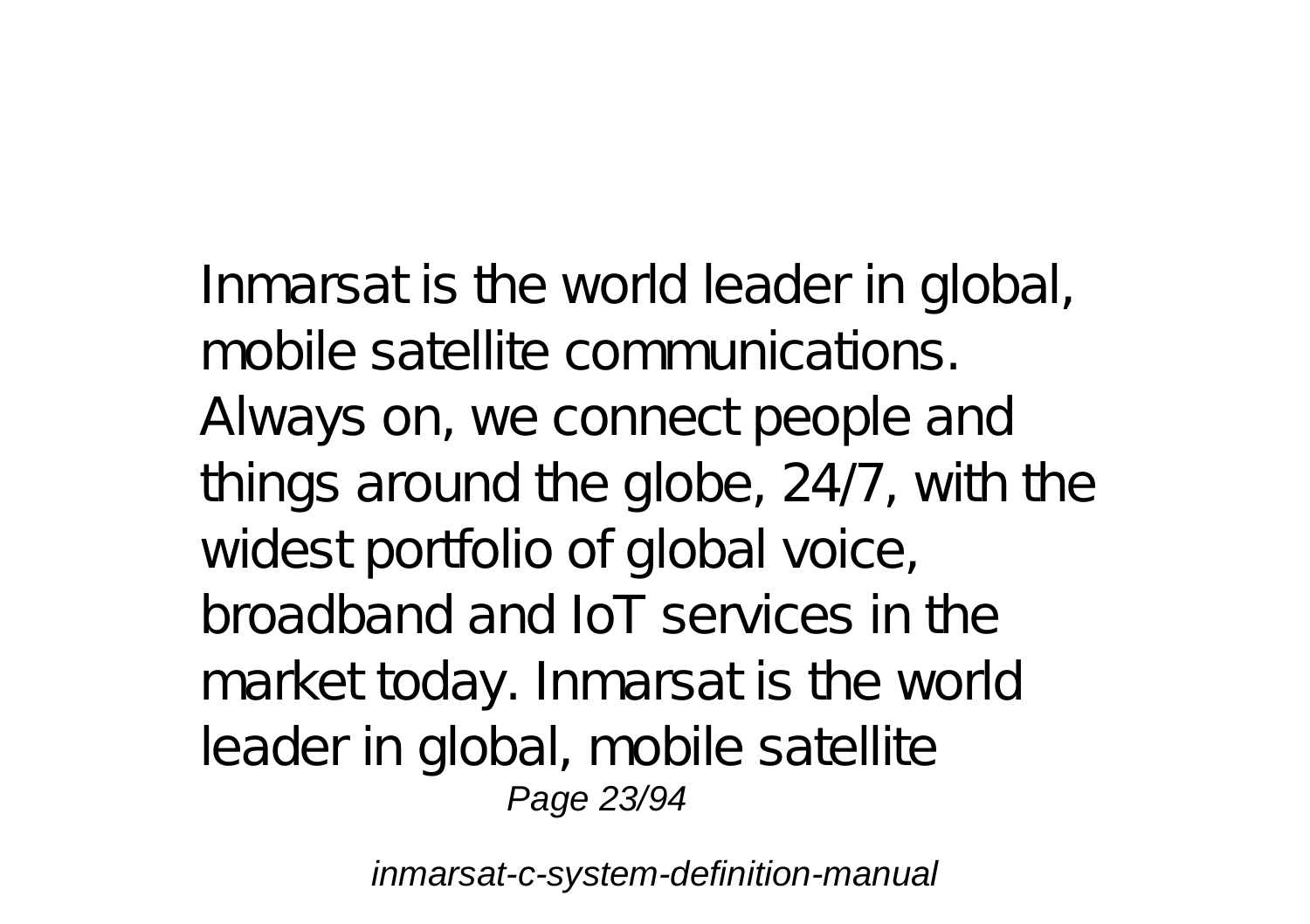communications ...

# **Inmarsat | Enabling the connected world**

know that reading Inmarsat C System Definition Manual Printable 2019 is beneficial, because we could get a lot of information in the reading materials. Page 24/94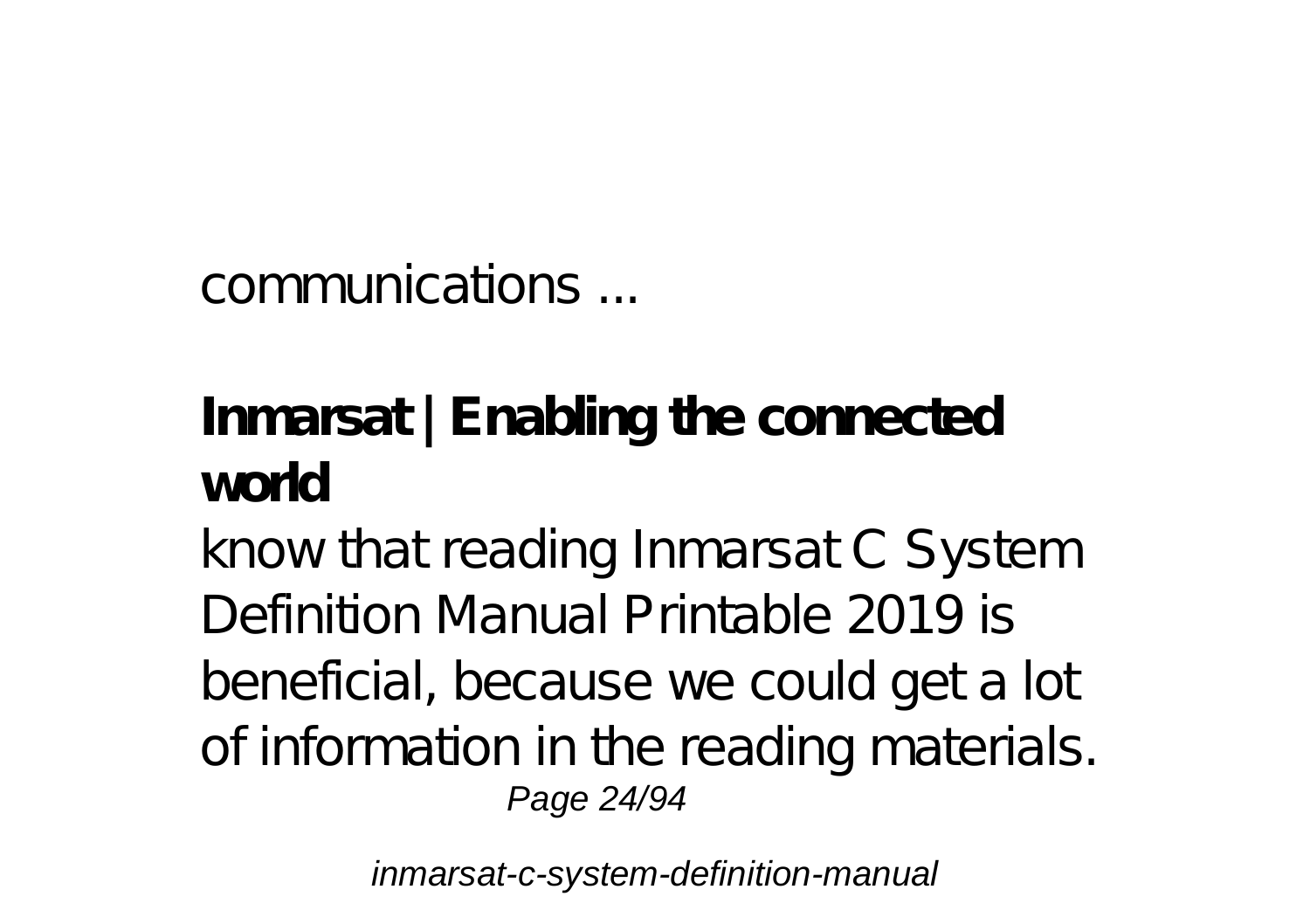Technology has developed, and reading Inmarsat C System Definition Manual Printable 2019 books may be more convenient and easier. We can easily read books on our mobile, tablets and Kindle, etc.

#### **DAILYALEXA.INFO Ebook and** Page 25/94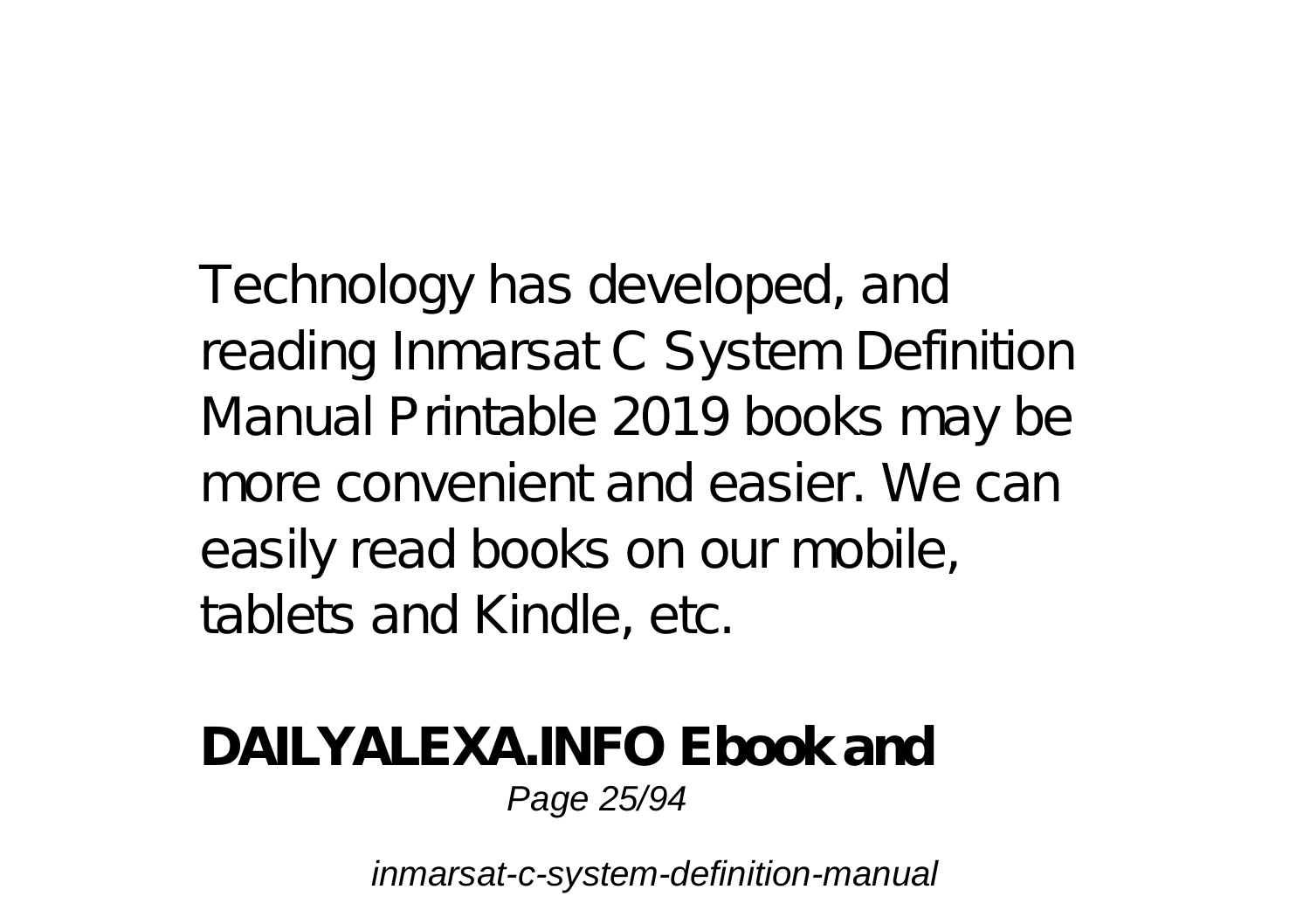**Manual Reference** Inmarsat-C is the onl y system that allows ships to meet the majority of the satellite communication requirements of the GMDSS including distress alerting, reception of maritime safety information and general communications. .10 Inmarsat Mini-C Page 26/94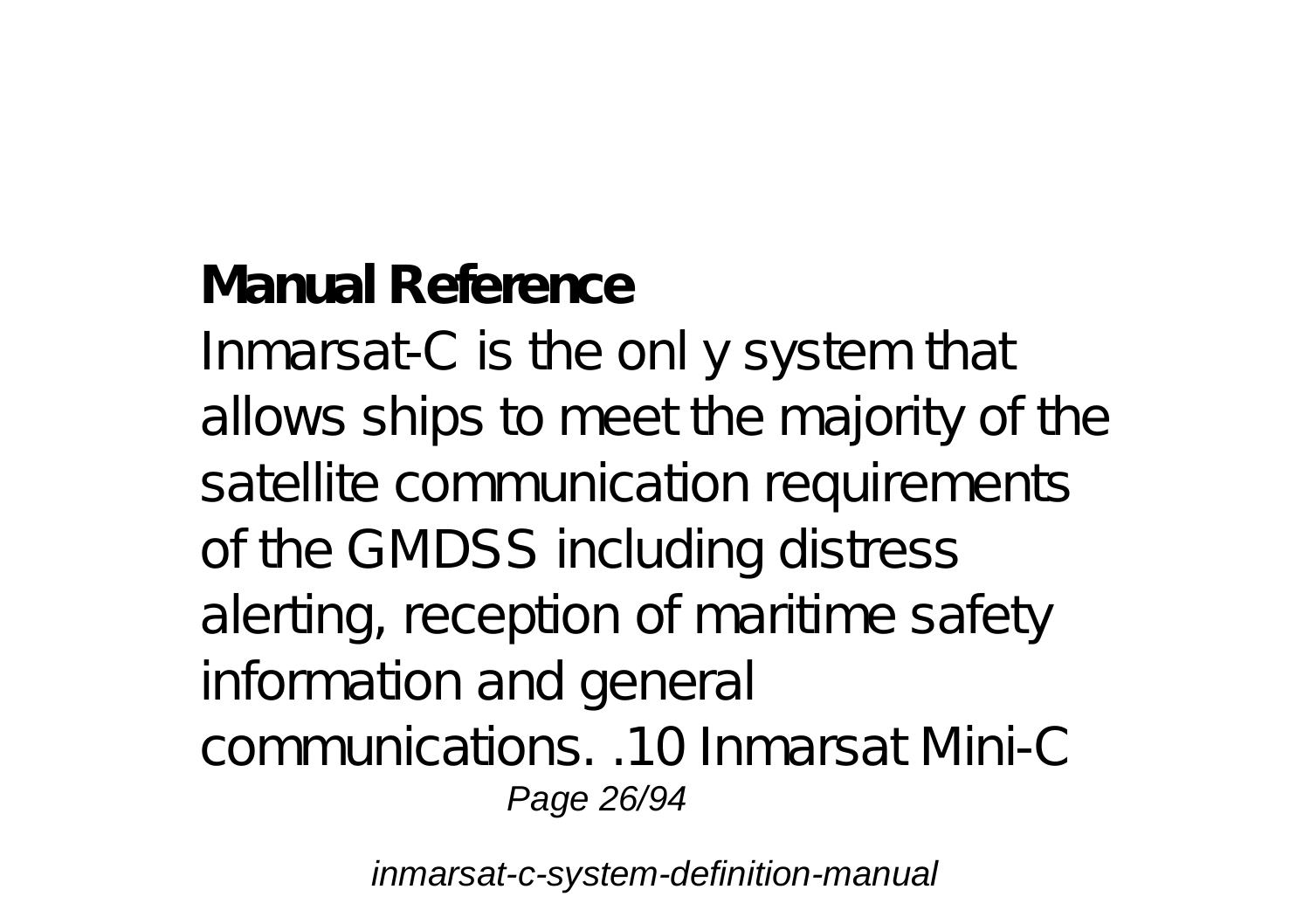means smaller terminals, based on the same technical requirements as Inmarsat-C terminals.

## **REVISED INTERNATIONAL SAFETYNET MANUAL** added service providers via the Inmarsat/ACTOM System Definition Page 27/94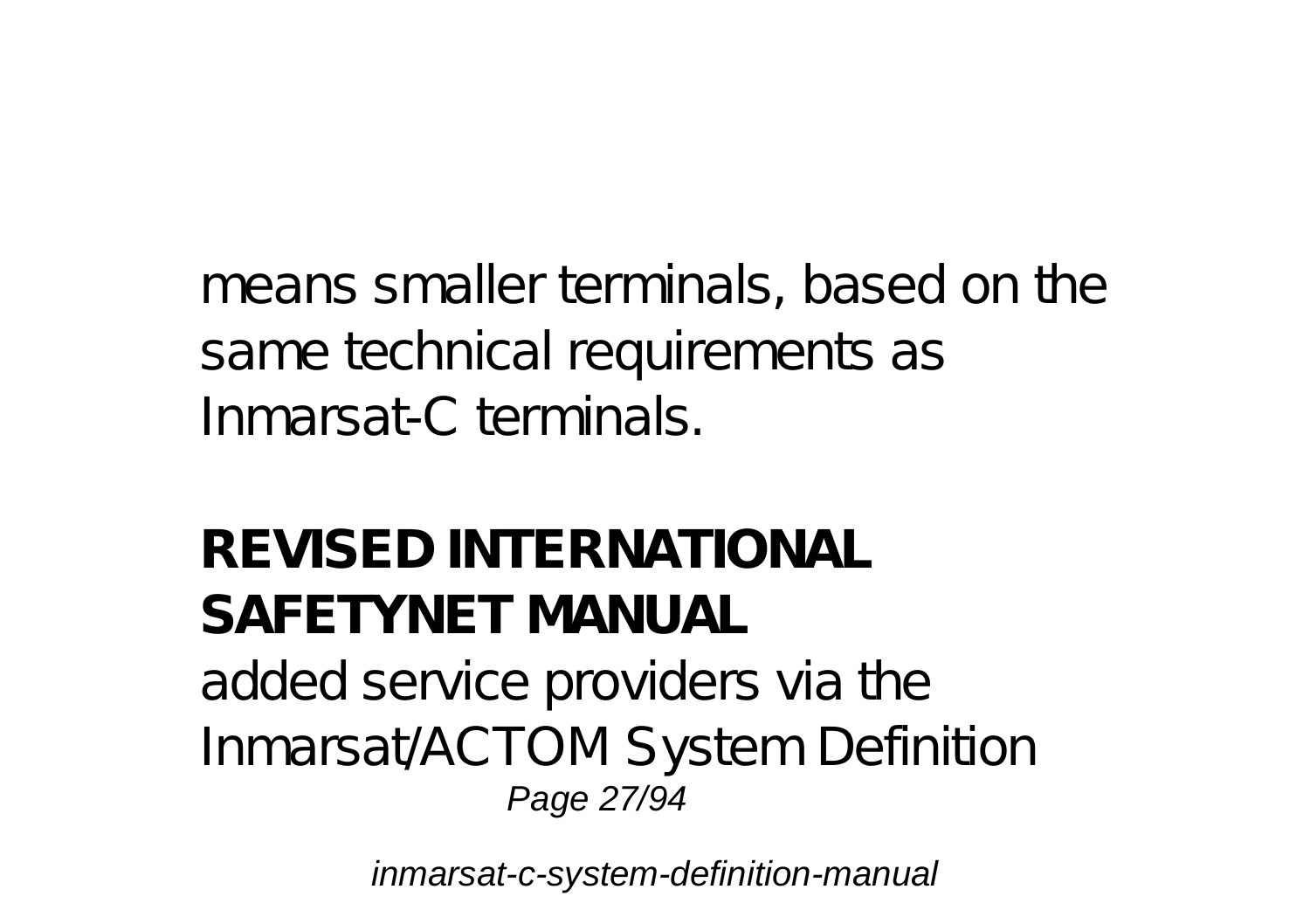Manual (SDM) process. ACTOM, the Advisory Committee on Technical and Operational Matters, is an Inmarsat Council committee responsible for recommending new and modified maritime service specifications to the Council.

Page 28/94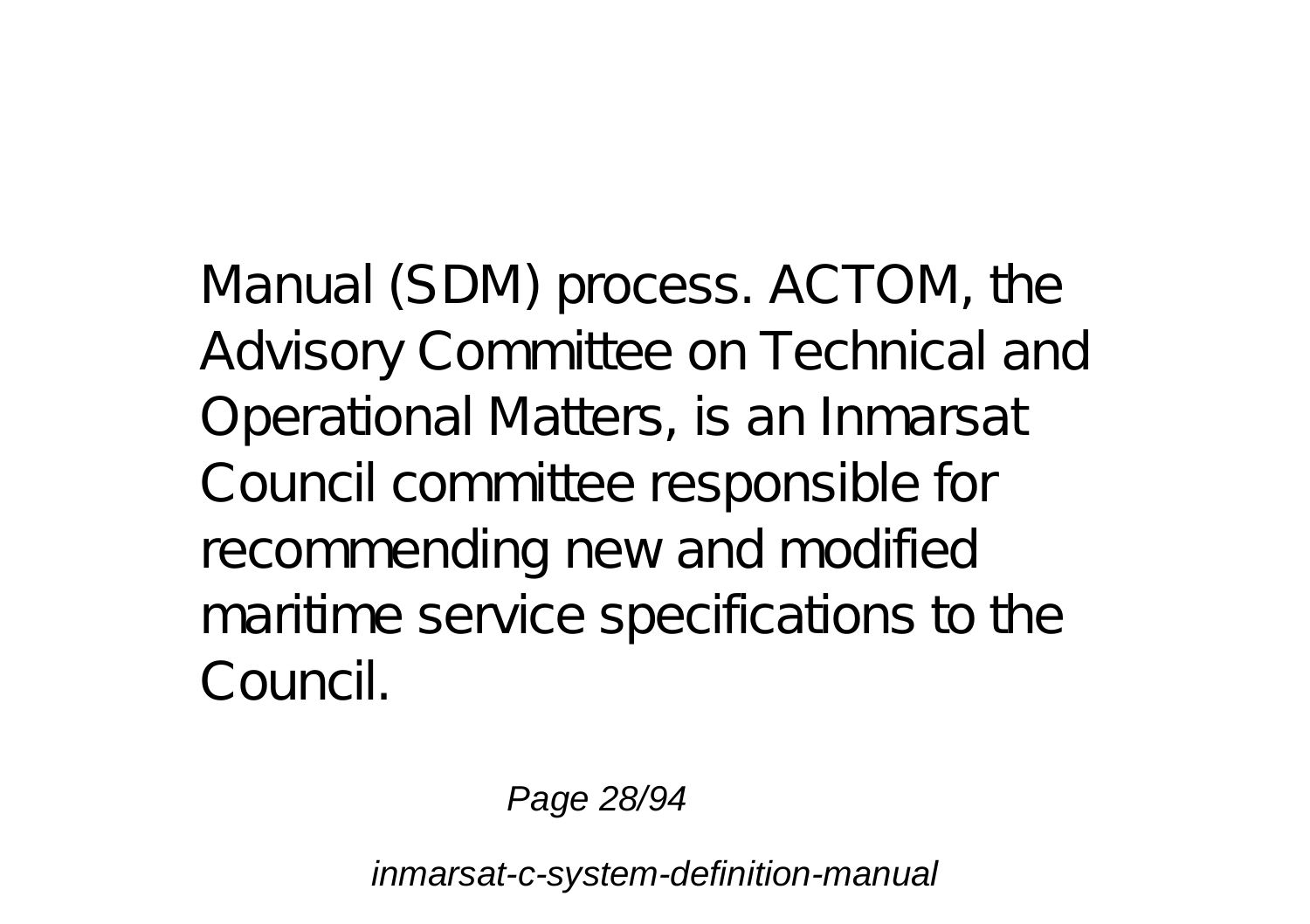# **Before the FEDERAL COMMUNICATIONS COMMISSION Washington, D ...** Inmarsat C is the only system that allows ships to meet the majority of the

satellite communication requirements of the GMDSS including distress alerting, reception of maritime safety Page 29/94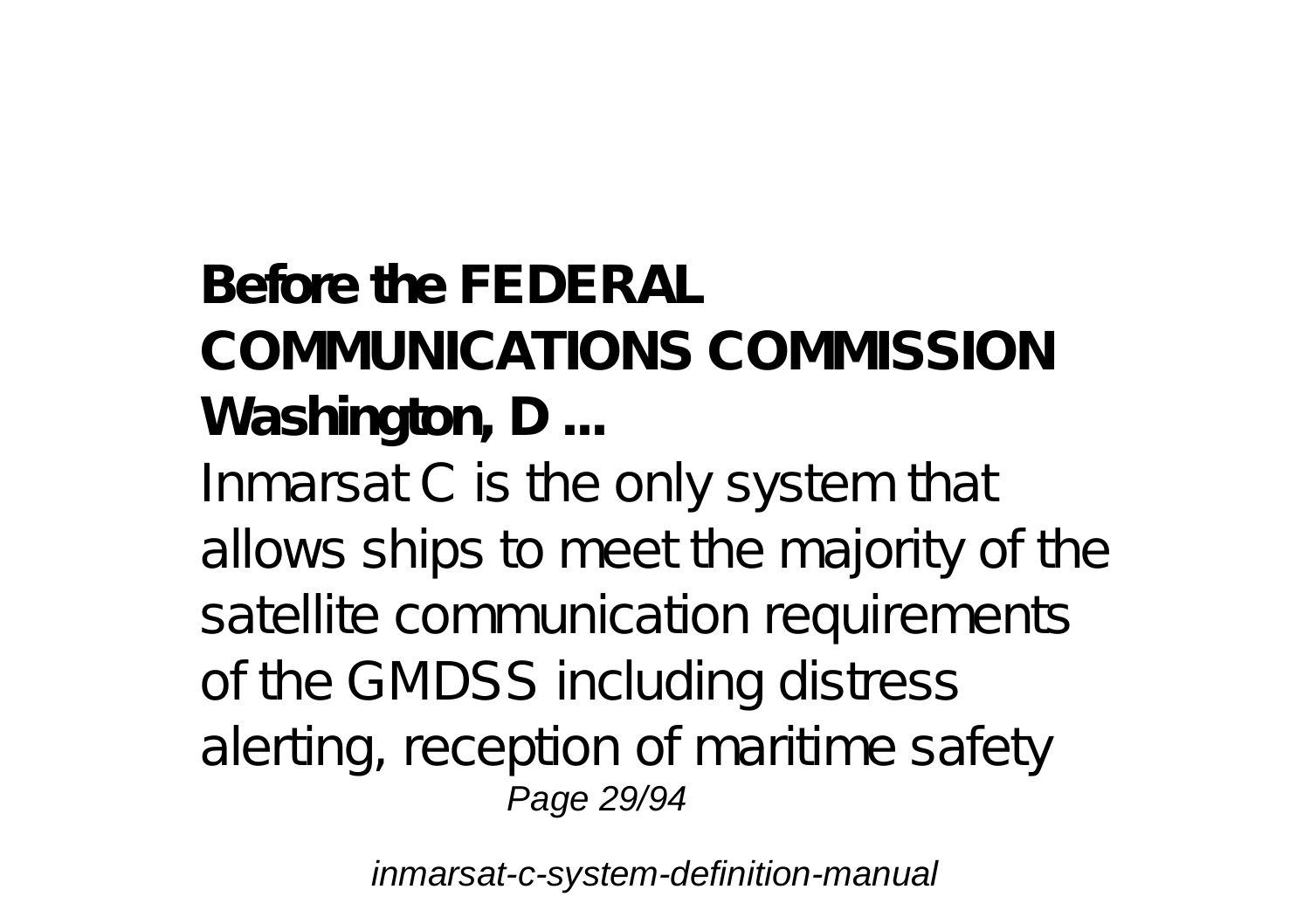information and general communications. .9 Inmarsat mini-C means smaller terminals, based on the same technical requirements as Inmarsat C terminals.

#### *added service providers via* Page 30/94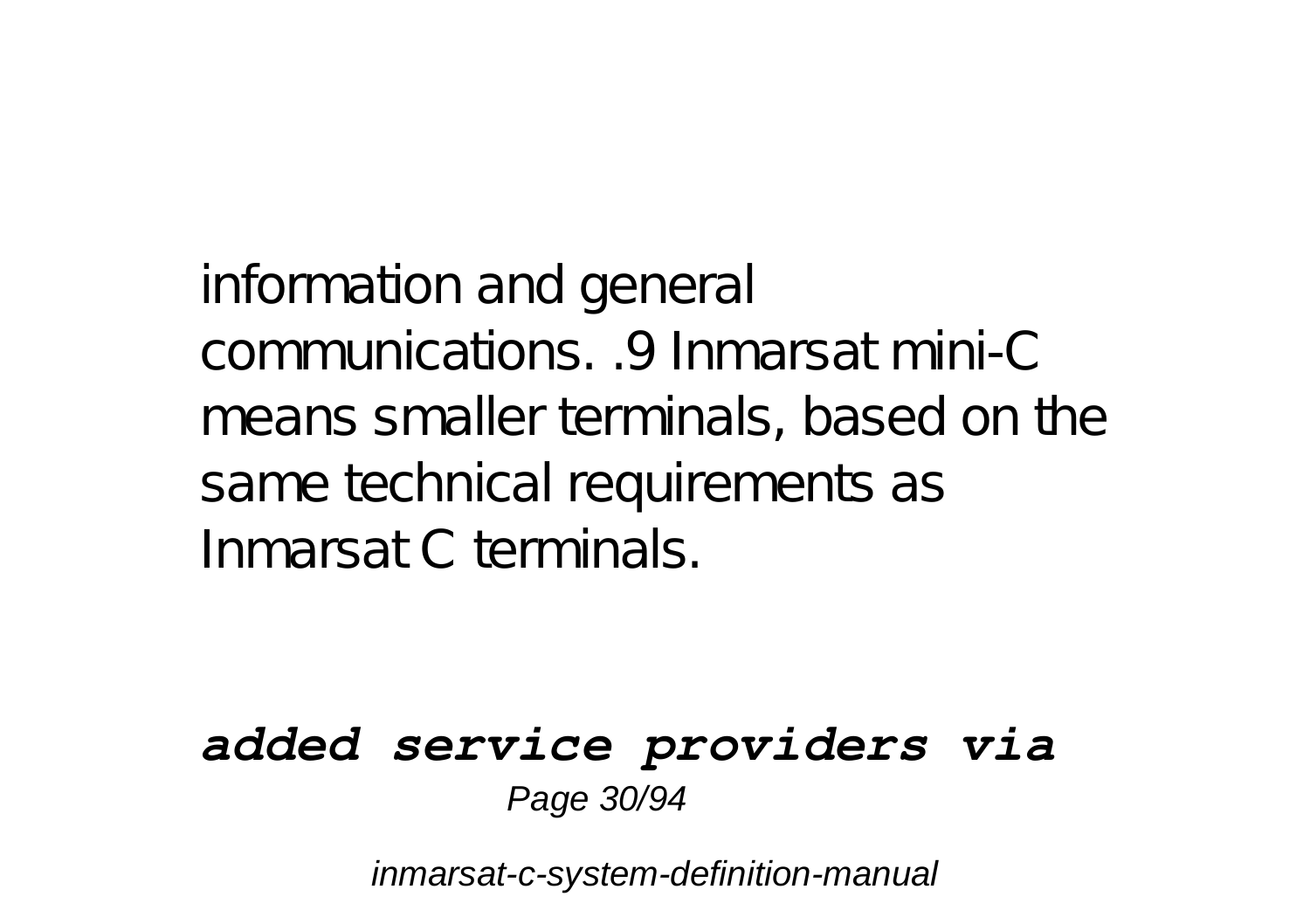*the Inmarsat/ACTOM System Definition Manual (SDM) process. ACTOM, the Advisory Committee on Technical and Operational Matters, is an Inmarsat Council committee responsible for recommending new and modified maritime* Page 31/94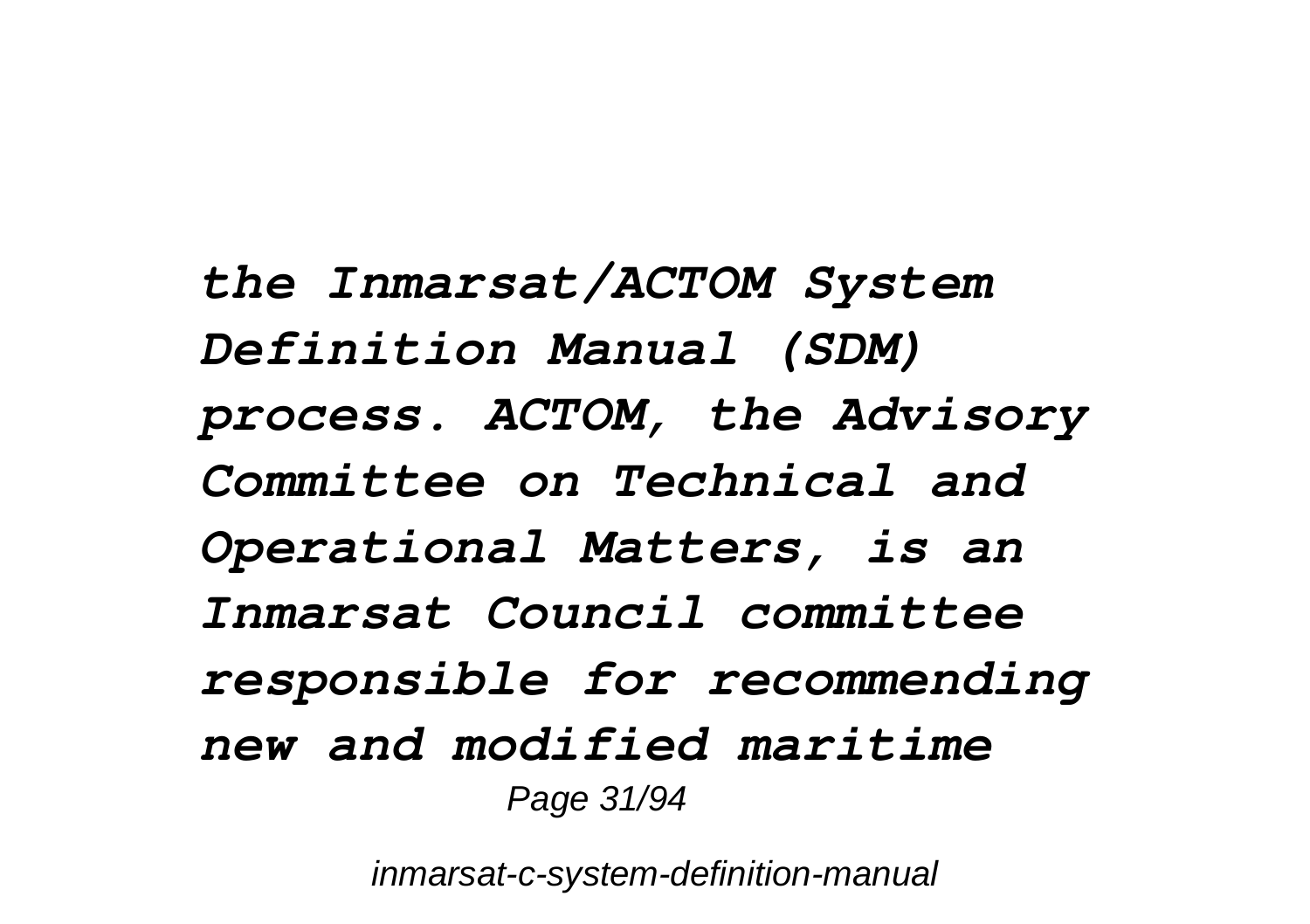*service specifications to the Council.*

*Inmarsat C System Definition Manual Inmarsat C is a two-way store and forward communication system that* Page 32/94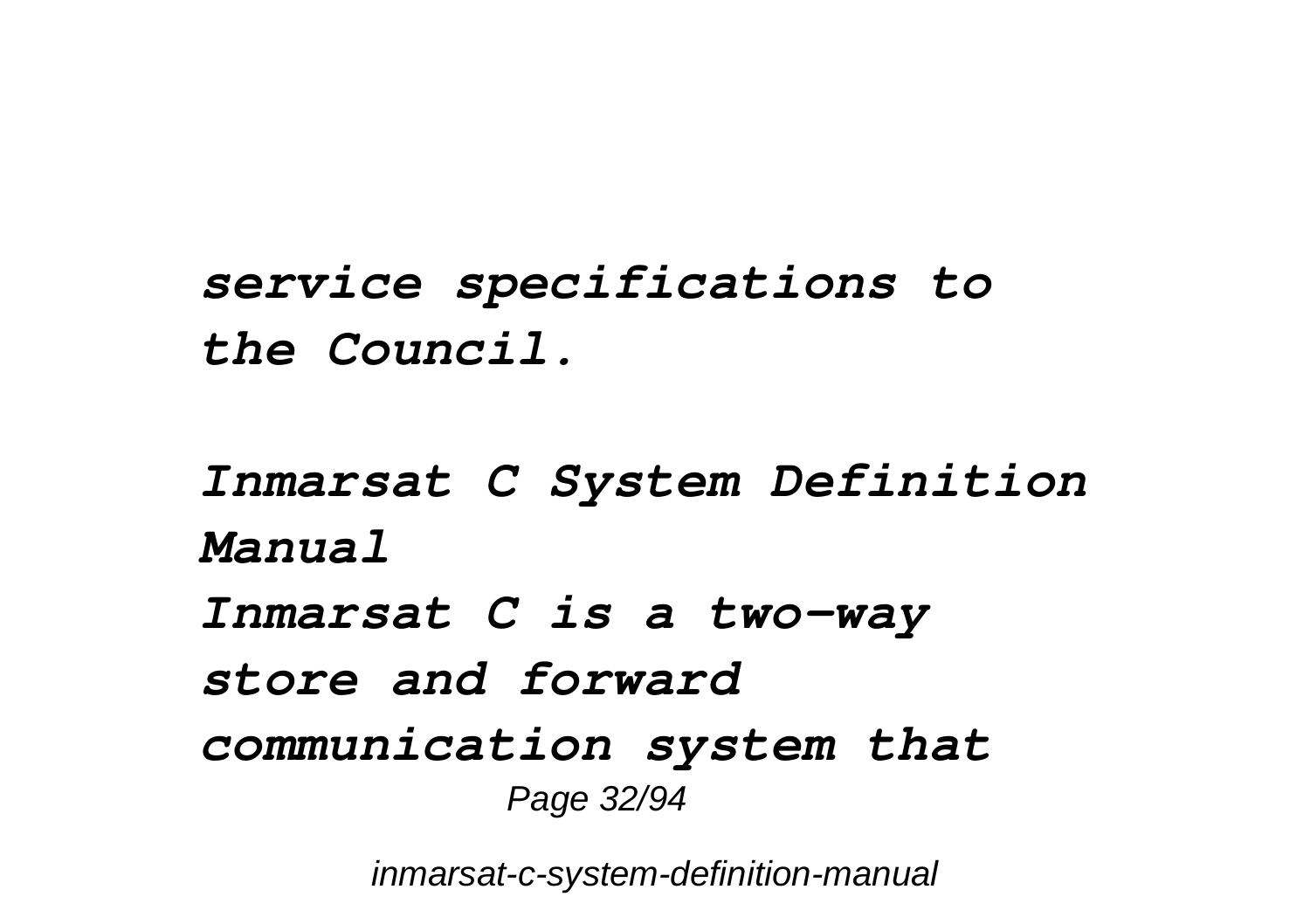*transmits messages in data packets in ship-to-shore, shore-to-ship and ship-toship direction. Inmarsat C comprises of a small omnidirectional antenna, compact transceiver (transmitter and receiver),* Page 33/94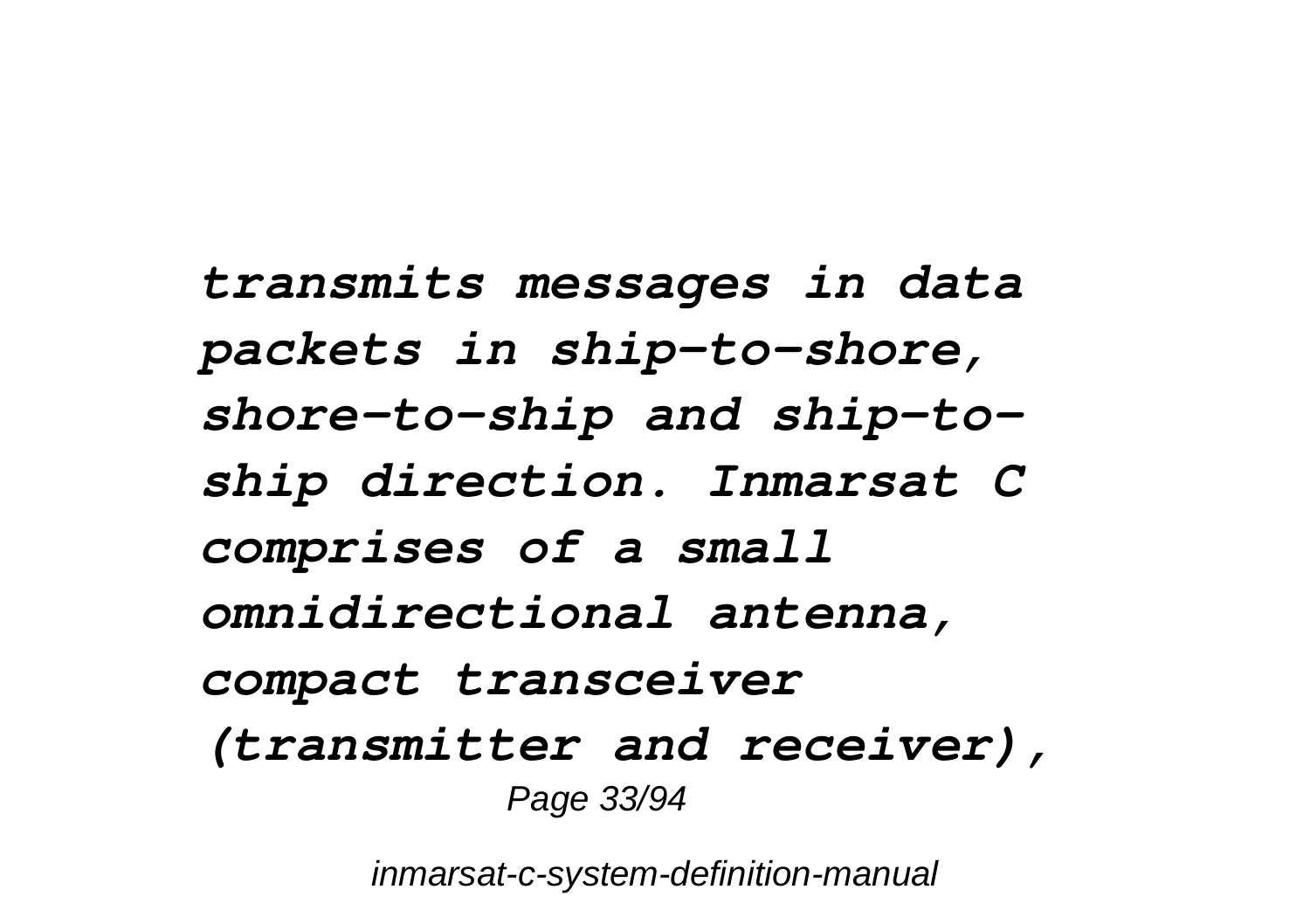*messaging unit and, if GMDSScompliant or with a distress function, a Dedicated Distress Button to activate a Distress Alert.*

*Inmarsat C | Two Way Marine Communications | Inmarsat* Page 34/94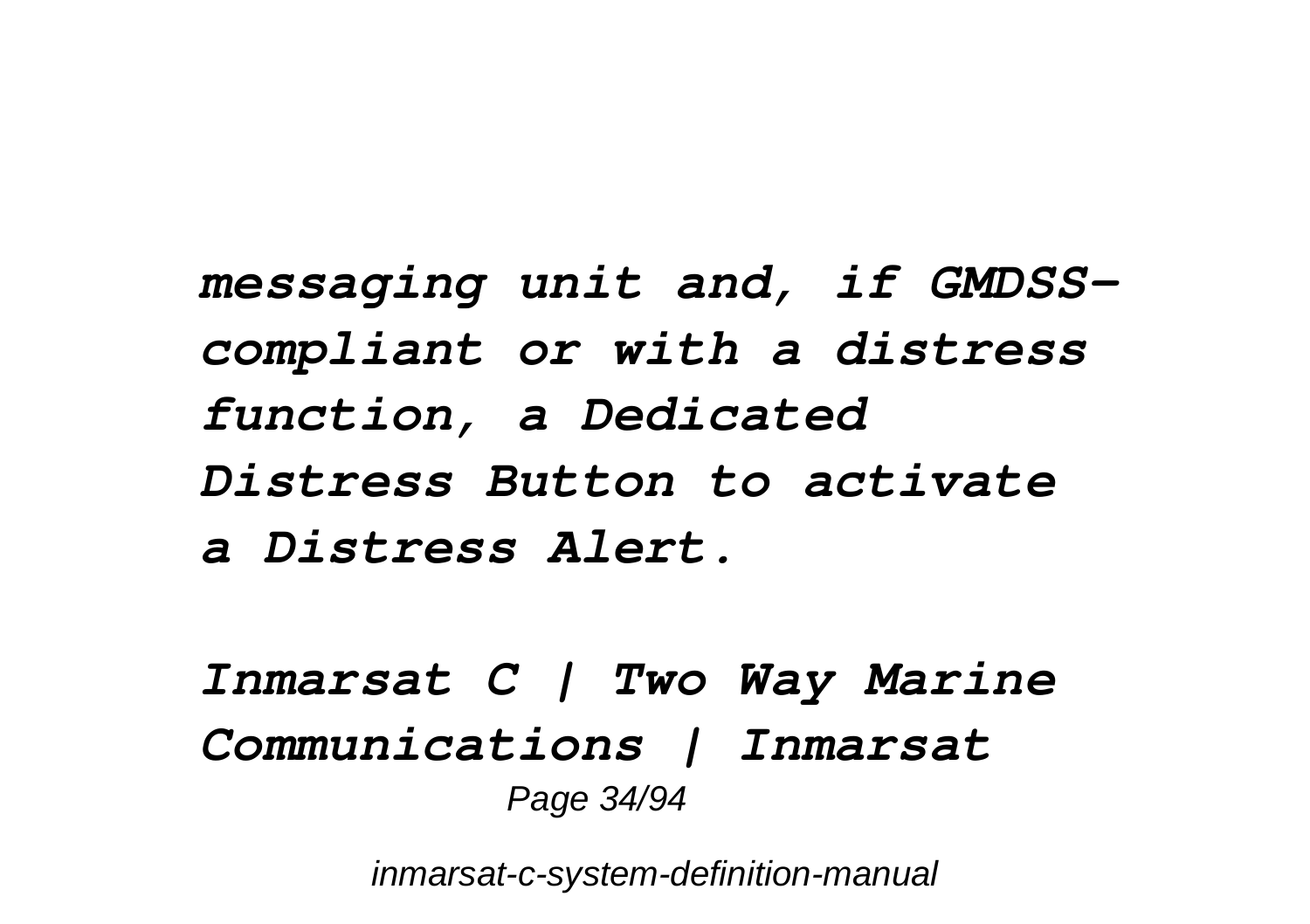*Nera C is a communication system of Class 2 Inmarsat C which is smaller and lighter than "Nera C12". The operation is the same as "Nera C12". Nera C has 10BASE-T port to communicate by E-mail from PC connected* Page 35/94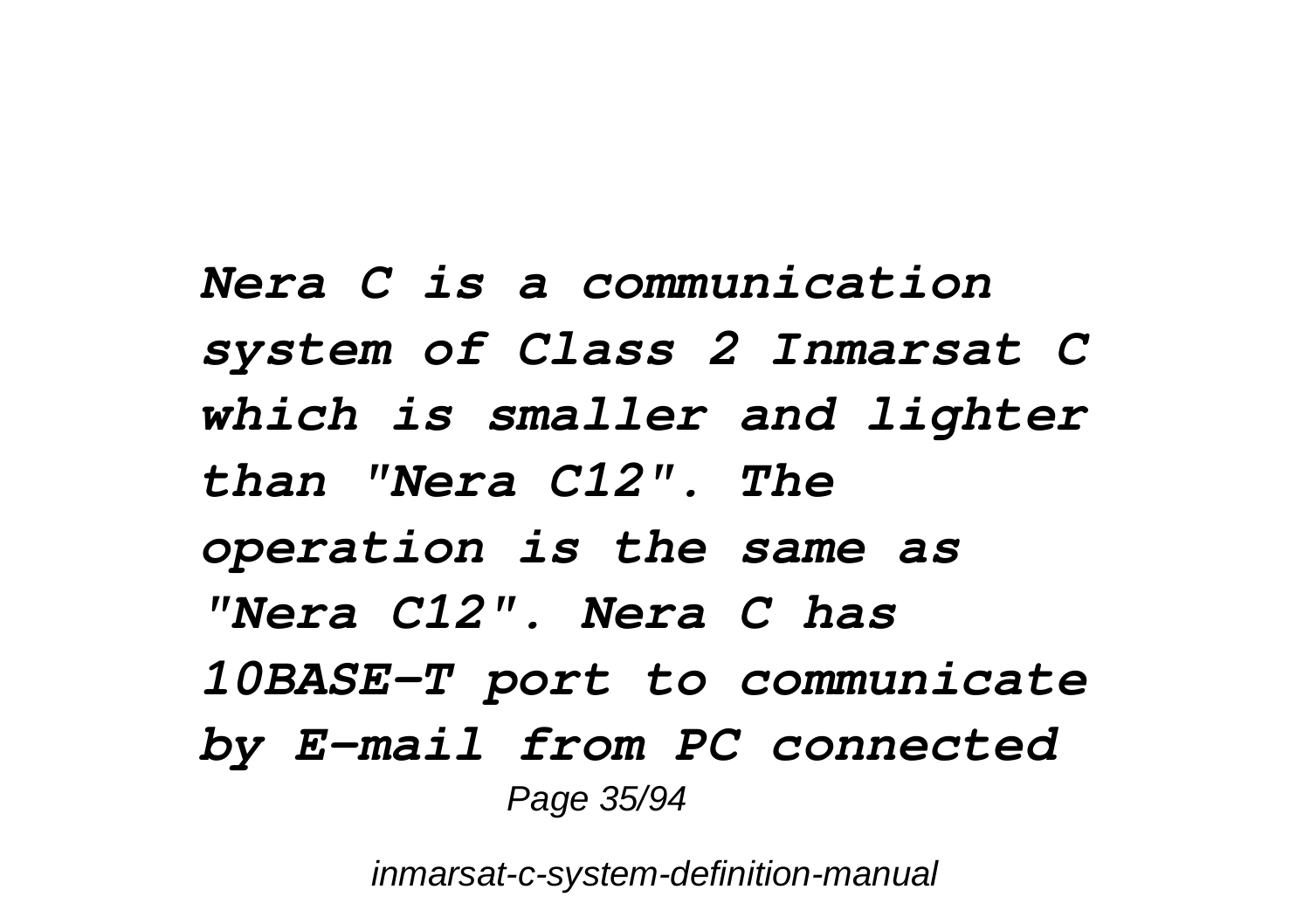#### *to LAN.*

*NERA INMARSAT-C SERVICE MANUAL Pdf Download. The Inmarsat C satellite communications system has a capability known as Enhanced Group Call (EGC), which* Page 36/94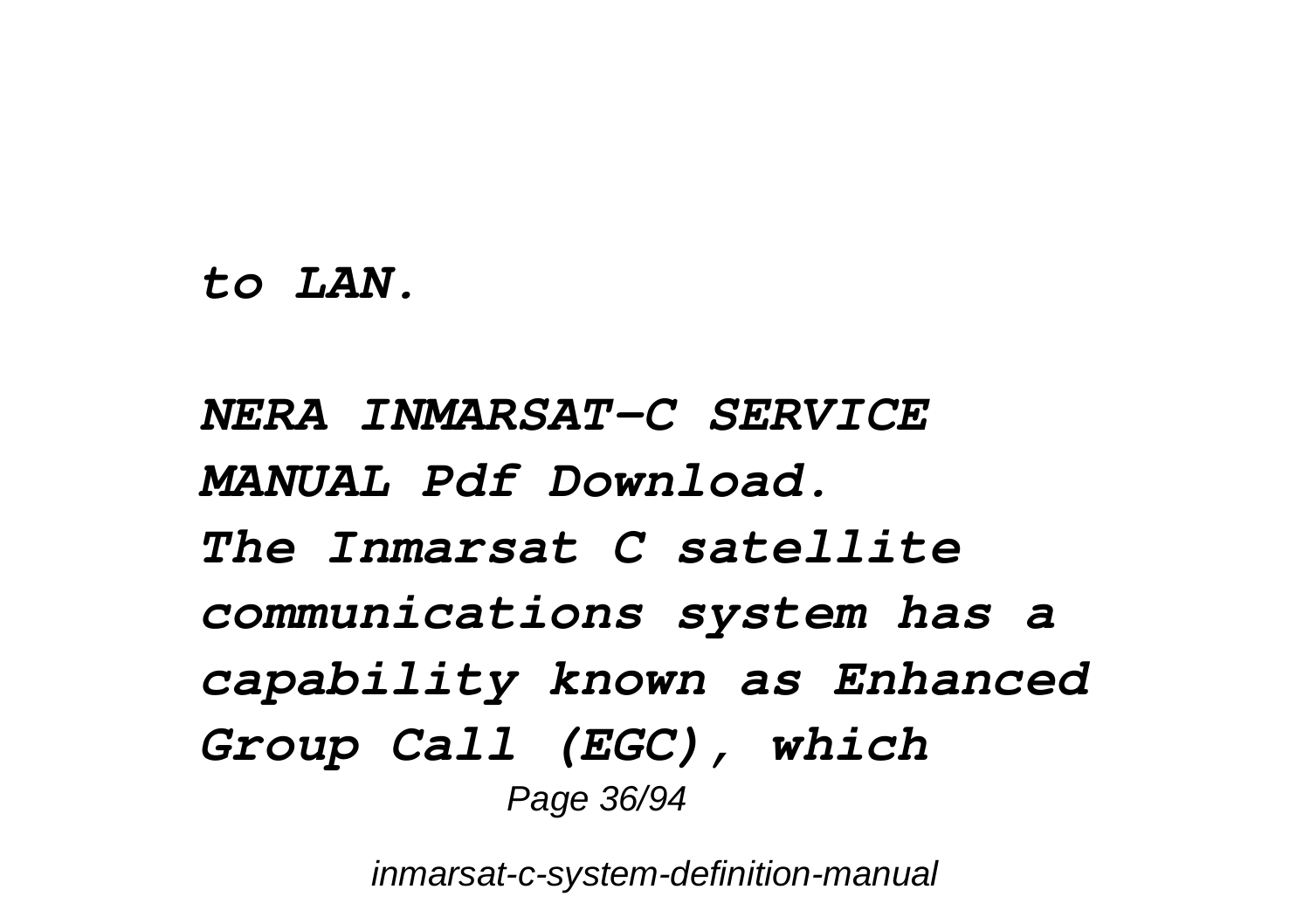*enables MSI providers to send messages for selective reception by EGC receivers located anywhere in the four Ocean Regions.*

*SNET Handbook 5th Edition VM*

*2 - Inmarsat*

Page 37/94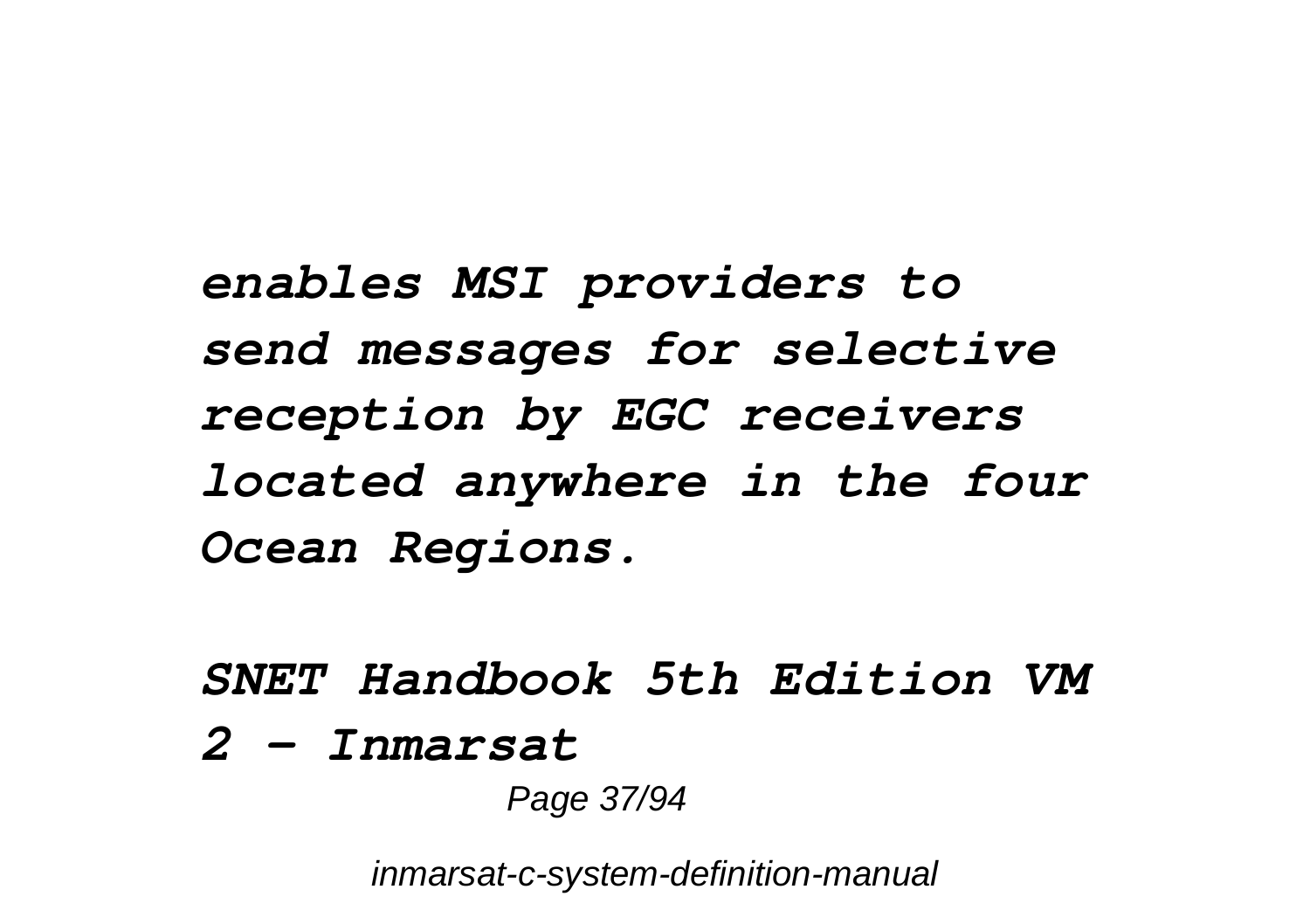*Inmarsat C and Inmarsat Mini-C characteristics and services Global coverage (between 76 o North and 76 South) Store and Forward communication system (shipto-shore, shore-to-ship and ship-to-ship) - messages* Page 38/94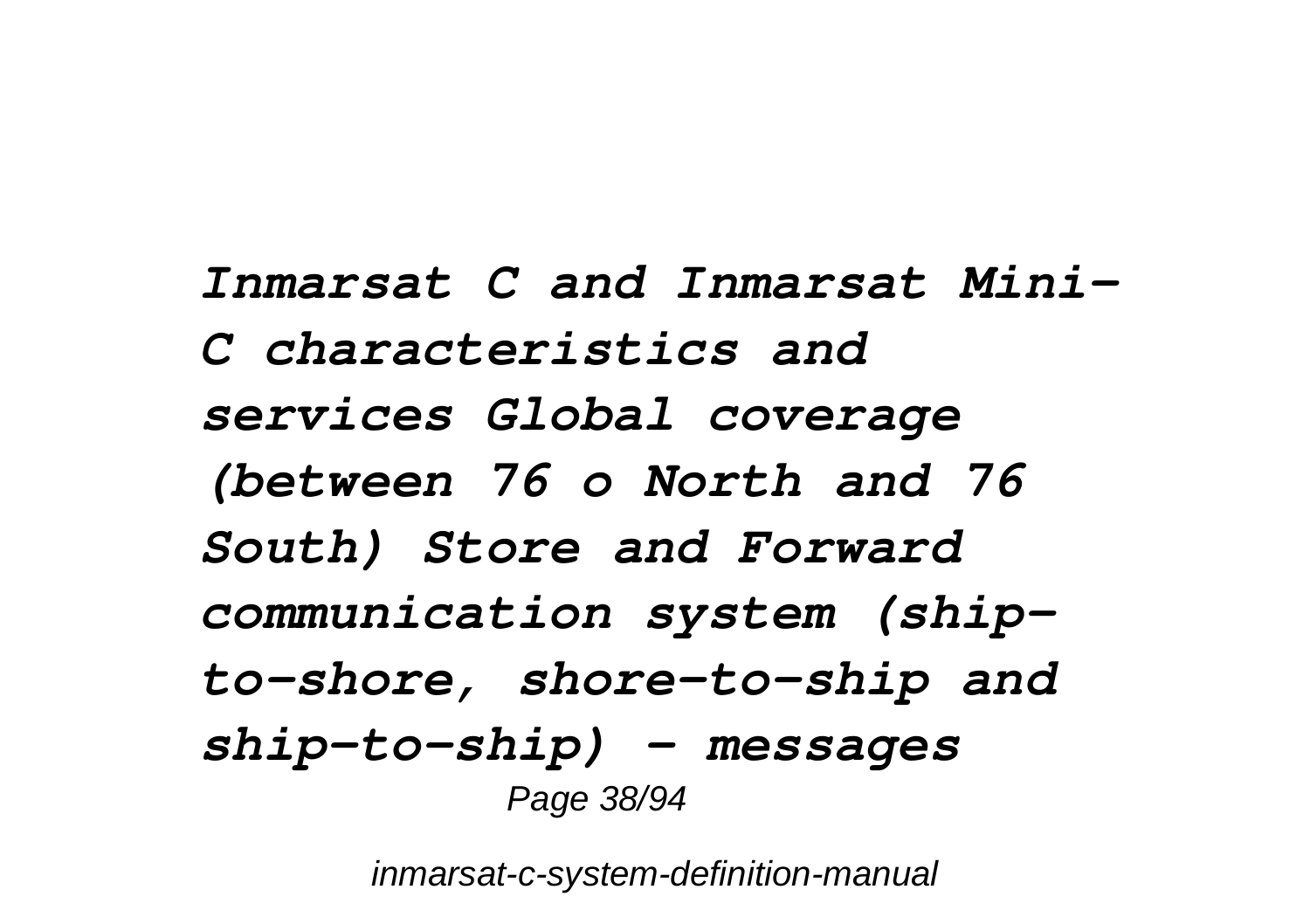*delivered to telex, fax (text, one way only), PSDN/PSTN, another mobile, SAC, Internet (e-mail)*

*Inmarsat C EGC SafetyNET Status - IHO Inmarsat C System Definition* Page 39/94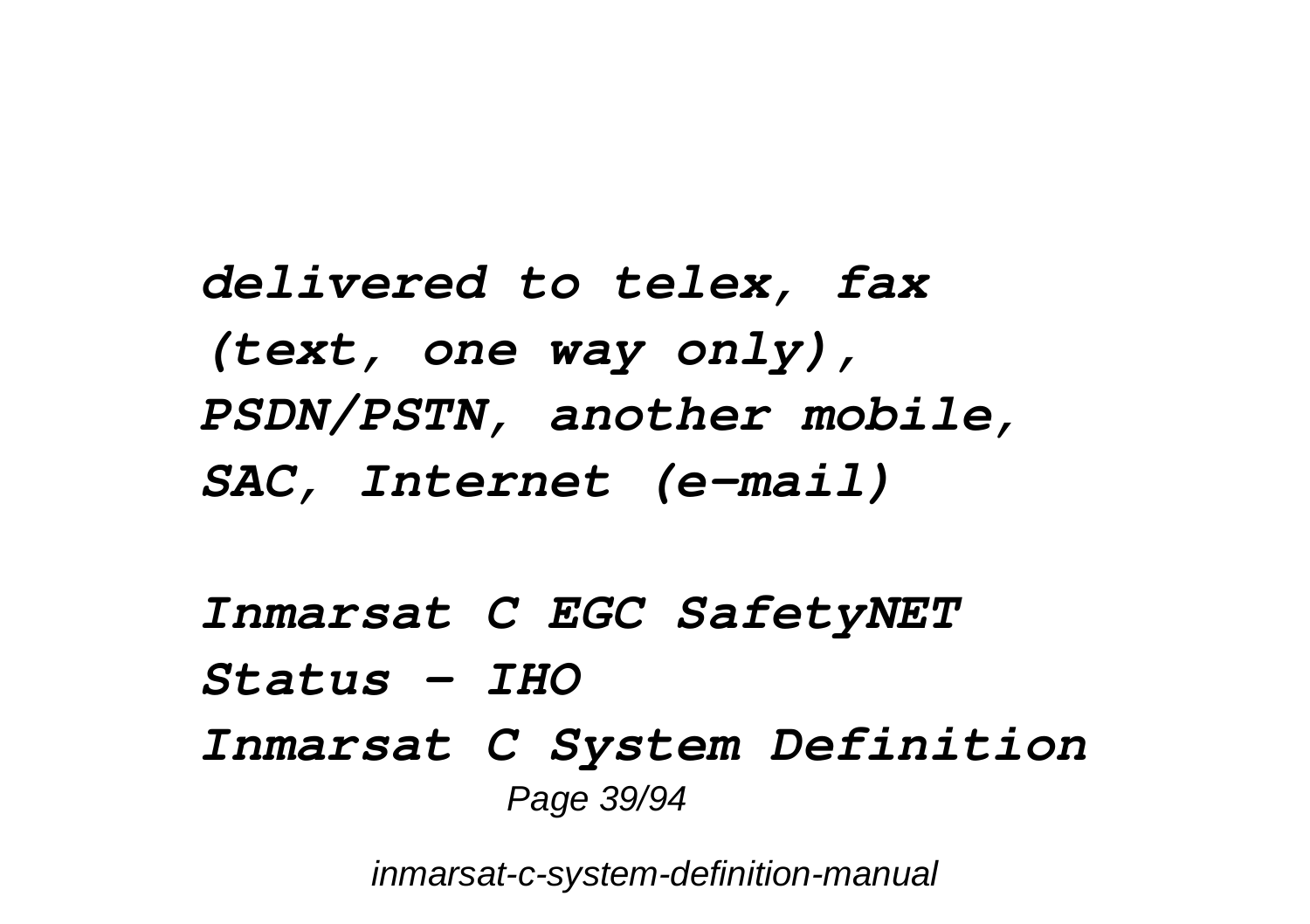*Manual - CD004.pdf - Free ebook download as PDF File (.pdf), Text File (.txt) or read book online for free. O Scribd é o maior site social de leitura e publicação do mundo.*

Page 40/94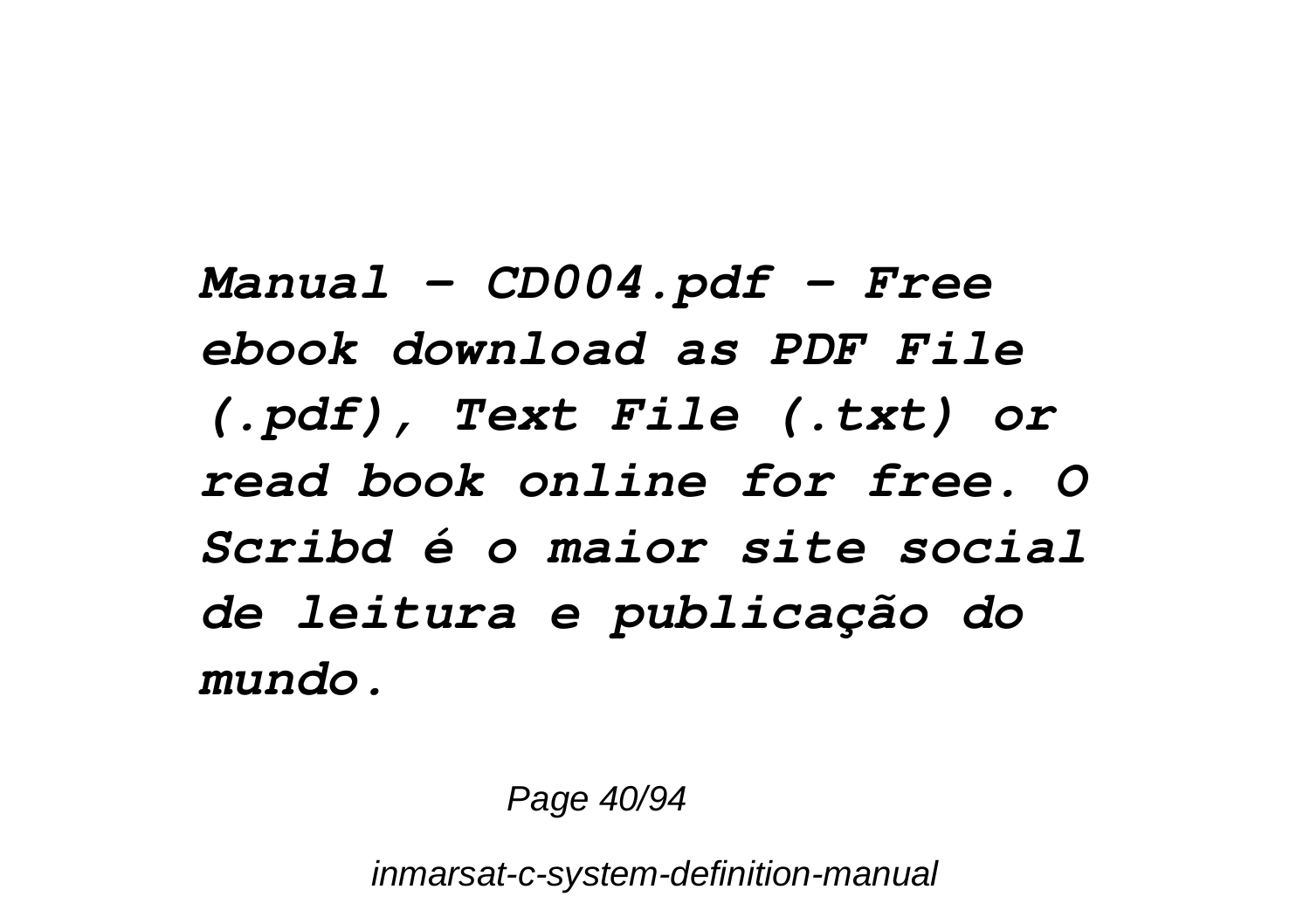*Inmarsat C System Definition Manual - CD004.pdf | Computer ... Chapter 6 Inmarsat-C system Inmarsat maritime communications handbook (Issue 4) 6-5 6.1 Introduction to the Inmarsat-*Page 41/94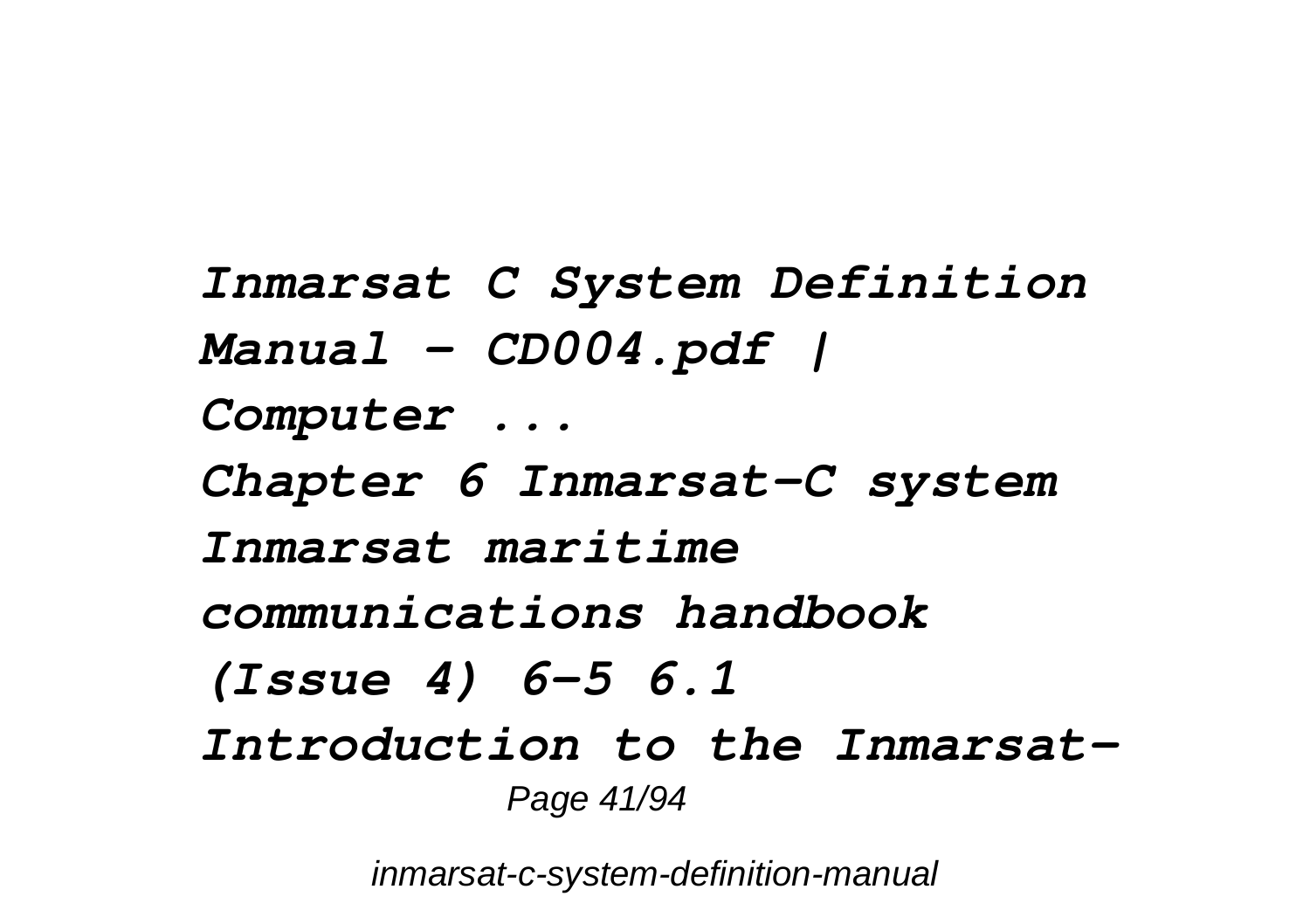*C system An Inmarsat-C mobile earth station (MES) is a small and powerefficient terminal which provides global communications, is inexpensive to purchase and simple to install and use.* Page 42/94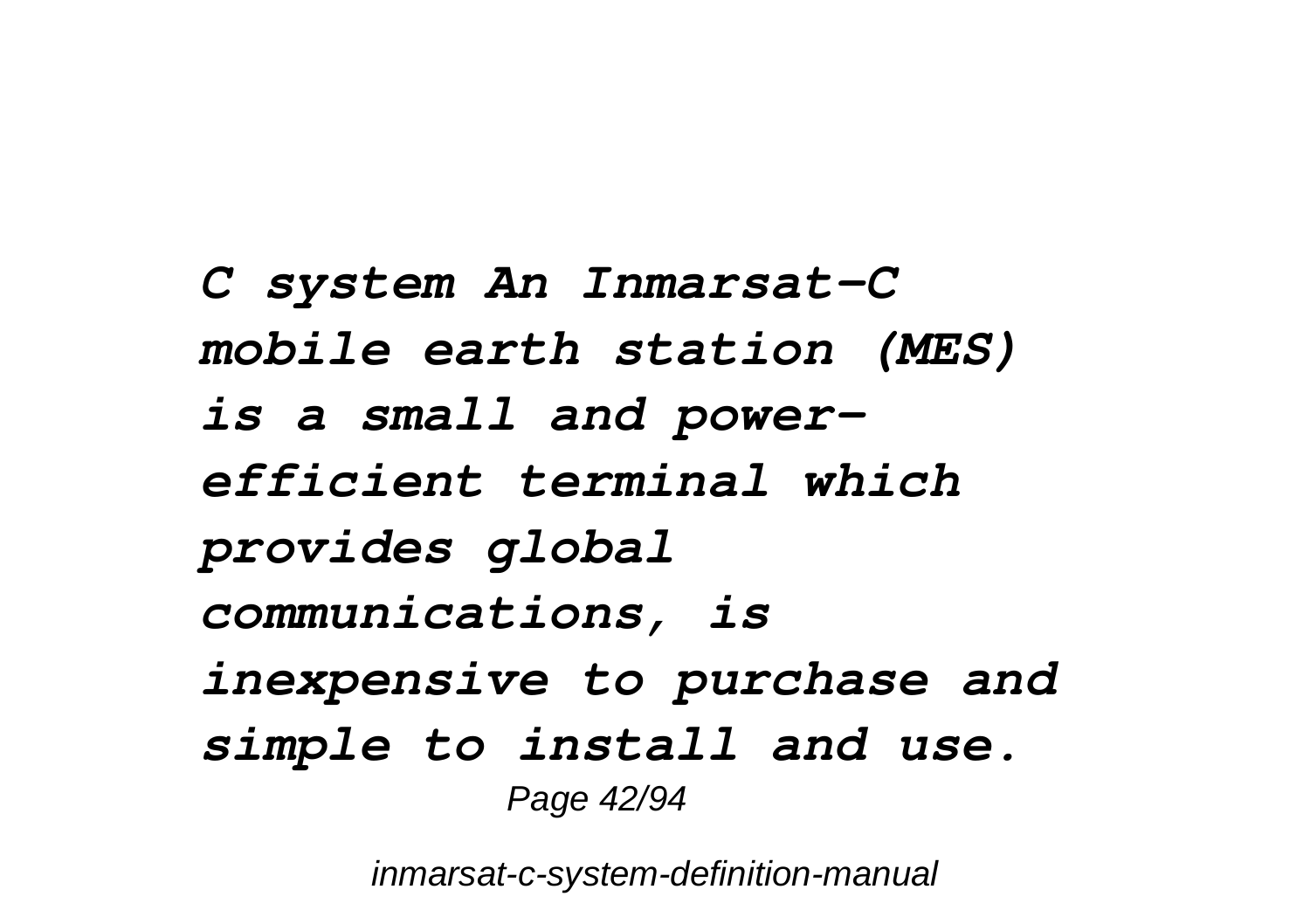*Chapter 6 The Inmarsat-C system - NAUTISCHOOL INMARSAT COMMUNICATIONS SYSTEM: A SYSTEMS APPROACH by Aristides Ioannis Fasoulas June, 1991 Co-Advisor: Dan C. Boger Co-*Page 43/94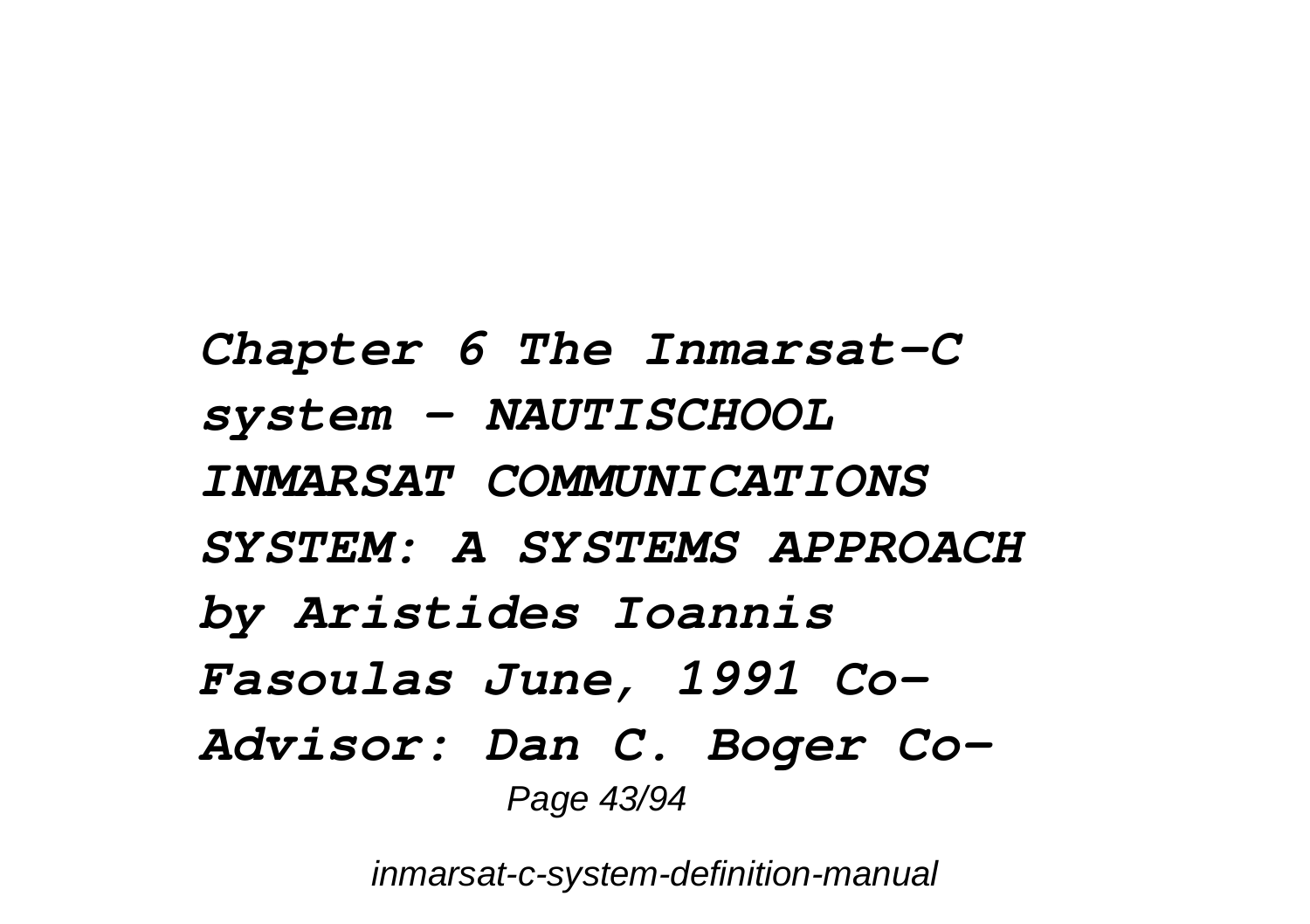*Advisor: William R. Gates Approved for public release; distribution is unlimited. 92-05286*

*NAVAL POSTGRADUATE SCHOOL Monterey, California Inmarsat system. The SDMs* Page 44/94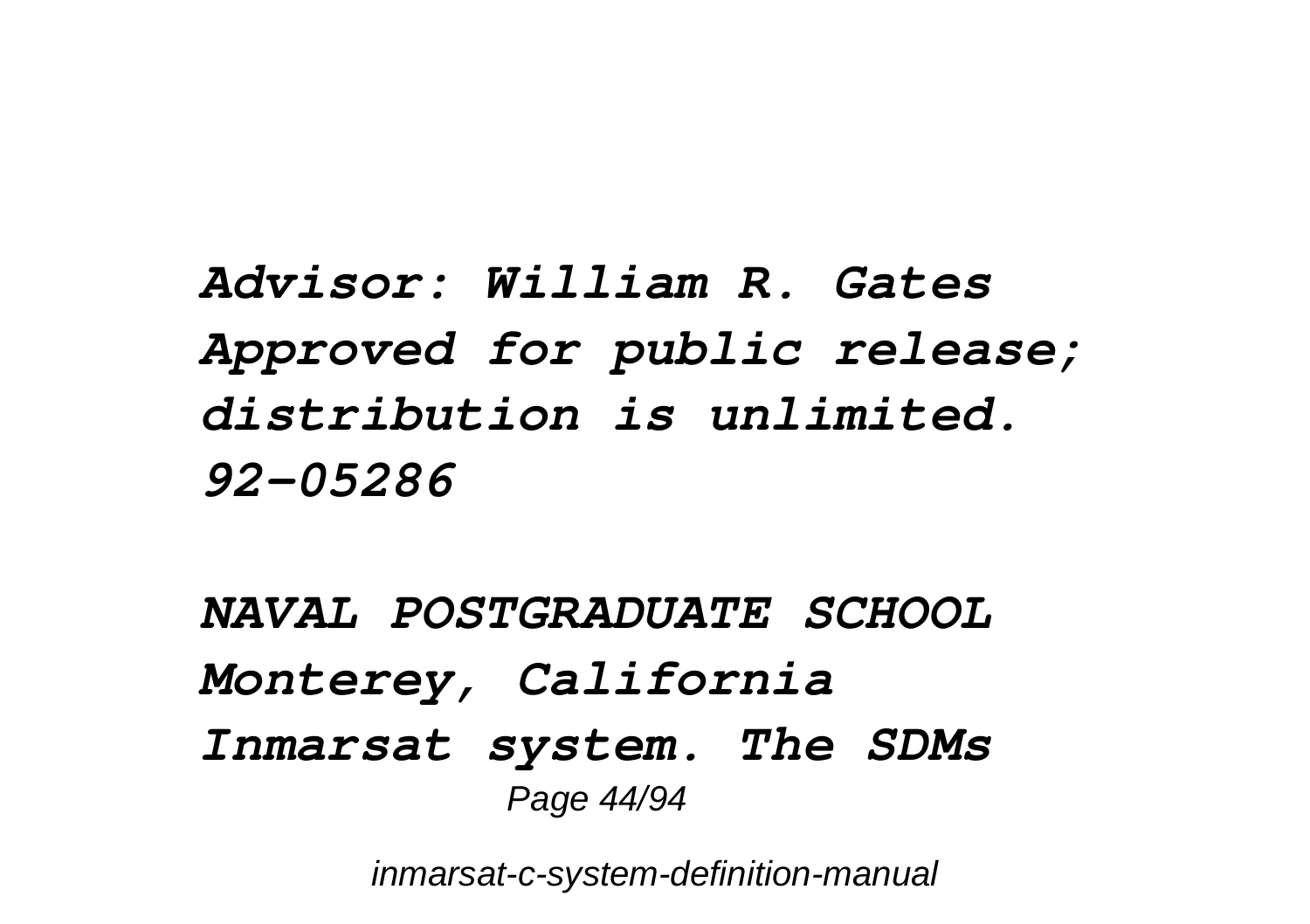*and TRDs are published by Inmarsat Ltd. with a view to ensuring that ship earth stations will perform adequately and not endanger the integrity of the Inmarsat system.*

Page 45/94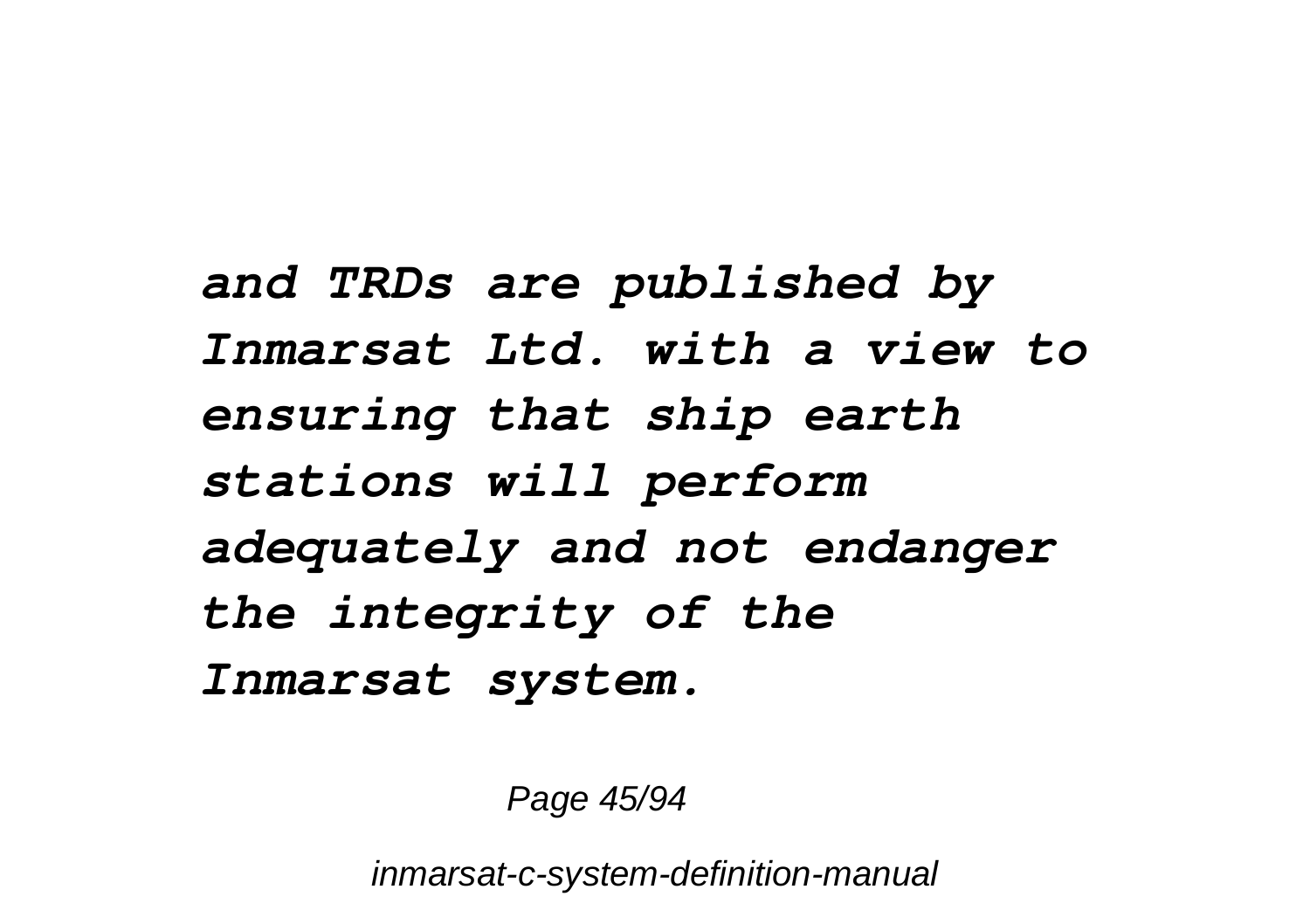*© Inmarsat Global Ltd., February 2008 What does SDM stand for? SDM stands for System Definition Manual (Inmarsat; UK) Suggest new definition. This definition appears very frequently and is found in* Page 46/94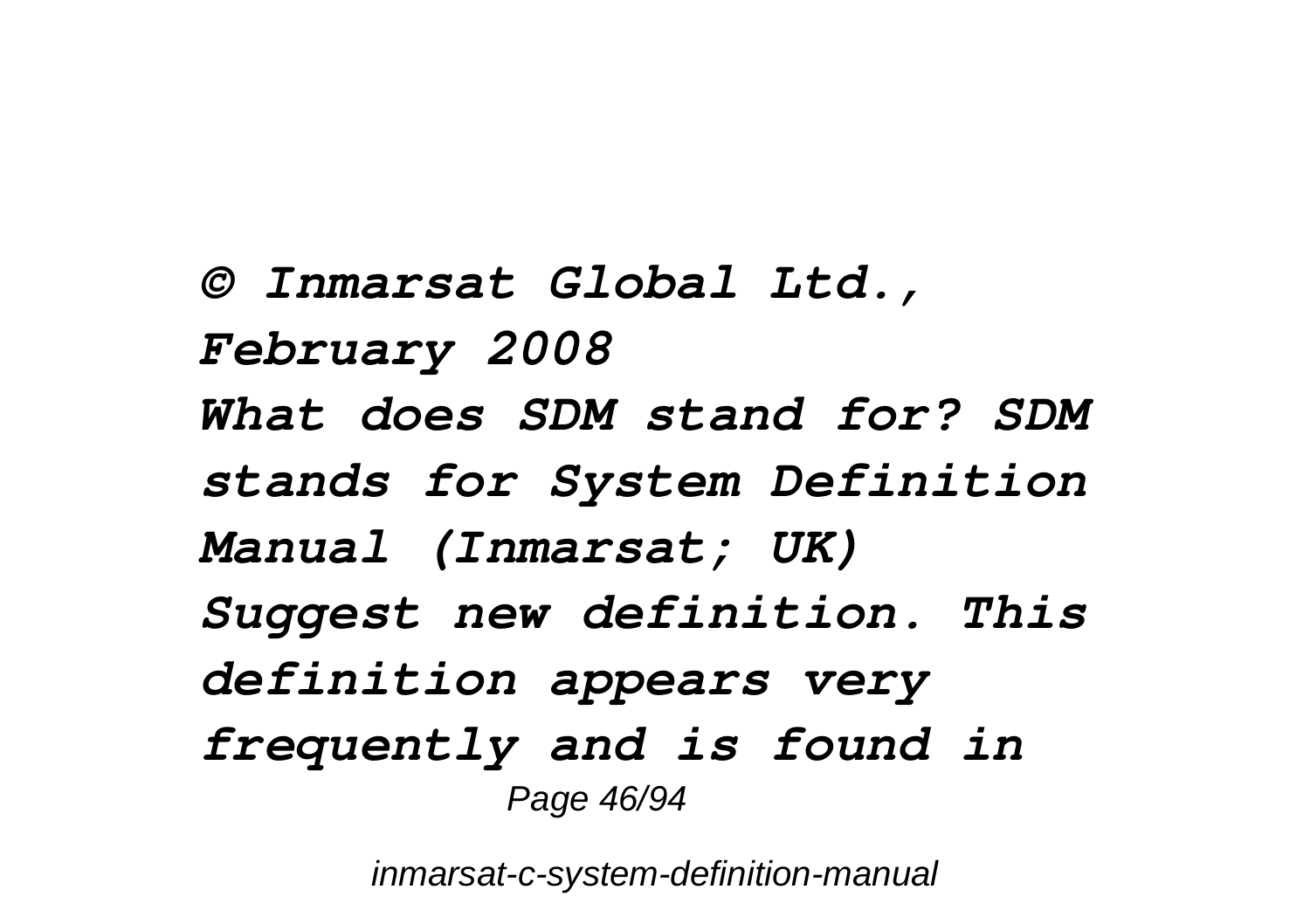*the following Acronym Finder categories: Business, finance, etc. See other definitions of SDM. Other Resources:*

*SDM - System Definition Manual (Inmarsat; UK) |* Page 47/94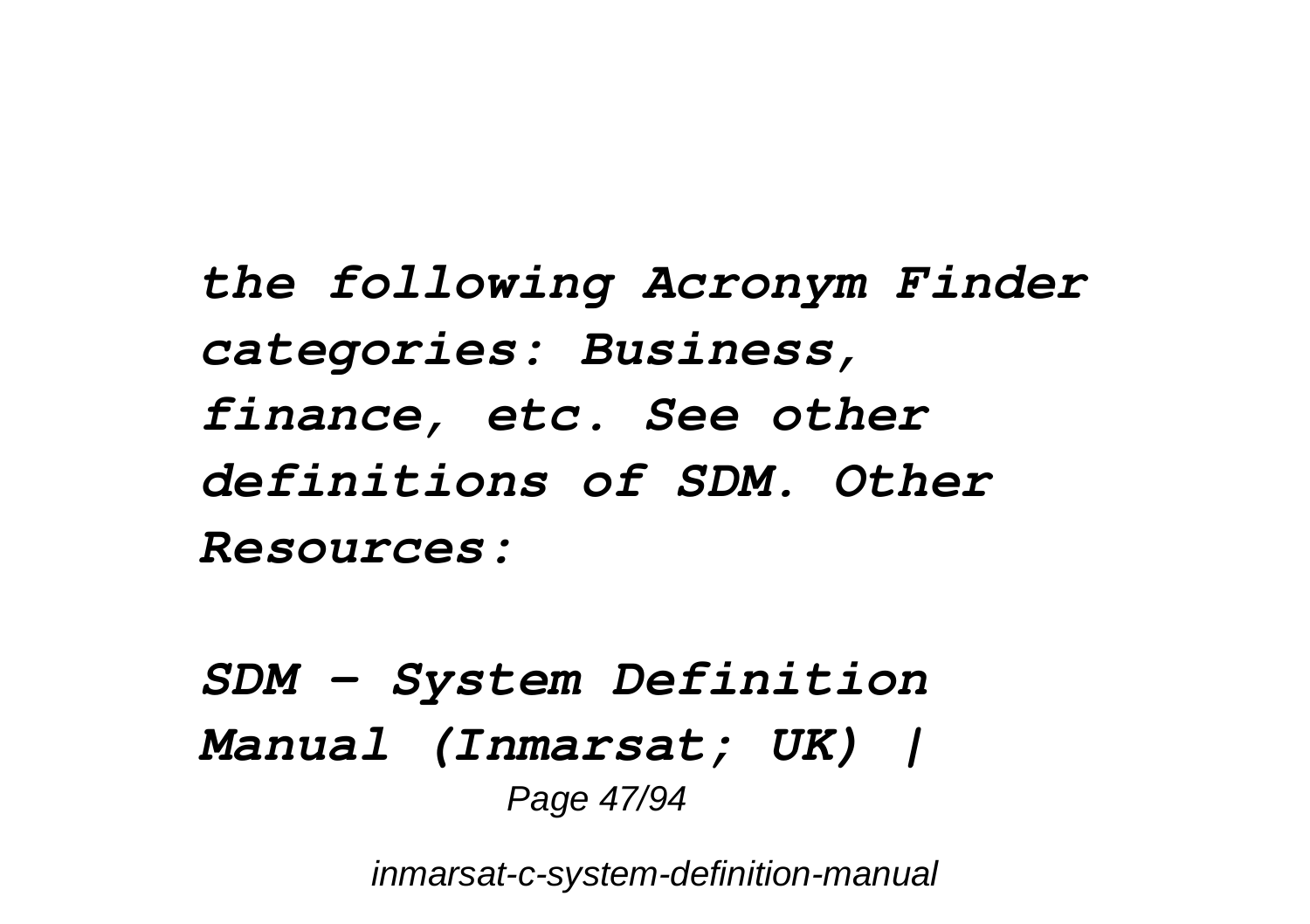*AcronymFinder the appropriate System Definition Manuals (SDMs) or Technical Requirements Docunment (TRD) for the relevant Inmarsat system. The SDMs and TRDs are published by Inmarsat Ltd.* Page 48/94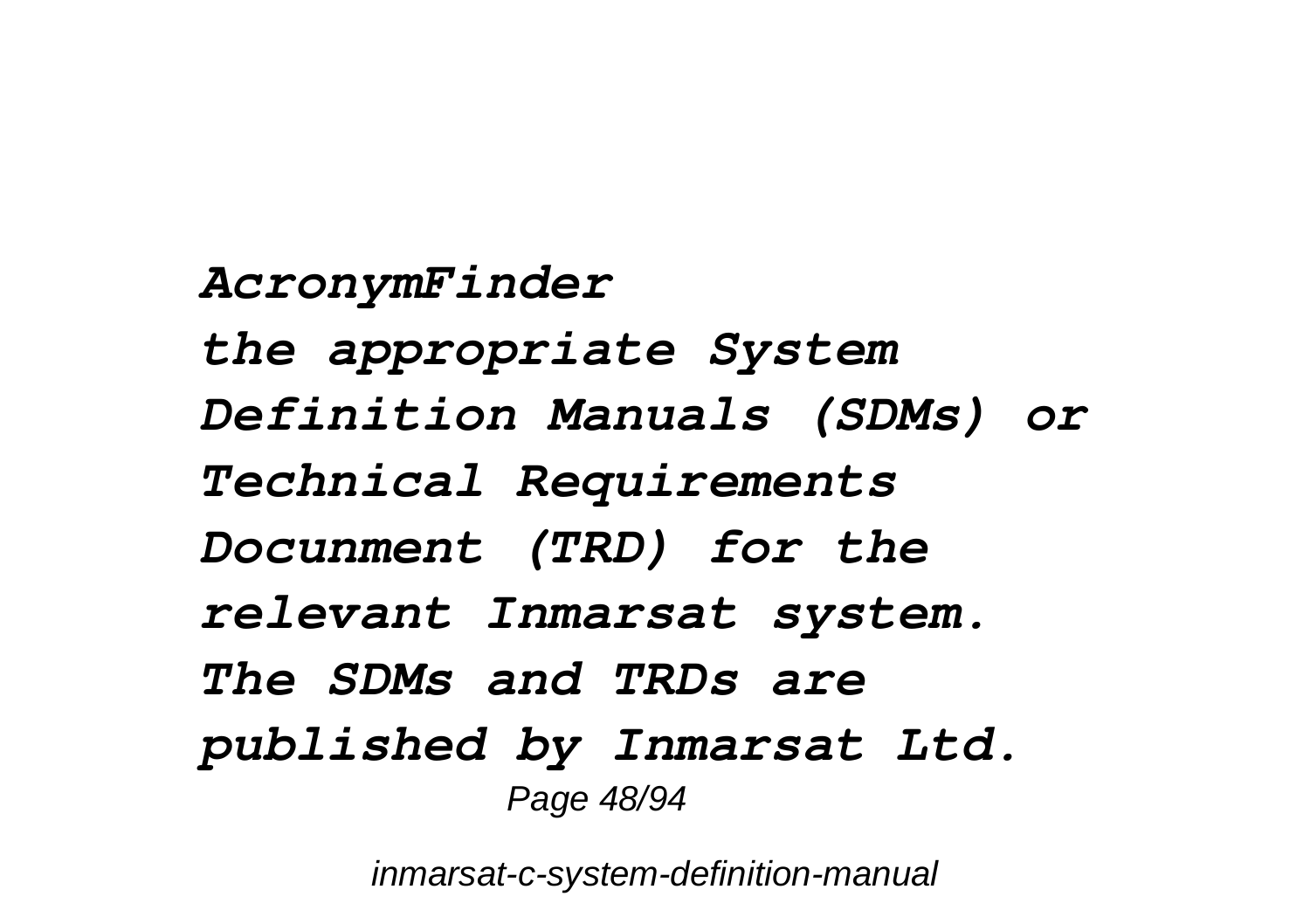*with a view to ensuring that ship earth stations will perform adequately and not endanger the integrity of the Inmarsat system.*

*© Inmarsat Ltd., May 2007 Certain models of Inmarsat-C* Page 49/94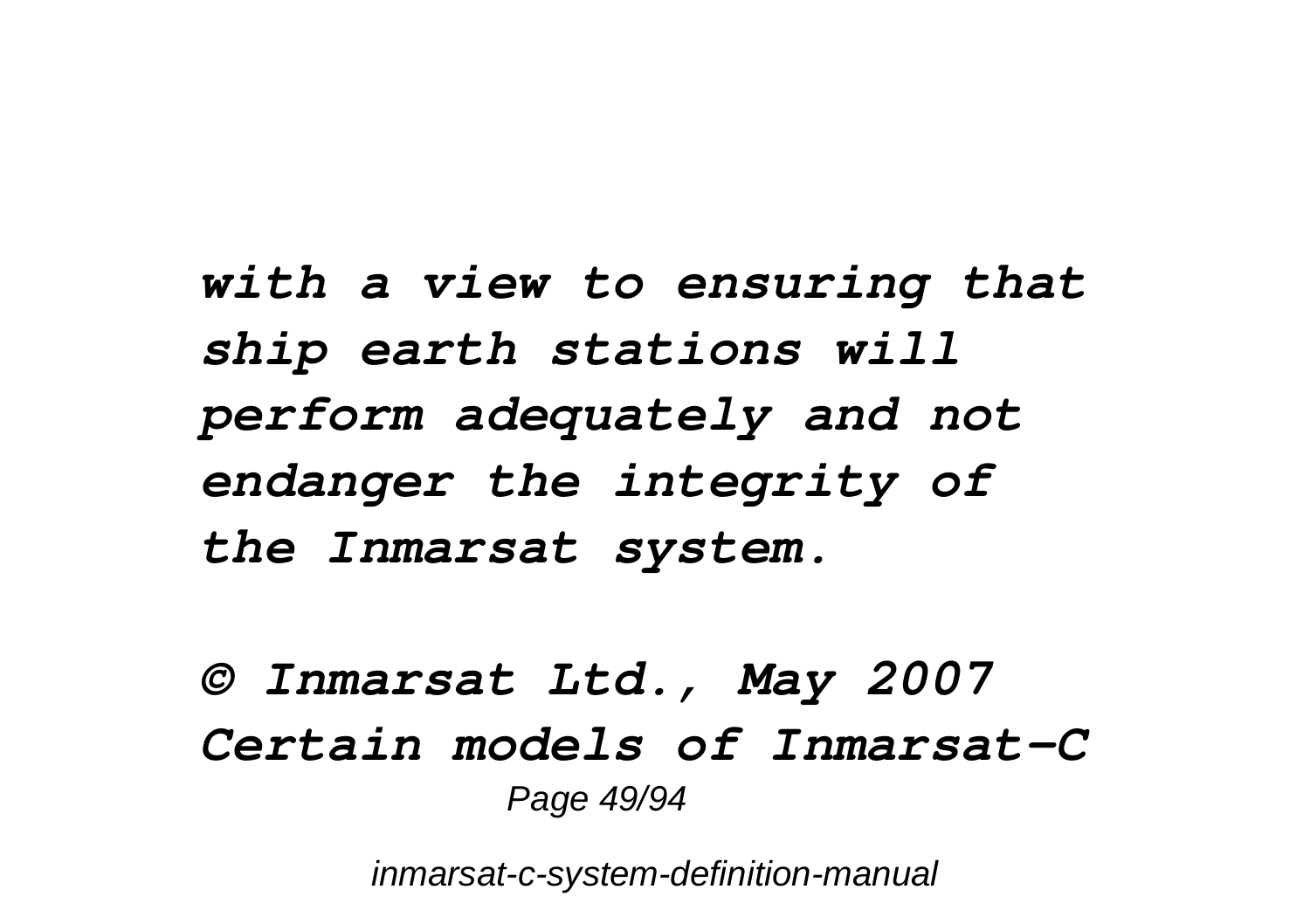*terminals are also approved for usage in the global maritime distress and safety services (GMDSS) system, equipped with GPS. Inmarsat-M: provides voice services at 4.8 kbit/s and medium speed fax/data services at* Page 50/94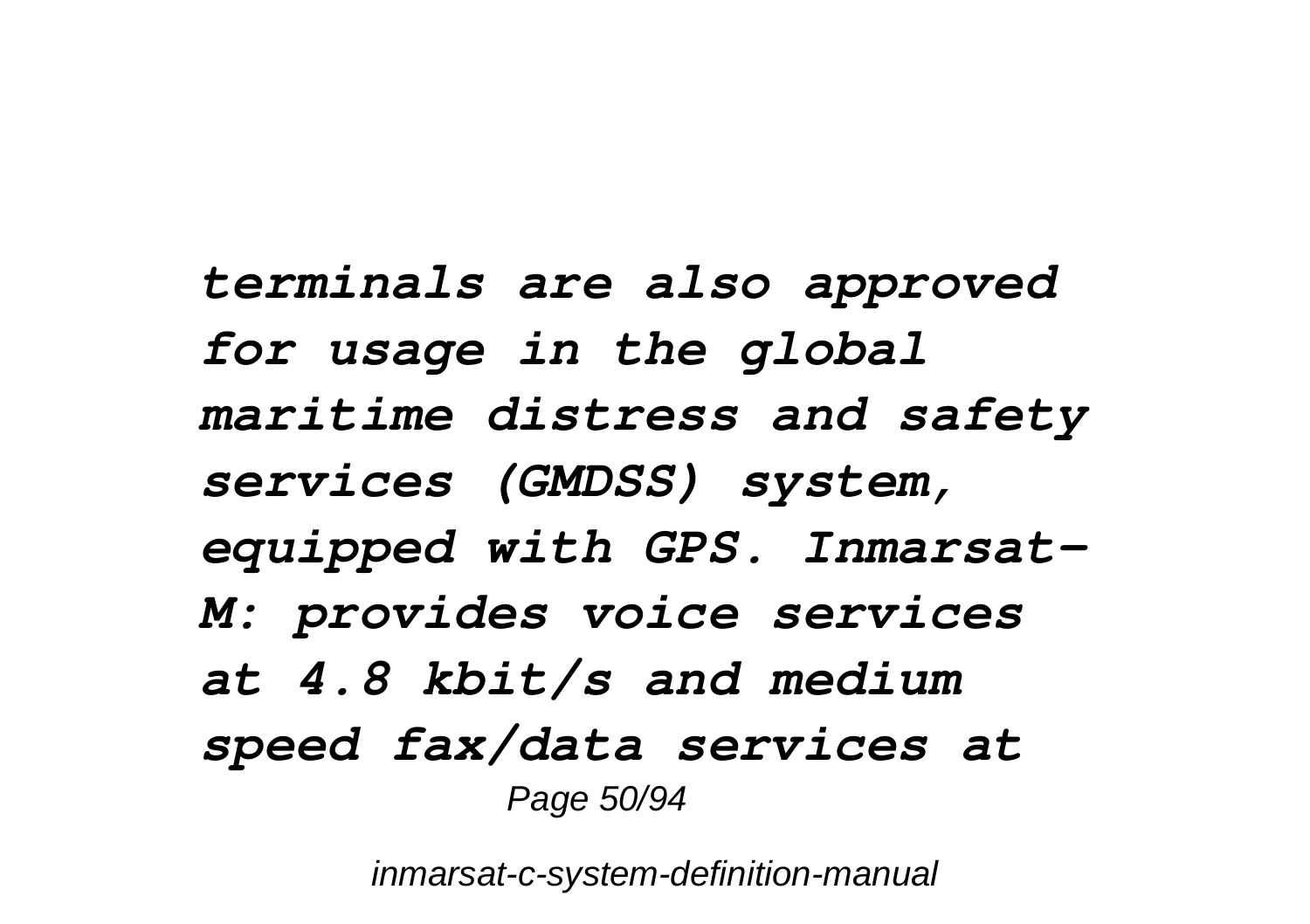*2.4 kbit/s. It paved the way towards Inmarsat-Mini-M. Service has been closed.*

*Inmarsat - Wikipedia Inmarsat-C is a two-way, packet data service operated by the telecommunications* Page 51/94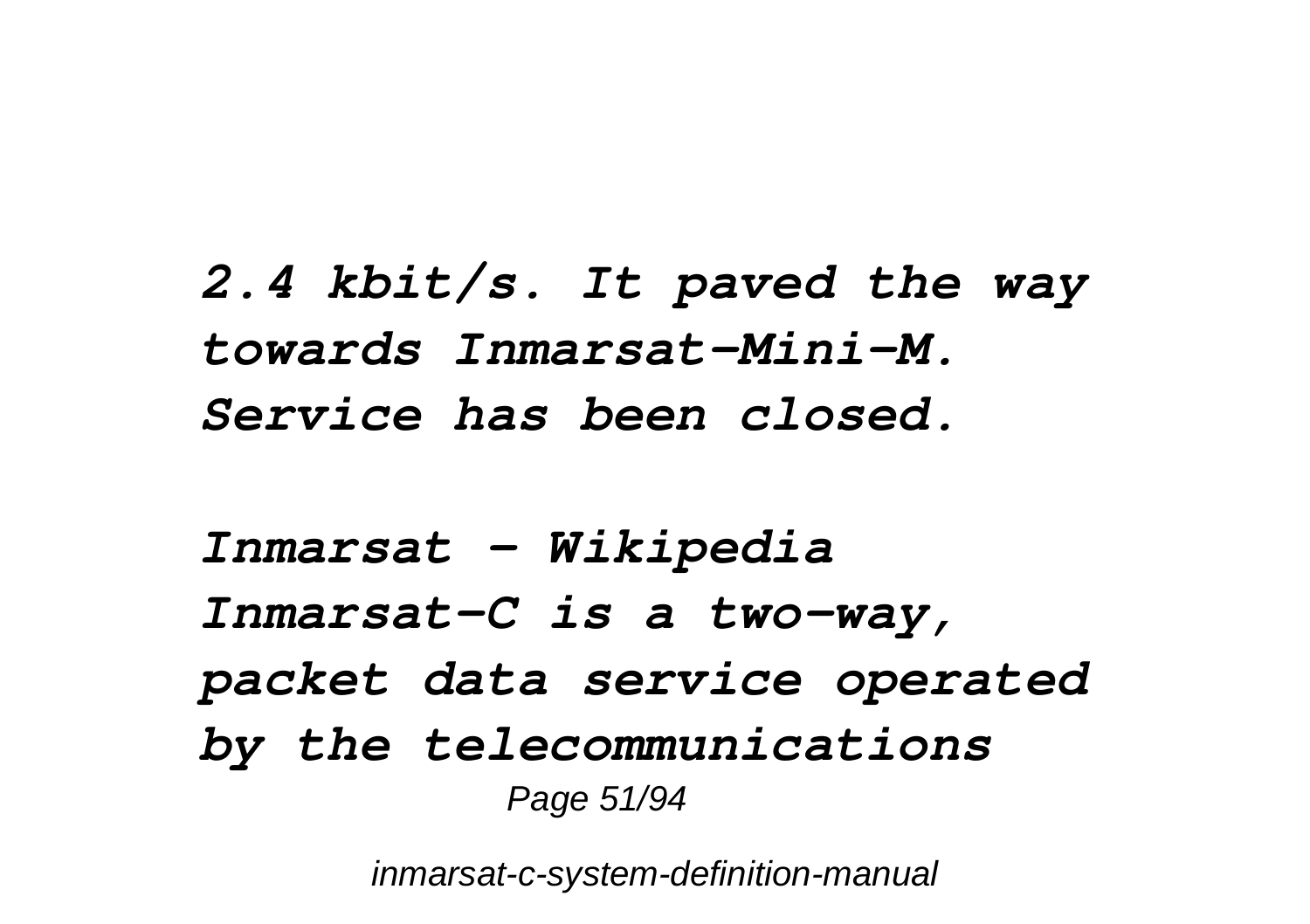*company Inmarsat which operates between mobile earth stations (MES) and land earth stations (LES). It became fully operational after a period of preoperational trials in January 1991.* Page 52/94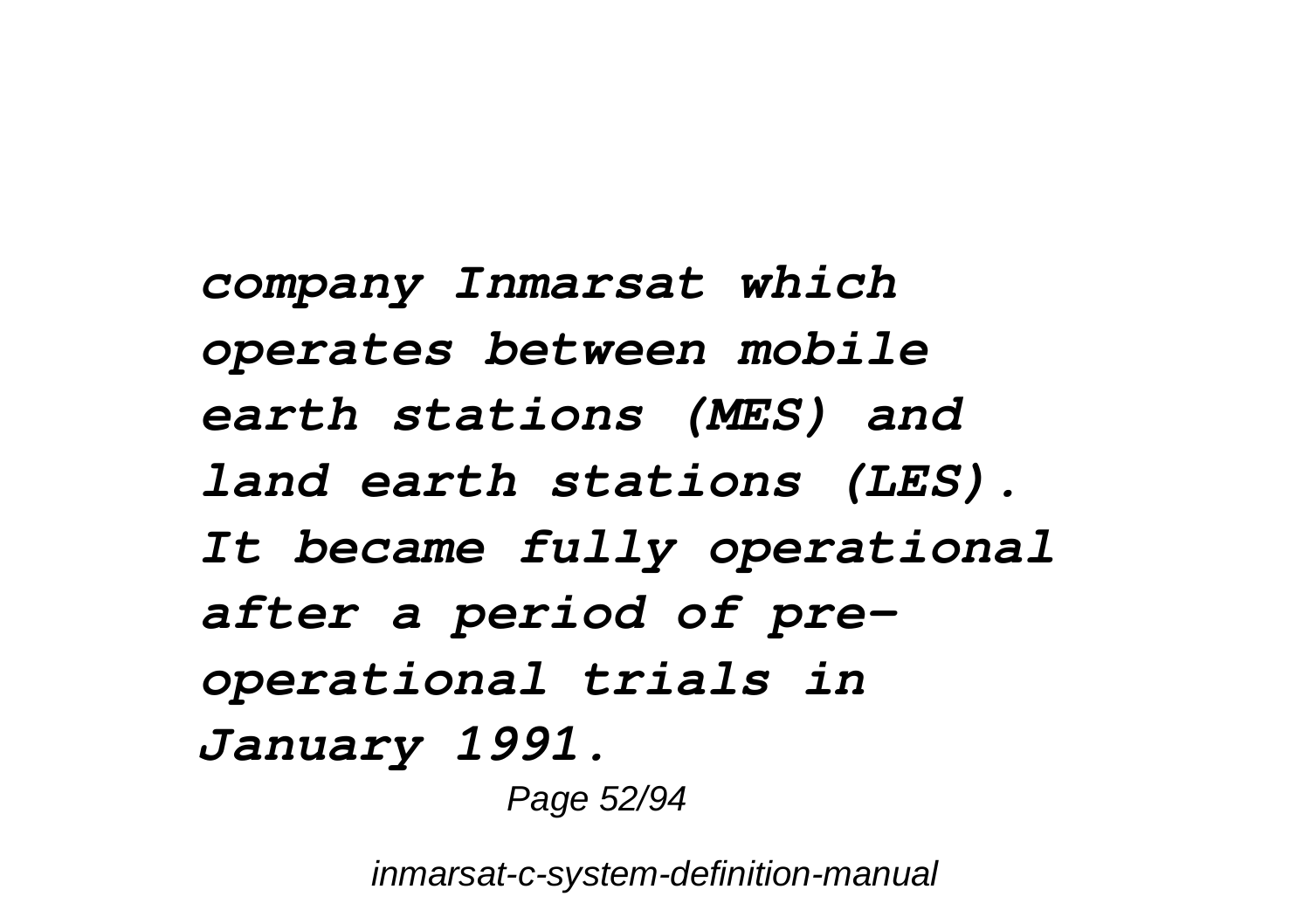*Inmarsat-C - Wikipedia View and Download Inmarsat IsatPhone Pro user manual online. satellite phone. IsatPhone Pro Marine GPS System pdf manual download.*

Page 53/94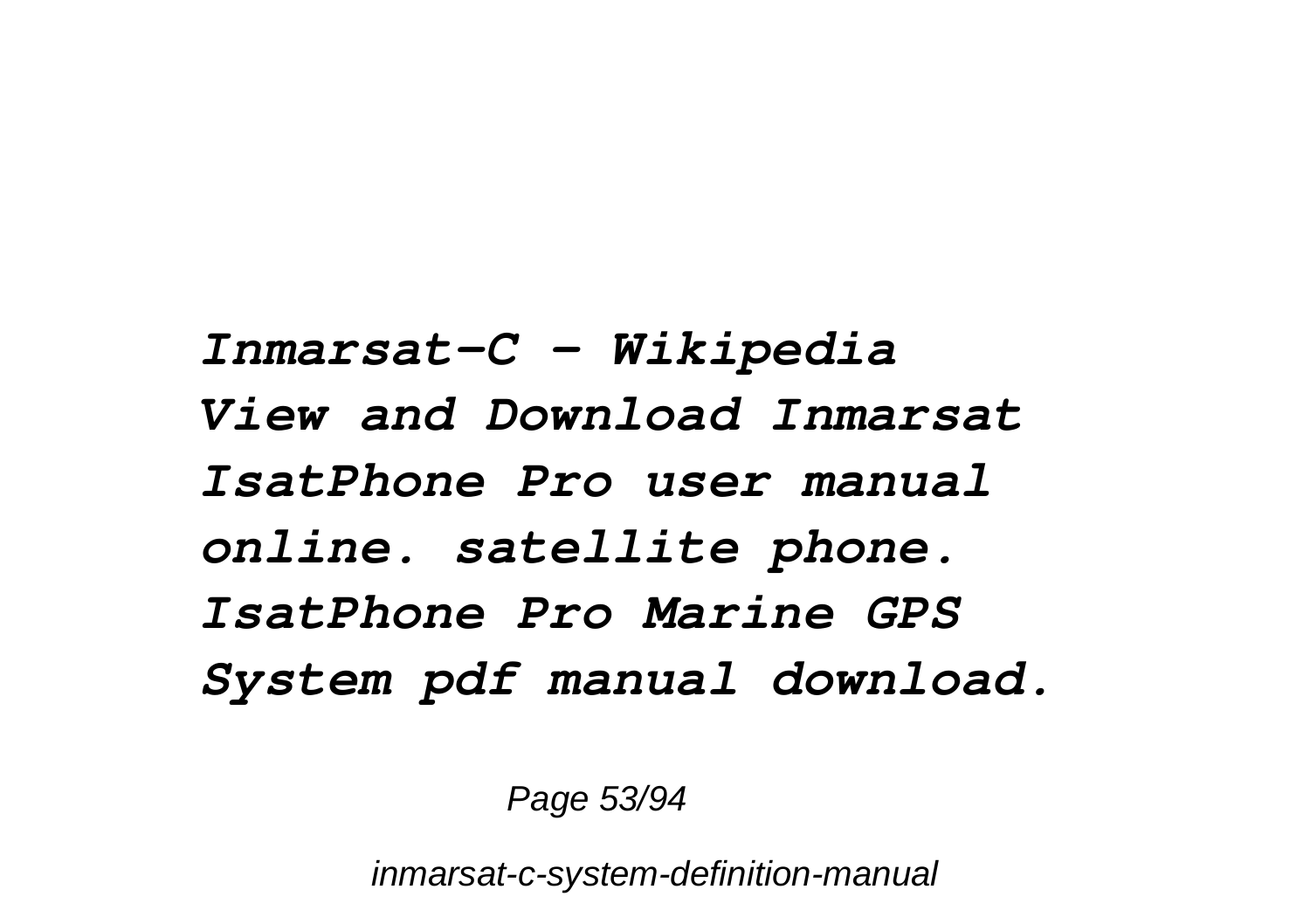*INMARSAT ISATPHONE PRO USER MANUAL Pdf Download. The SAILOR 6110 mini-C GMDSS The Inmarsat C satellite network is the link between the SAILOR 6110 and the destination office. It uses four geostationary* Page 54/94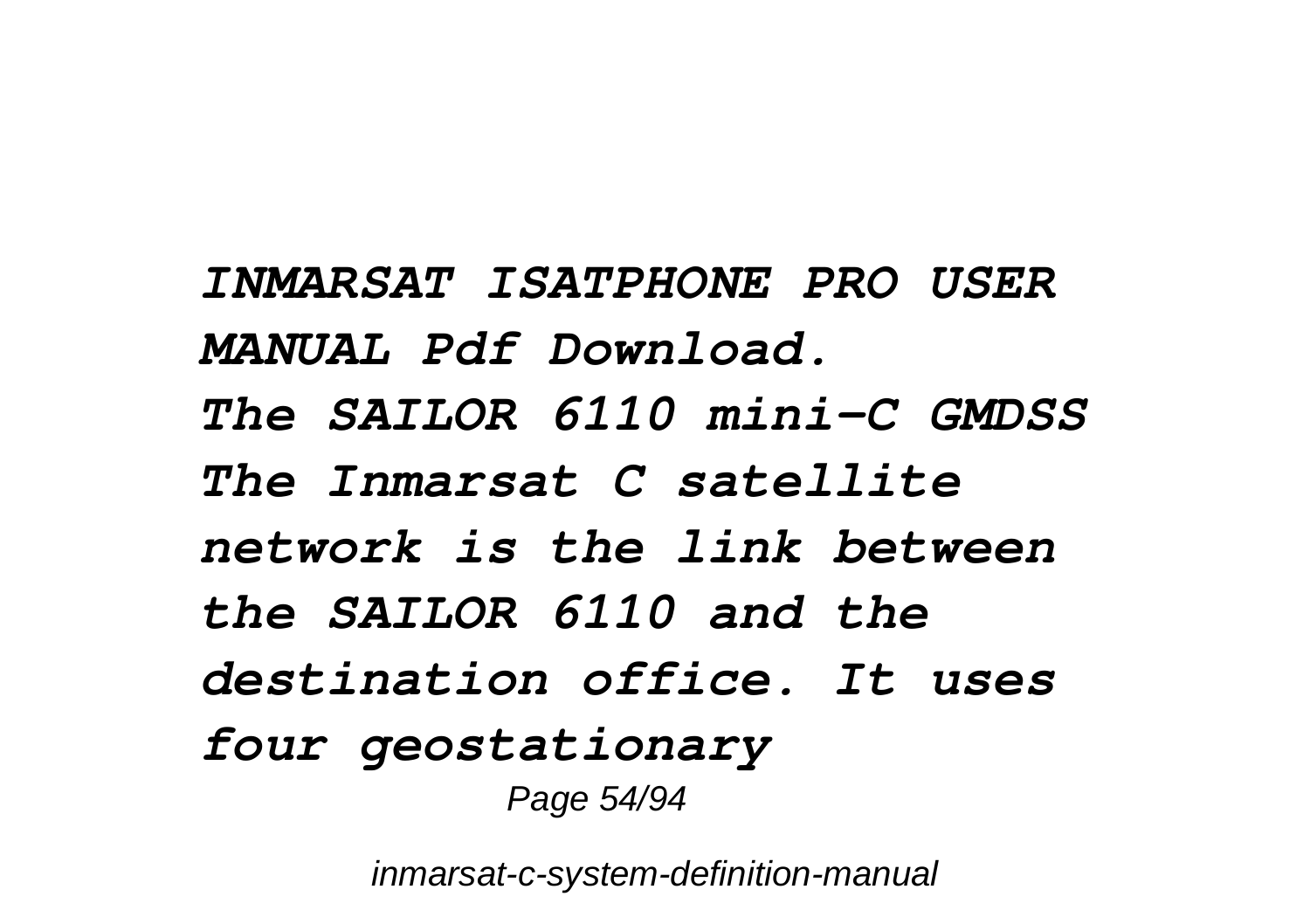*satellites to cover the world. For each satellite there is an NCS, Network Coordination Station, handling registration of the mobile unit (in this case the SAILOR 3027) in the Inmarsat C system.* Page 55/94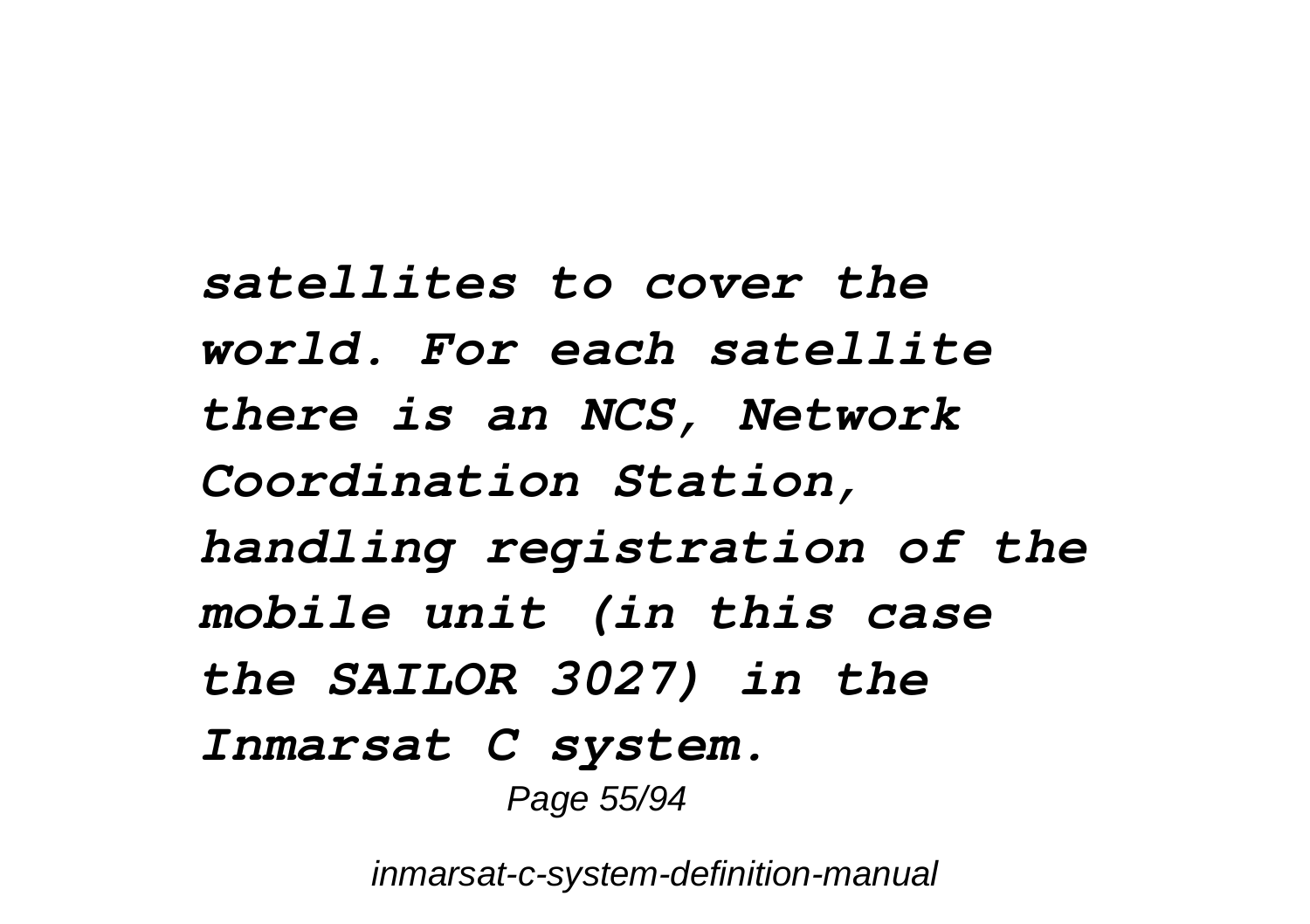*Mini-C GMDSS UM Inmarsat is the world leader in global, mobile satellite communications. Always on, we connect people and things around the globe, 24/7, with the widest portfolio of* Page 56/94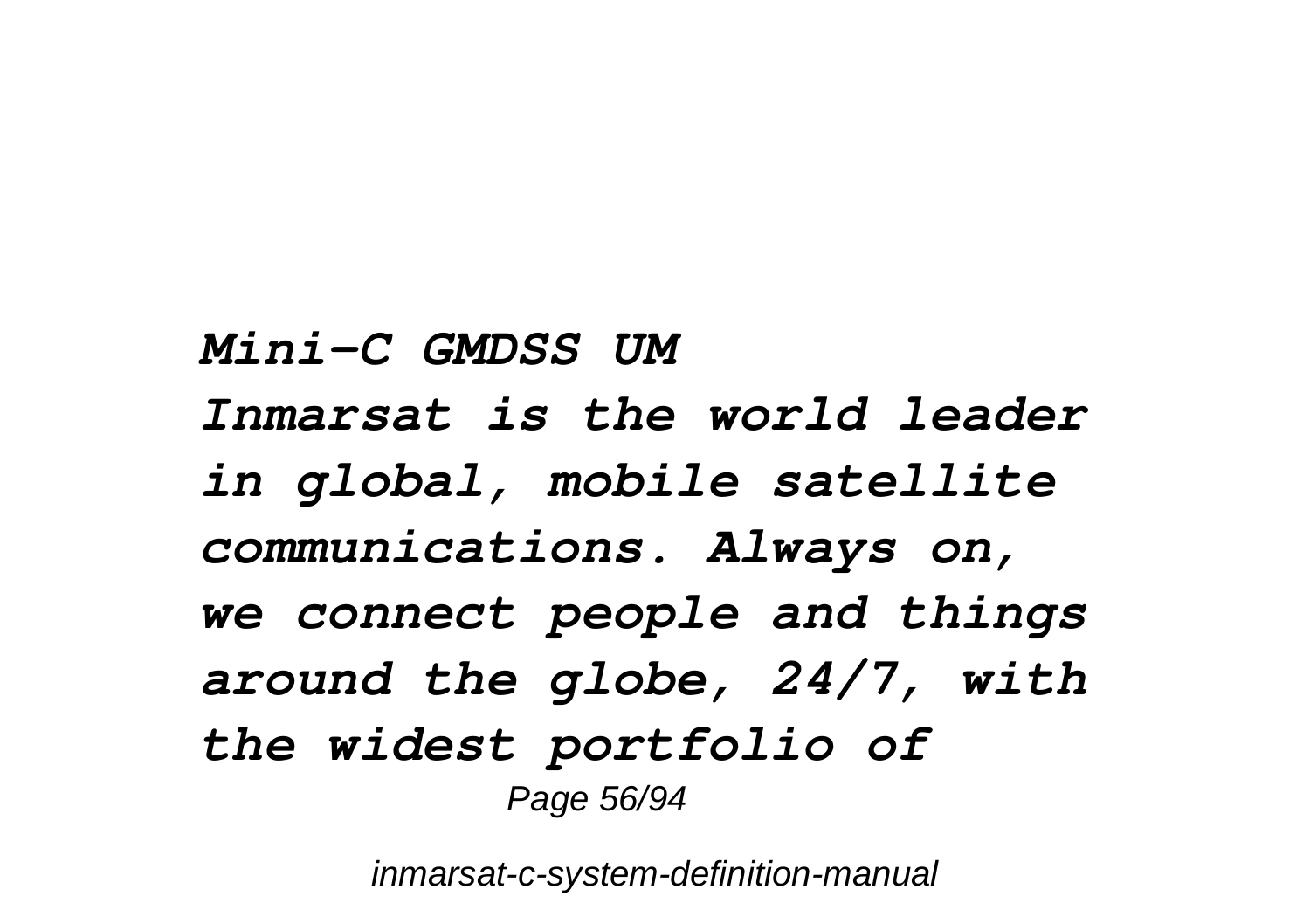*global voice, broadband and IoT services in the market today. Inmarsat is the world leader in global, mobile satellite communications ...*

*Inmarsat | Enabling the connected world* Page 57/94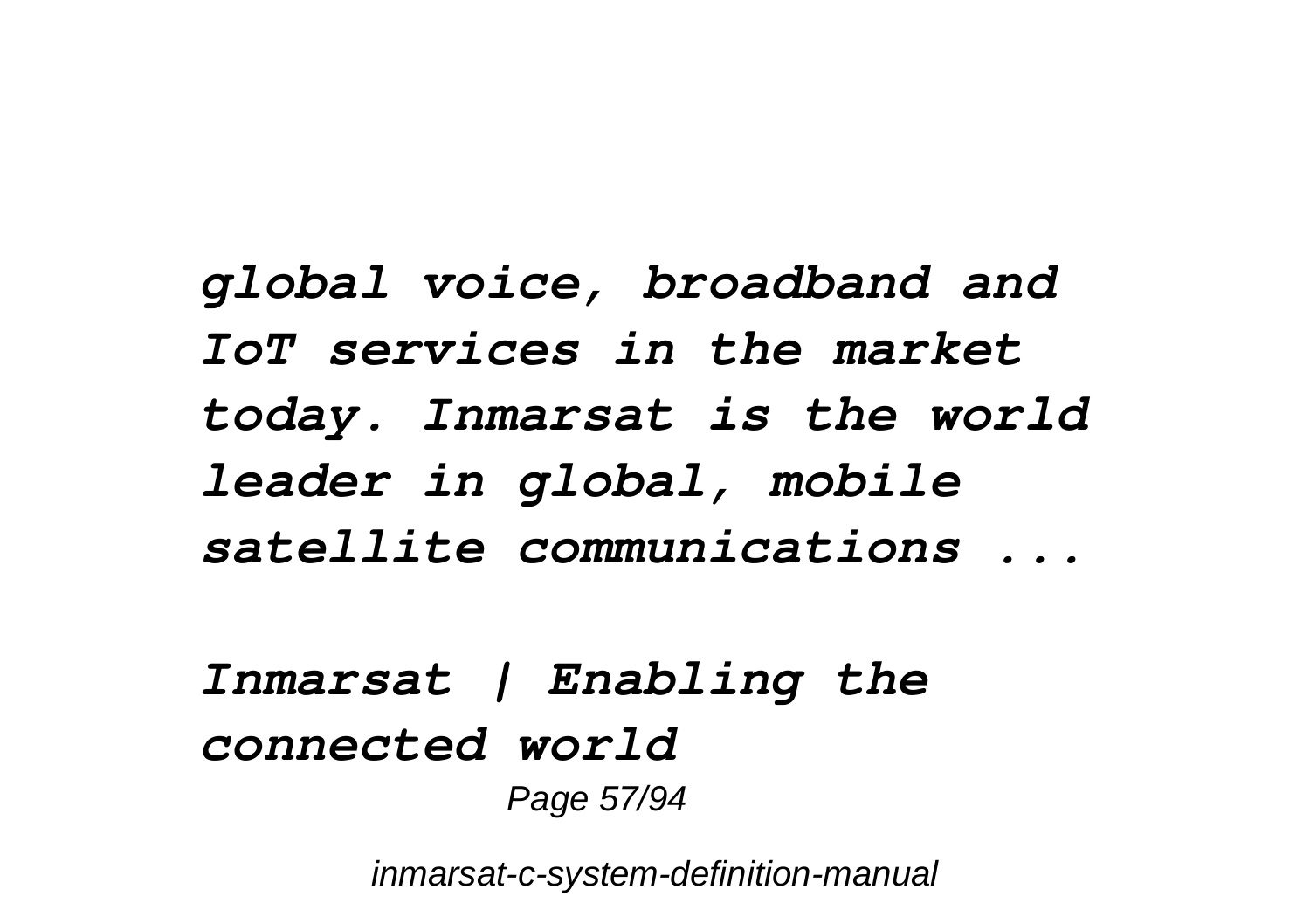*know that reading Inmarsat C System Definition Manual Printable 2019 is beneficial, because we could get a lot of information in the reading materials. Technology has developed, and reading Inmarsat C* Page 58/94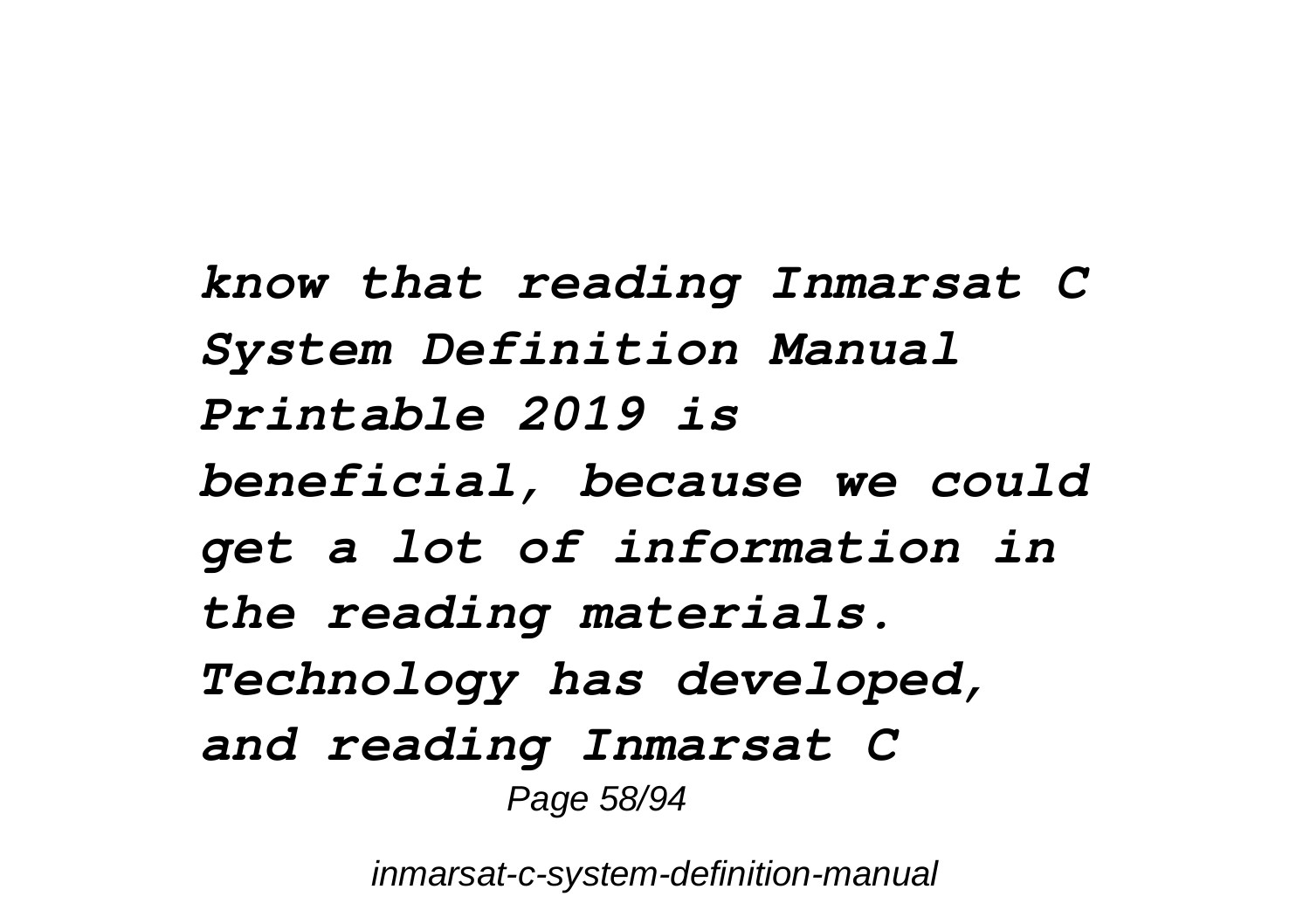*System Definition Manual Printable 2019 books may be more convenient and easier. We can easily read books on our mobile, tablets and Kindle, etc.*

### *DAILYALEXA.INFO Ebook and* Page 59/94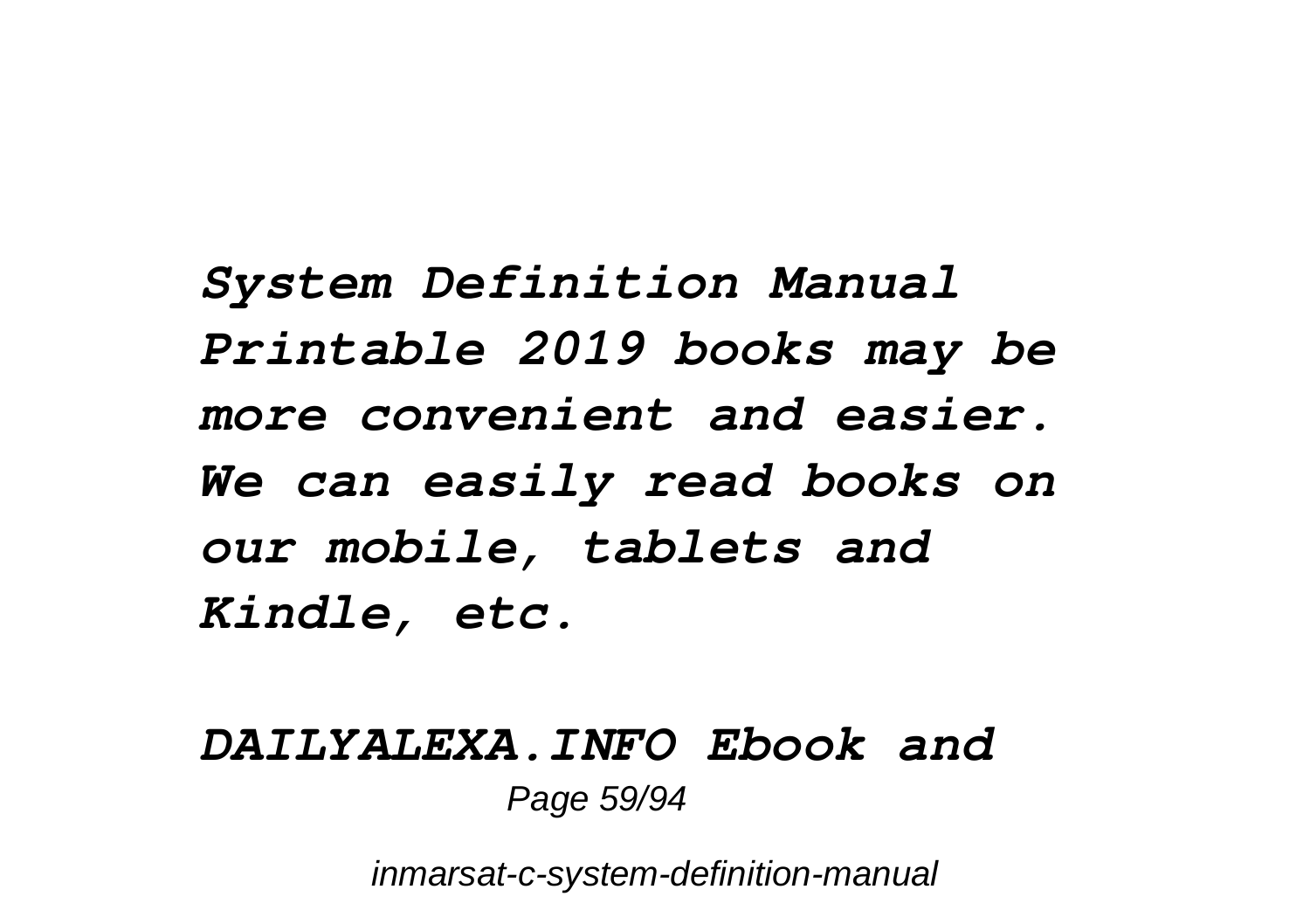*Manual Reference Inmarsat-C is the onl y system that allows ships to meet the majority of the satellite communication requirements of the GMDSS including distress alerting, reception of maritime safety* Page 60/94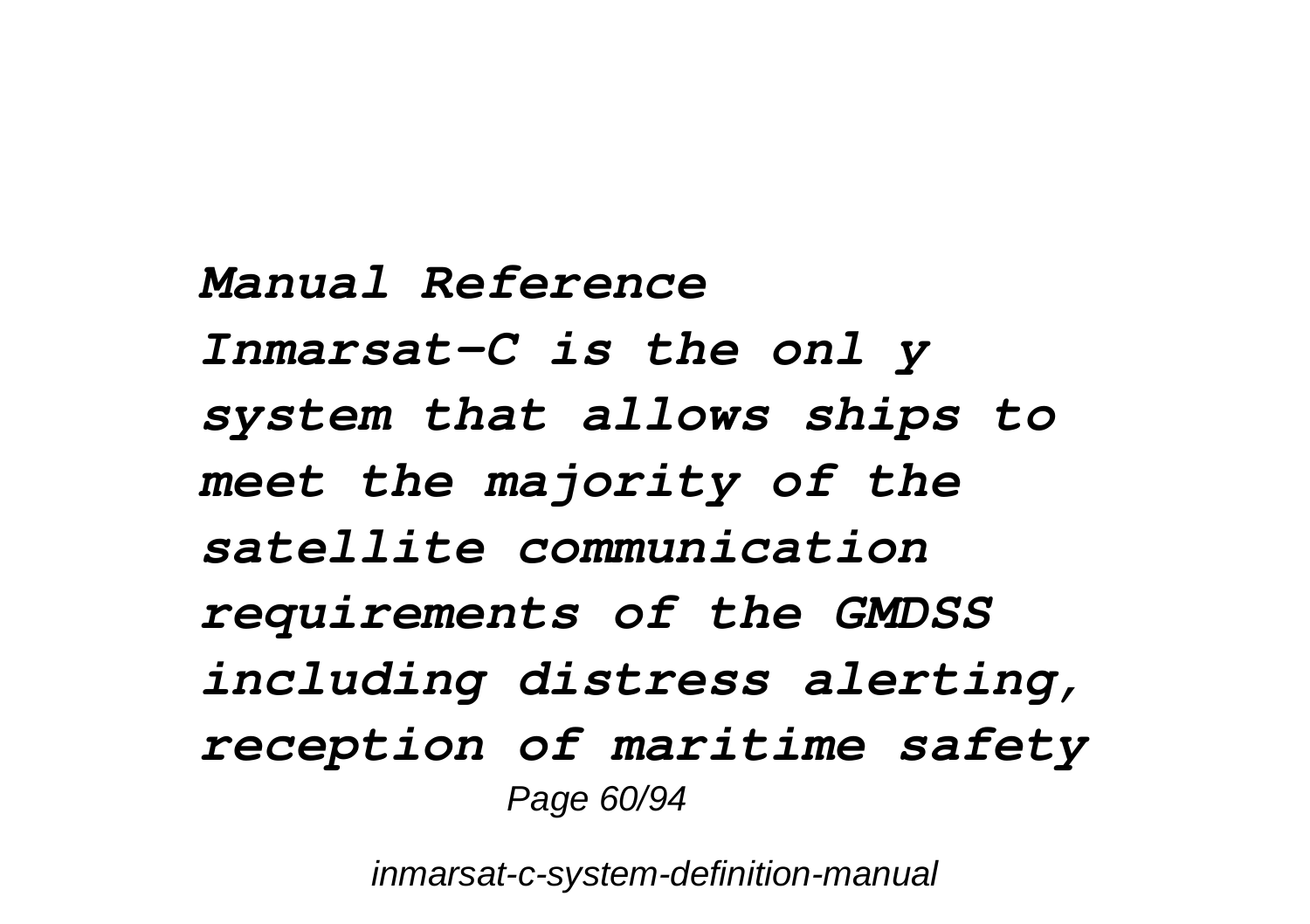*information and general communications. .10 Inmarsat Mini-C means smaller terminals, based on the same technical requirements as Inmarsat-C terminals.*

#### *REVISED INTERNATIONAL* Page 61/94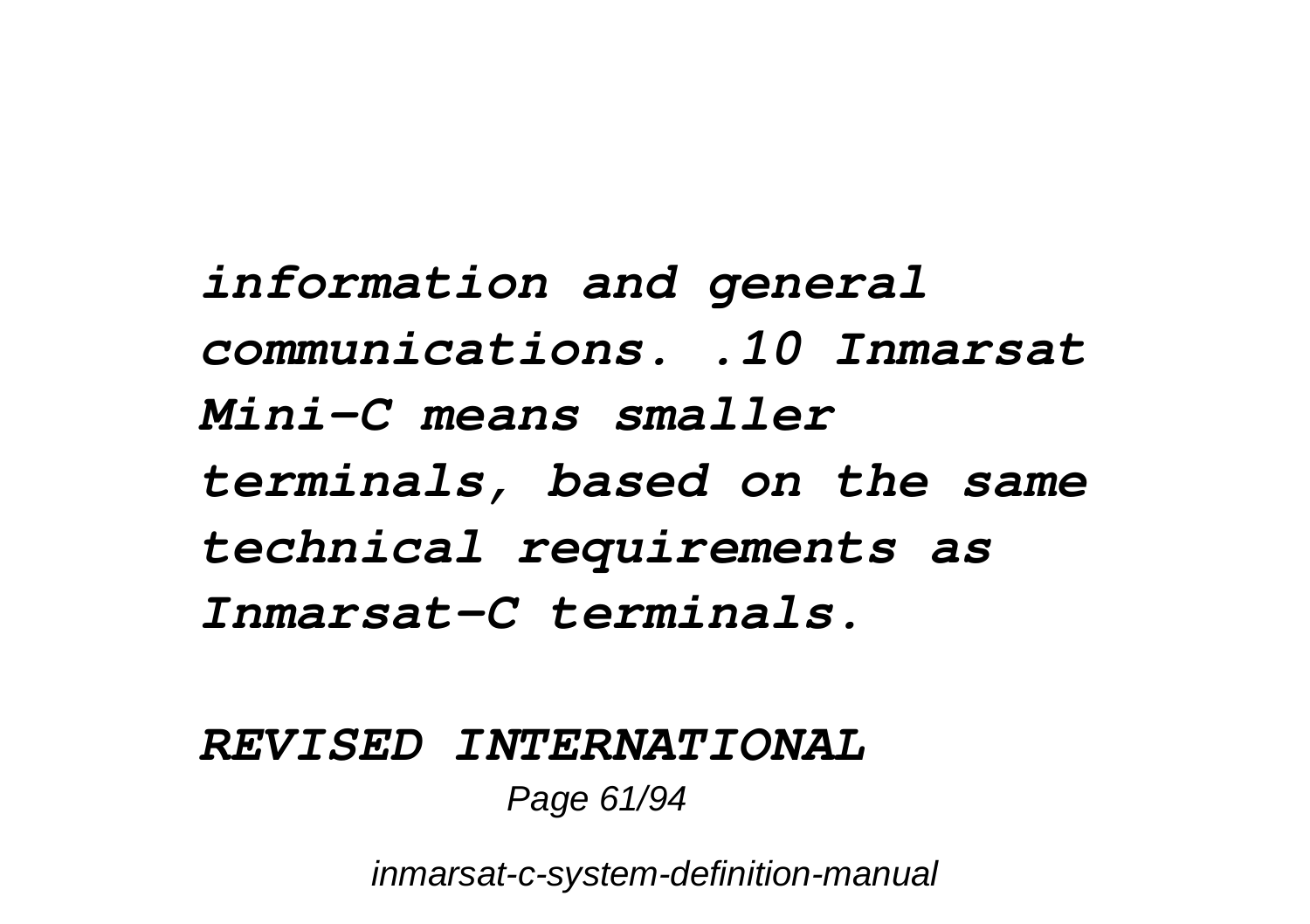#### *SAFETYNET MANUAL*

*added service providers via the Inmarsat/ACTOM System Definition Manual (SDM) process. ACTOM, the Advisory Committee on Technical and Operational Matters, is an Inmarsat Council committee* Page 62/94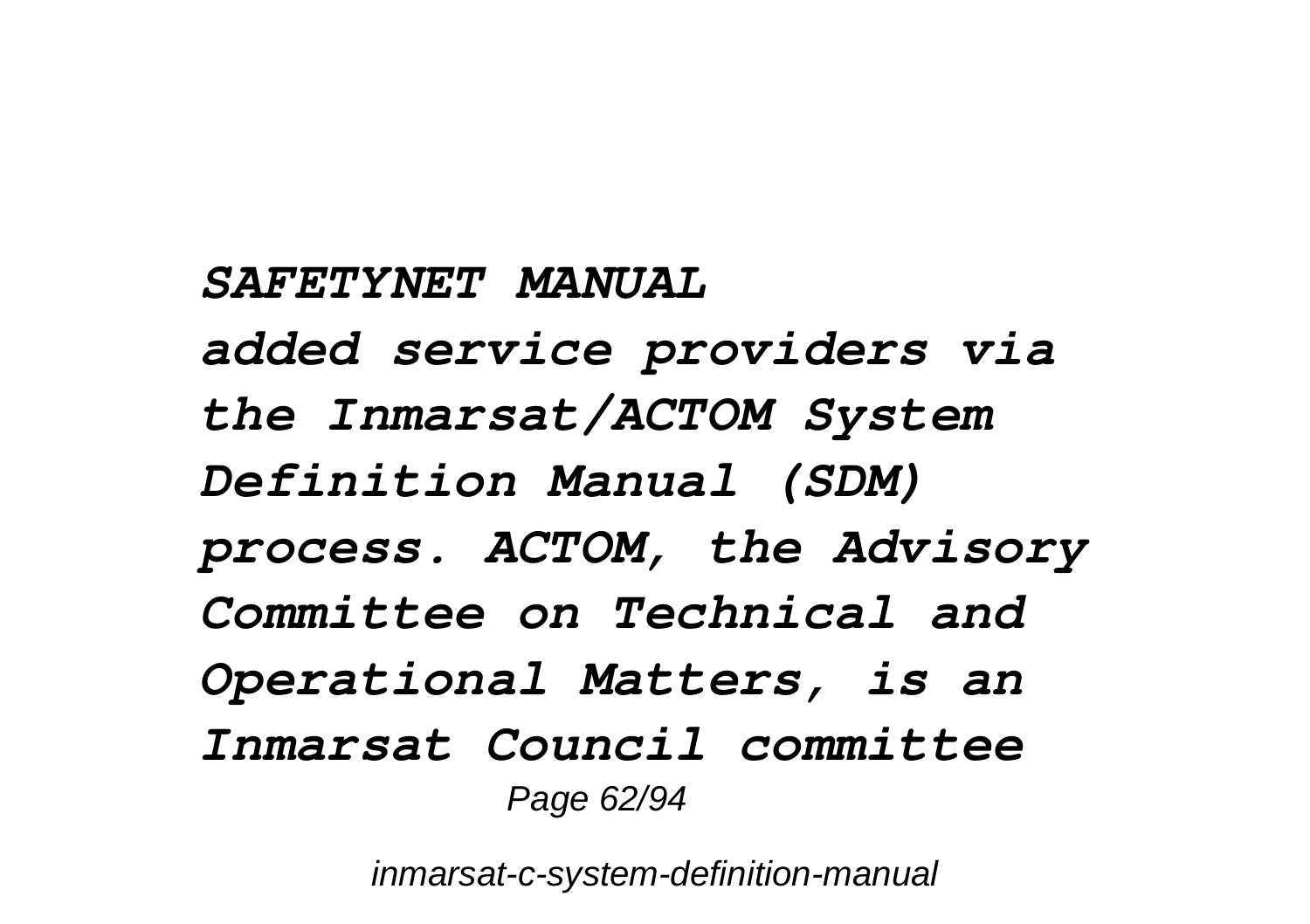*responsible for recommending new and modified maritime service specifications to the Council.*

*Before the FEDERAL COMMUNICATIONS COMMISSION Washington, D ...* Page 63/94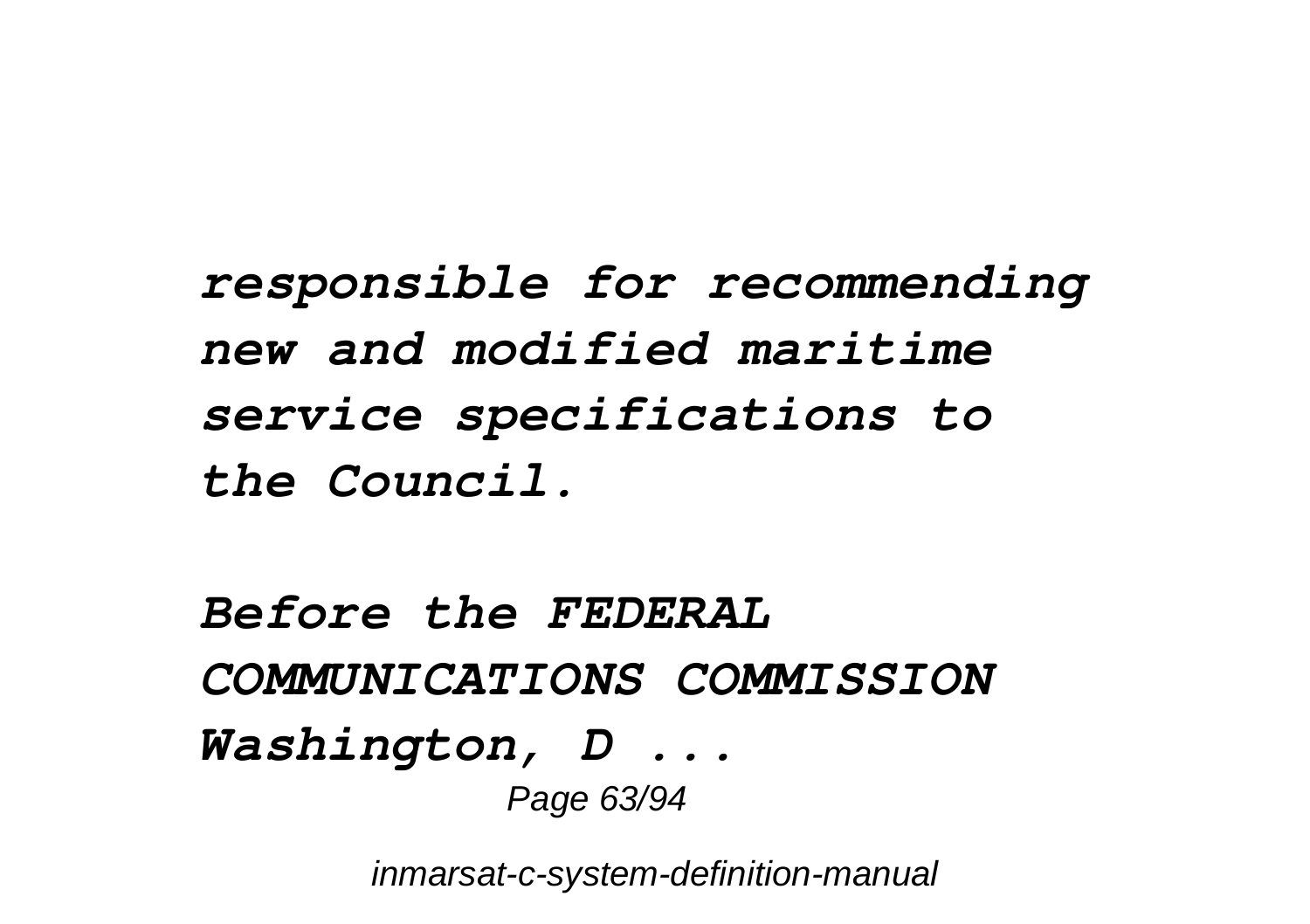*Inmarsat C is the only system that allows ships to meet the majority of the satellite communication requirements of the GMDSS including distress alerting, reception of maritime safety information and general* Page 64/94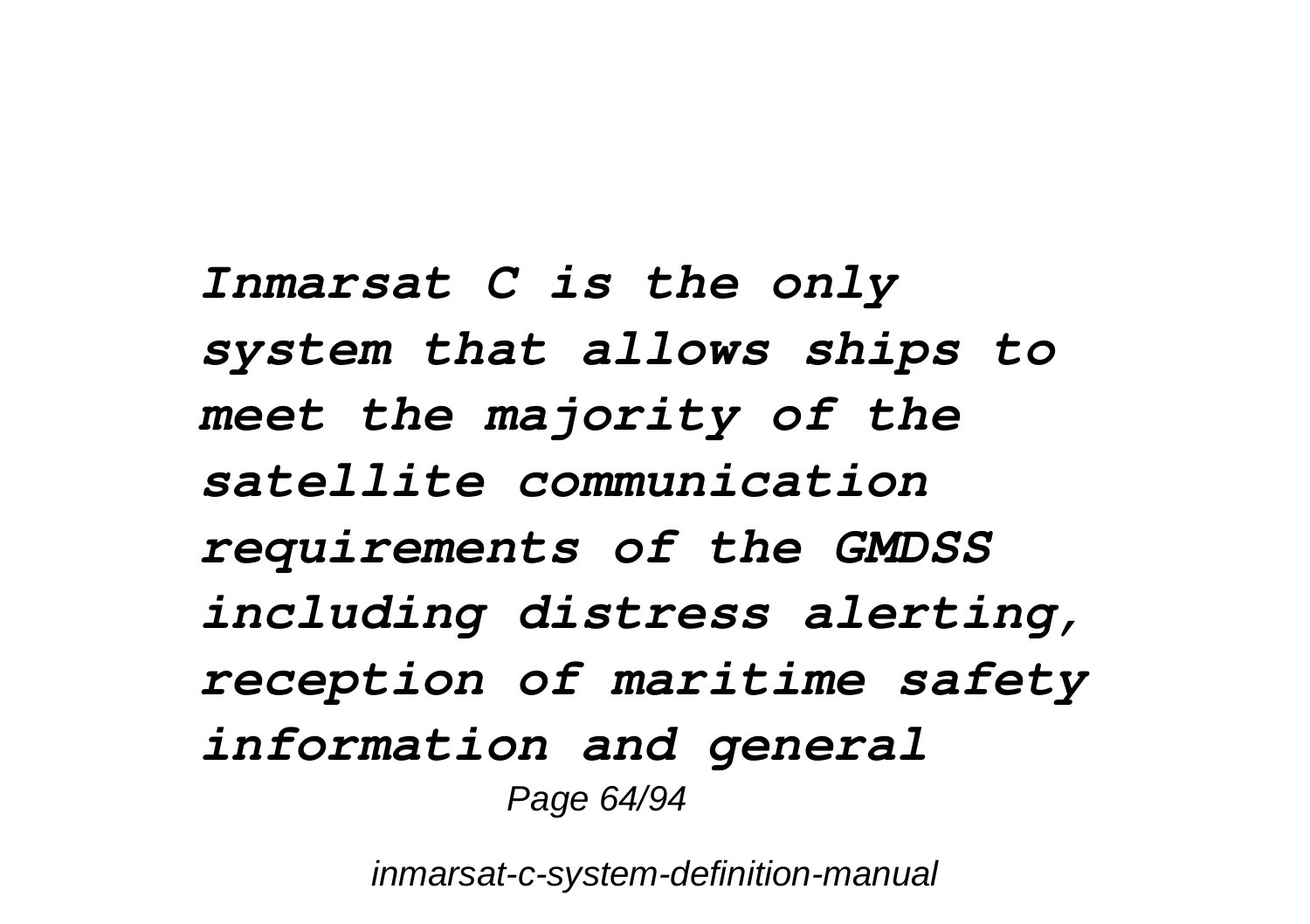*communications. .9 Inmarsat mini-C means smaller terminals, based on the same technical requirements as Inmarsat C terminals.*

## *Nera C is a communication* Page 65/94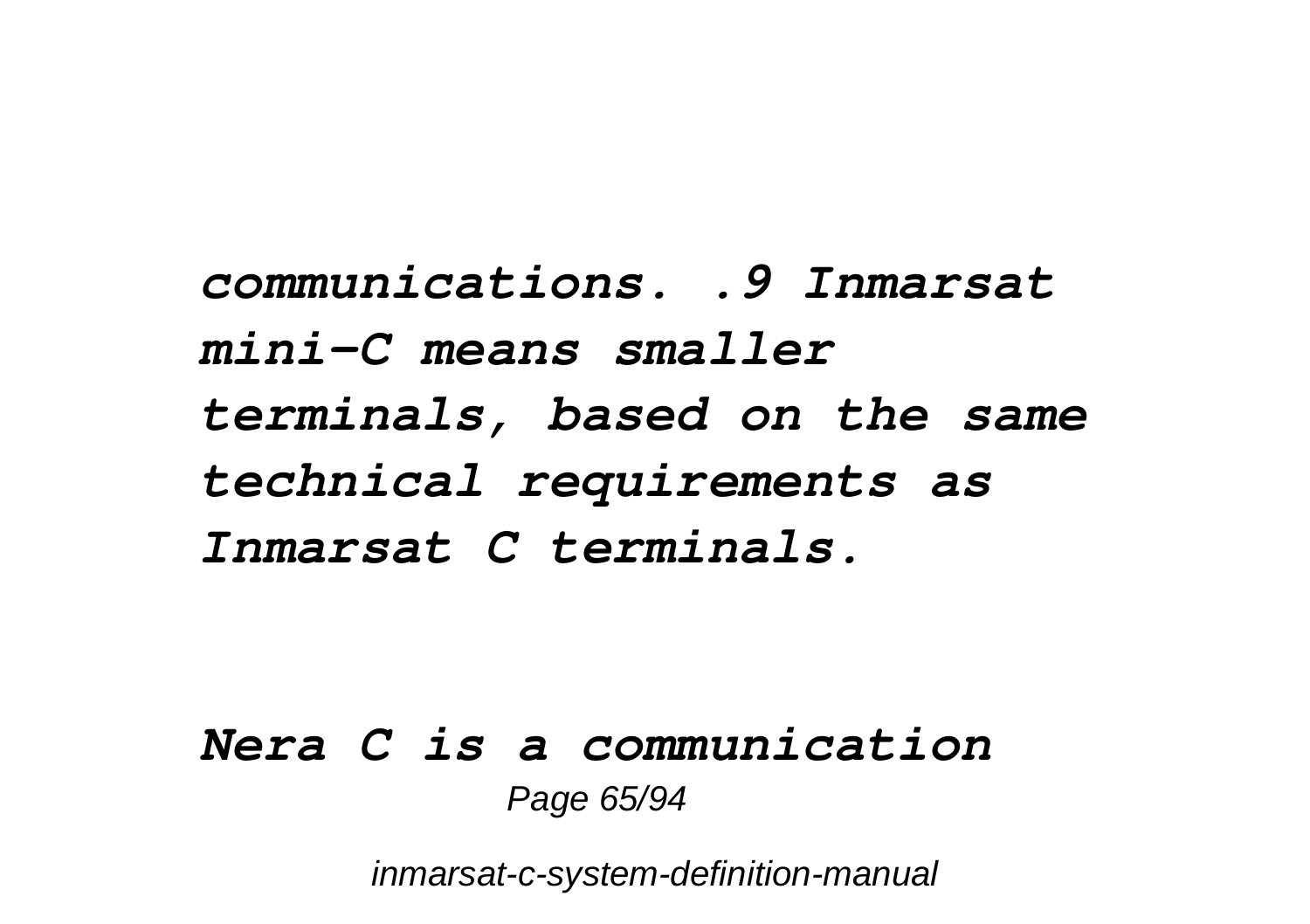*system of Class 2 Inmarsat C which is smaller and lighter than "Nera C12". The operation is the same as "Nera C12". Nera C has 10BASE-T port to communicate by E-mail from PC connected to LAN.*

Page 66/94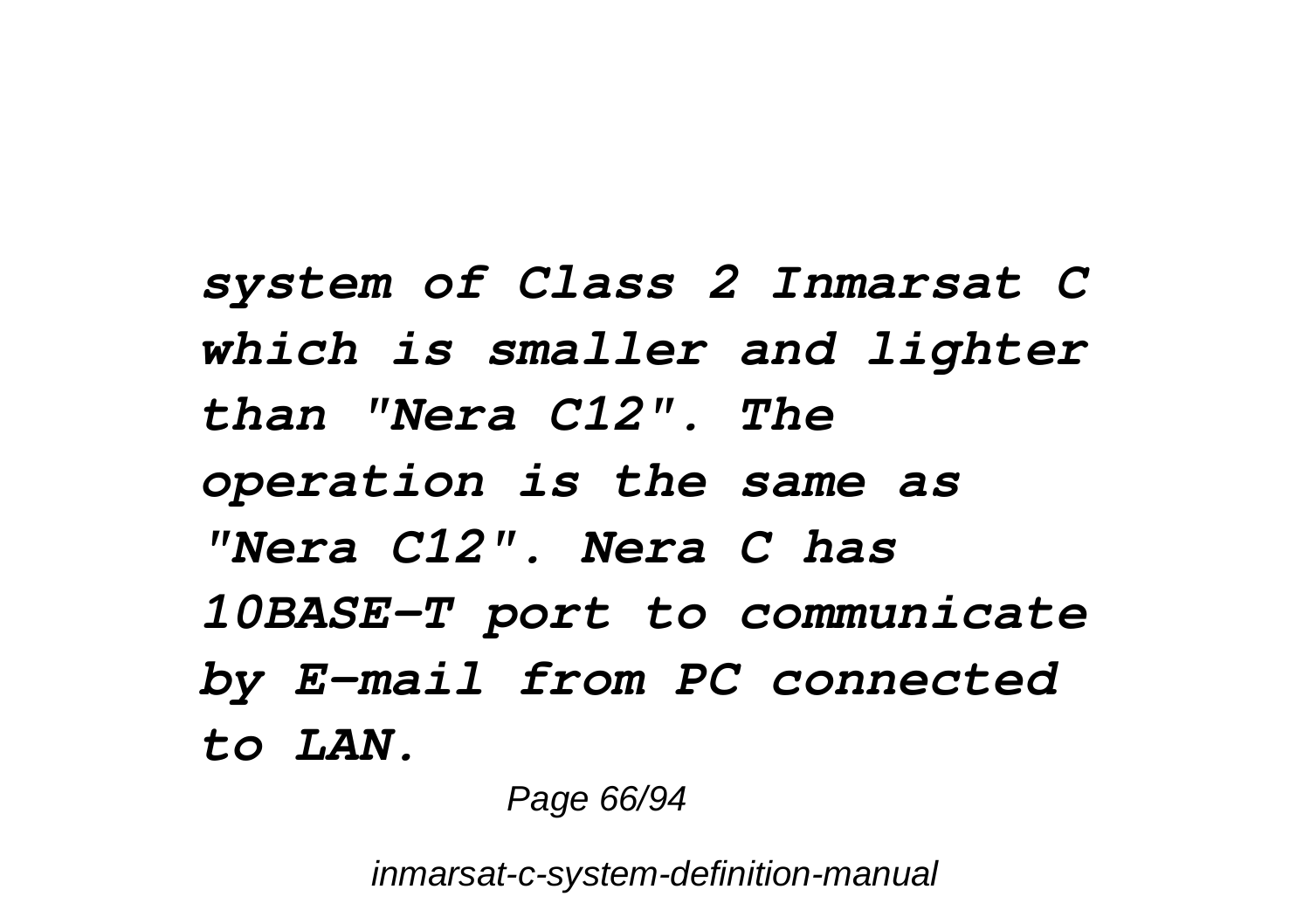*© Inmarsat Global Ltd., February 2008 DAILYALEXA.INFO Ebook and Manual Reference*

Inmarsat-C is the onl y system that allows ships to meet the majority of Page 67/94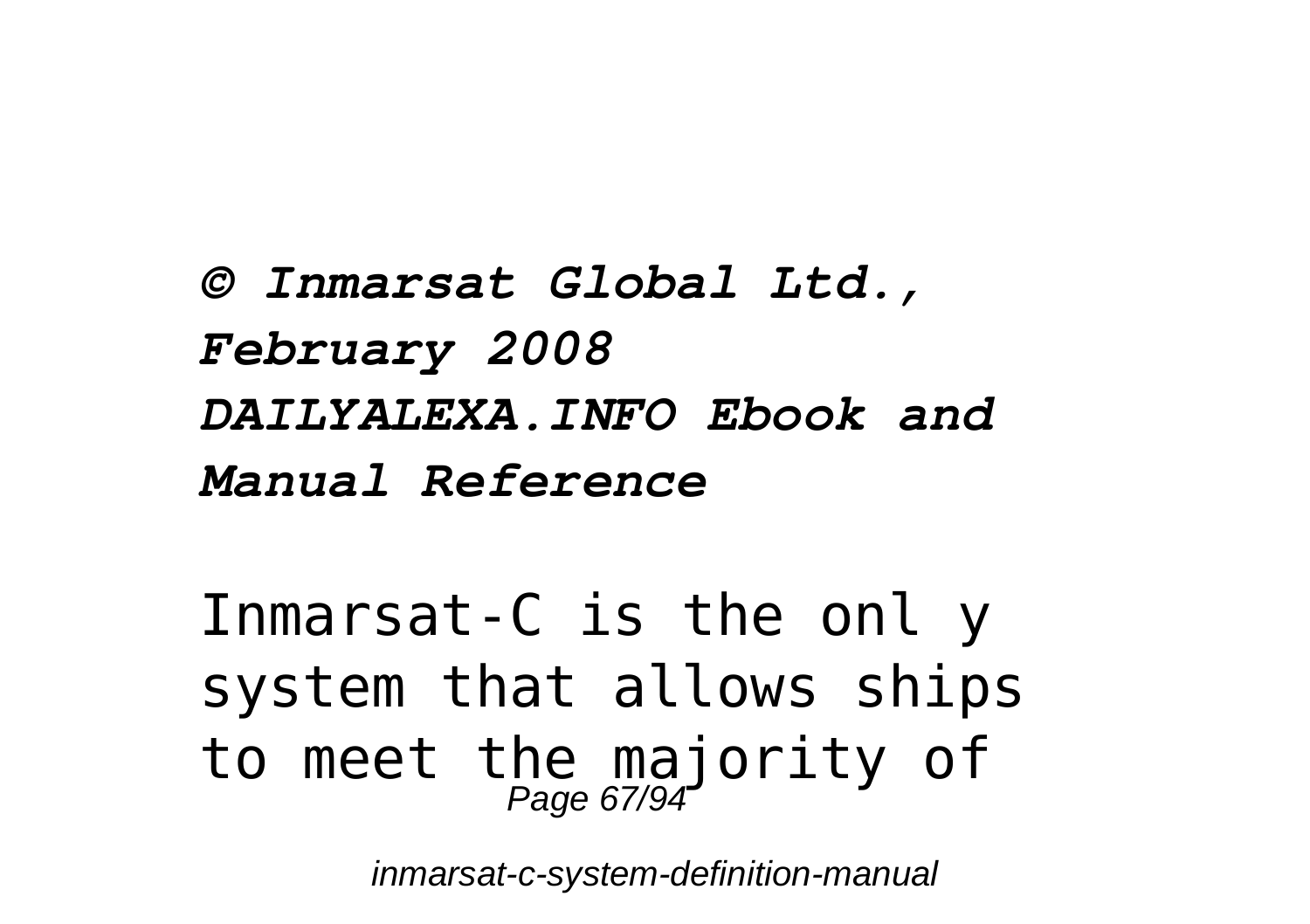the satellite communication requirements of the GMDSS including distress alerting, reception of maritime safety information and general communications.

Page 68/94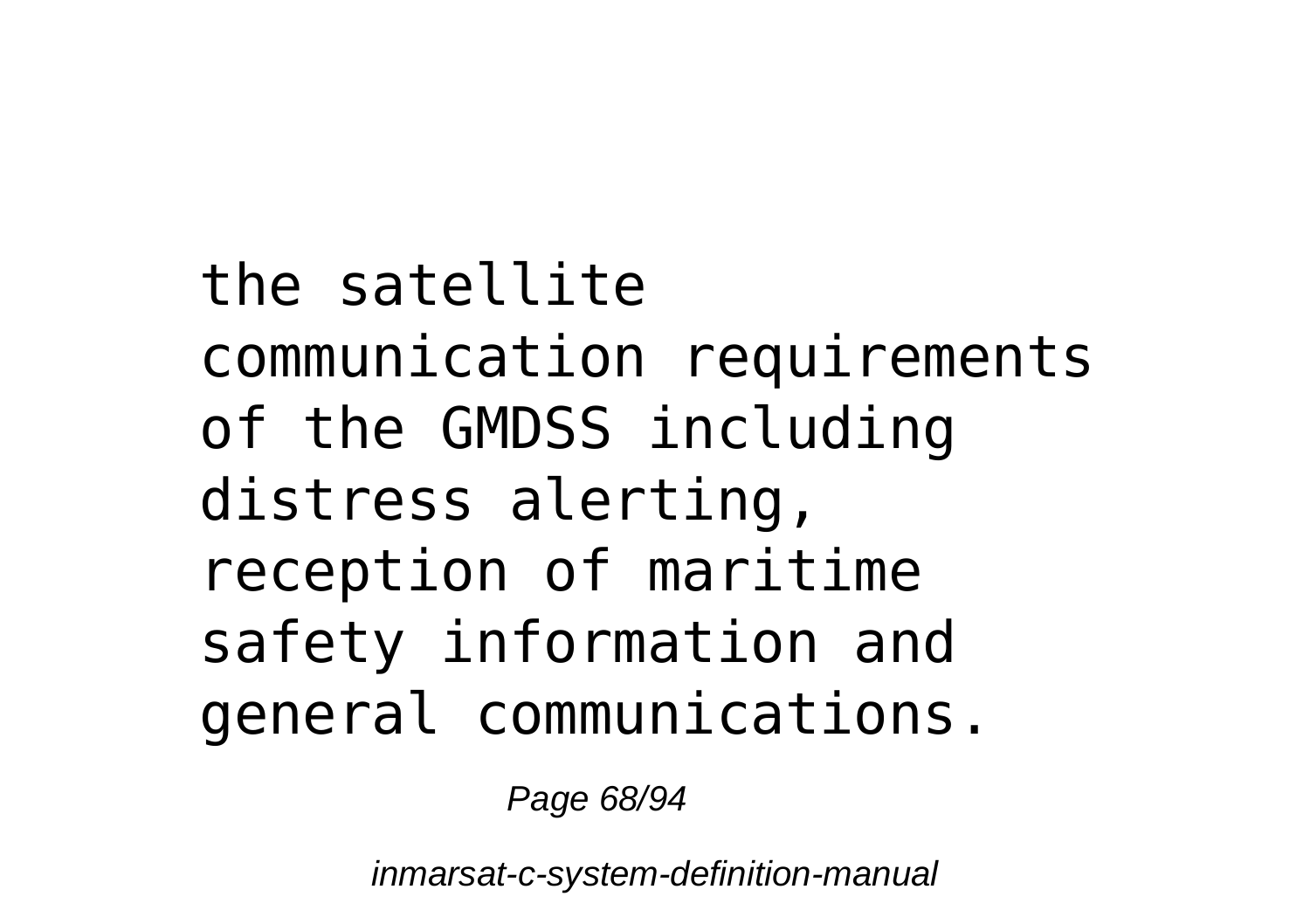.10 Inmarsat Mini-C means smaller terminals, based on the same technical requirements as Inmarsat-C terminals. **Mini-C GMDSS UM** INMARSAT COMMUNICATIONS

Page 69/94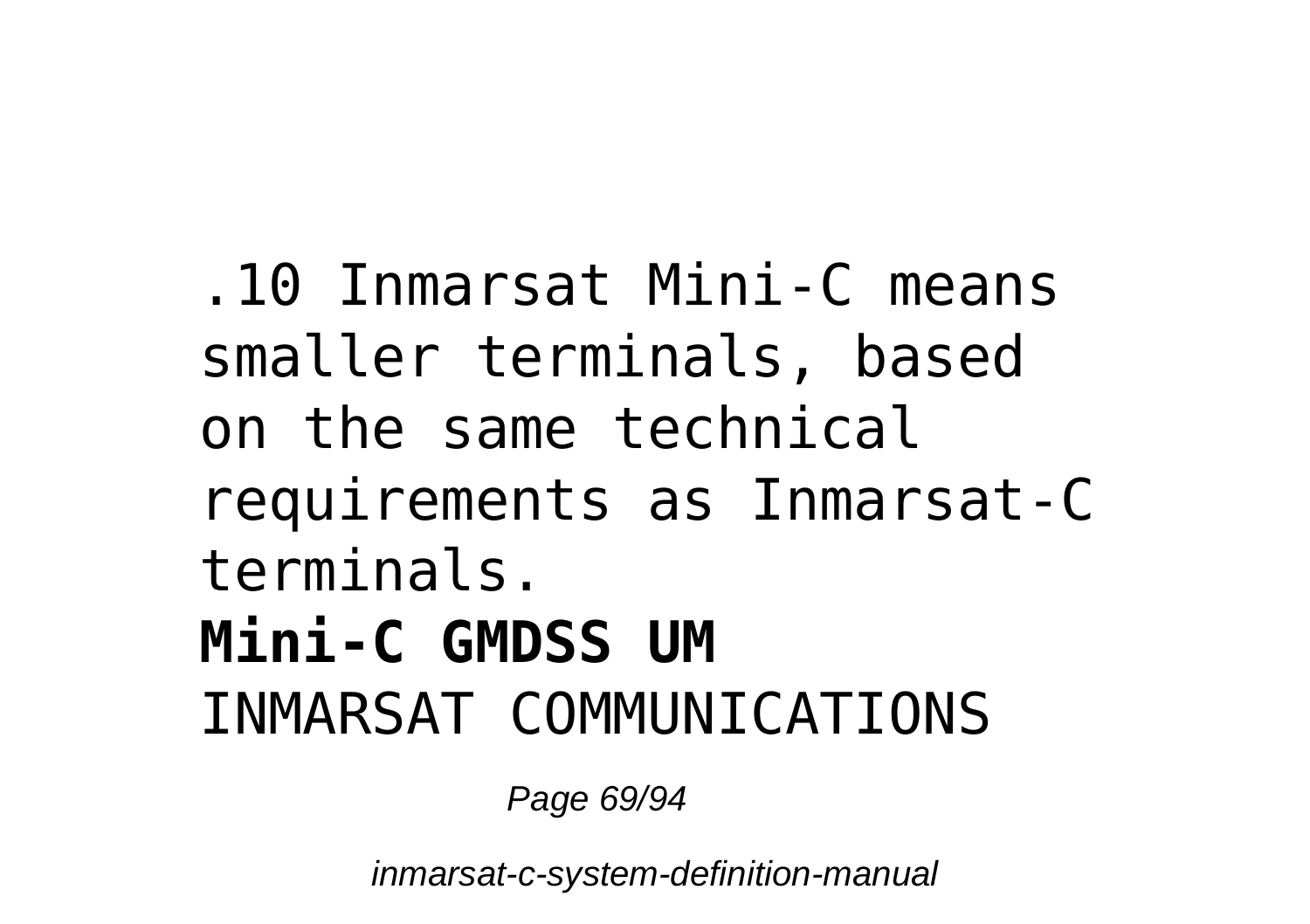SYSTEM: A SYSTEMS APPROACH by Aristides Ioannis Fasoulas June, 1991 Co-Advisor: Dan C. Boger Co-Advisor: William R. Gates Approved for public release; distribution is

Page 70/94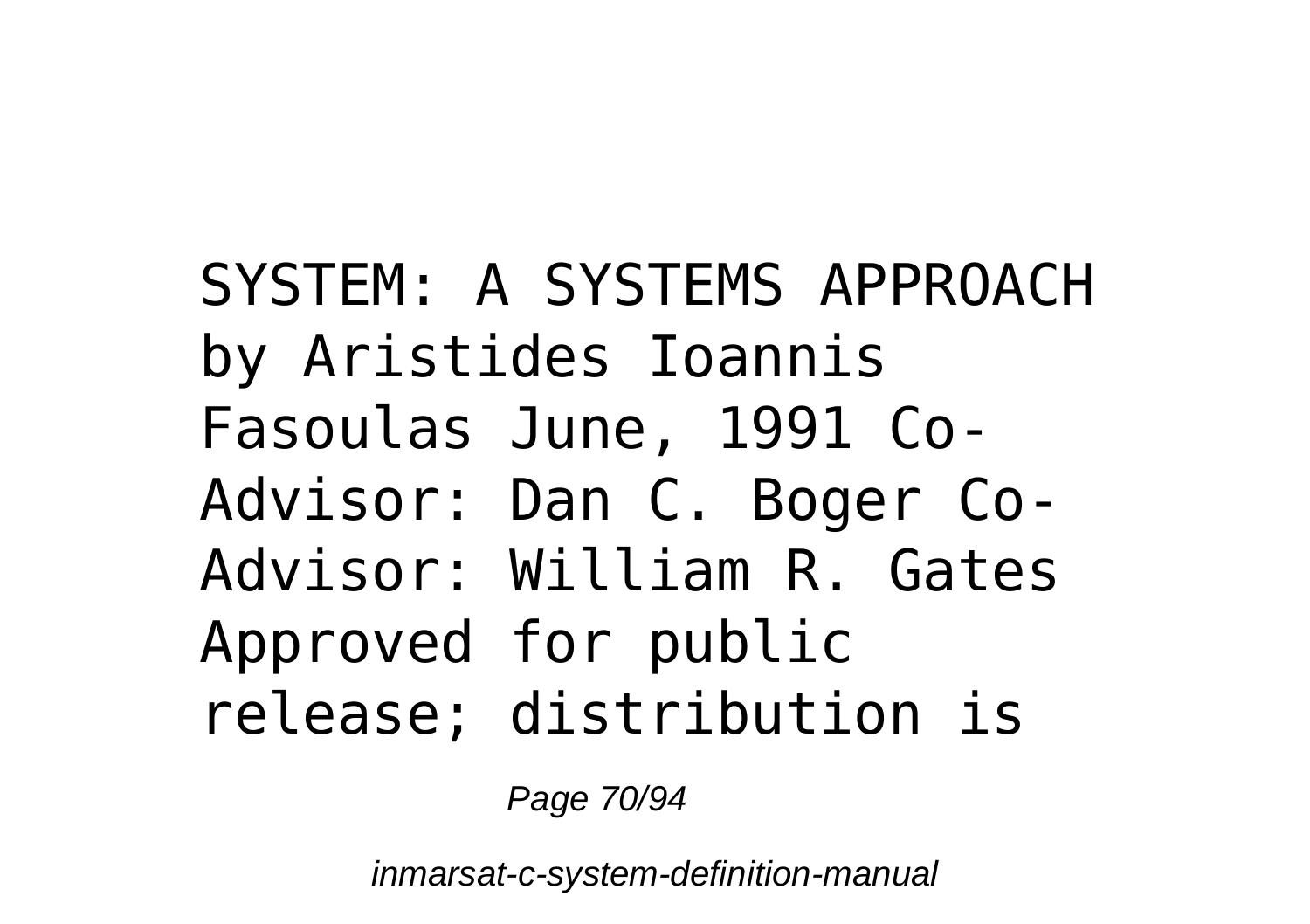# unlimited. 92-05286

# know that reading Inmarsat C System Definition Manual Printable 2019 is beneficial, because we could get a lot of

Page 71/94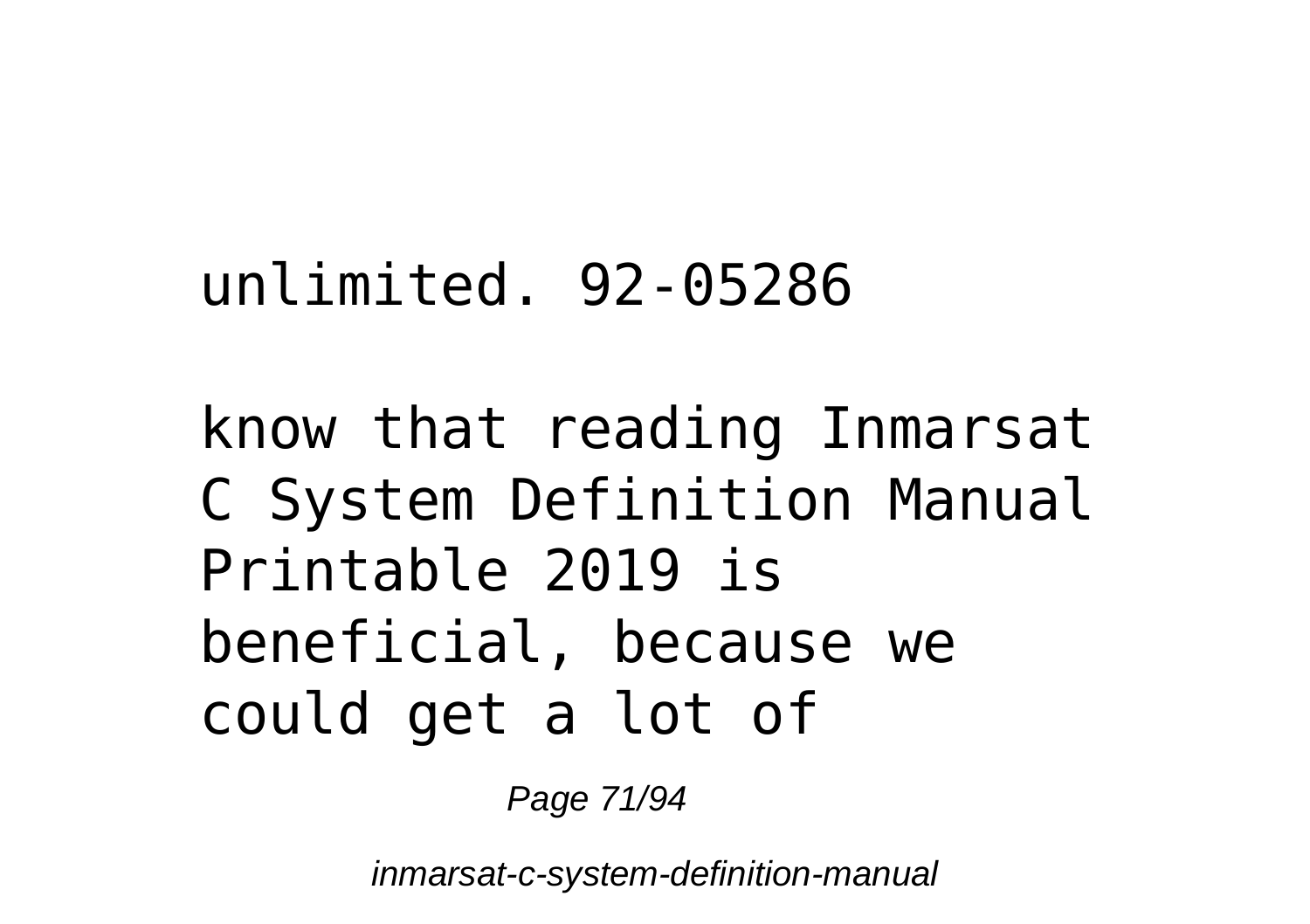information in the reading materials. Technology has developed, and reading Inmarsat C System Definition Manual Printable 2019 books may be more convenient and

Page 72/94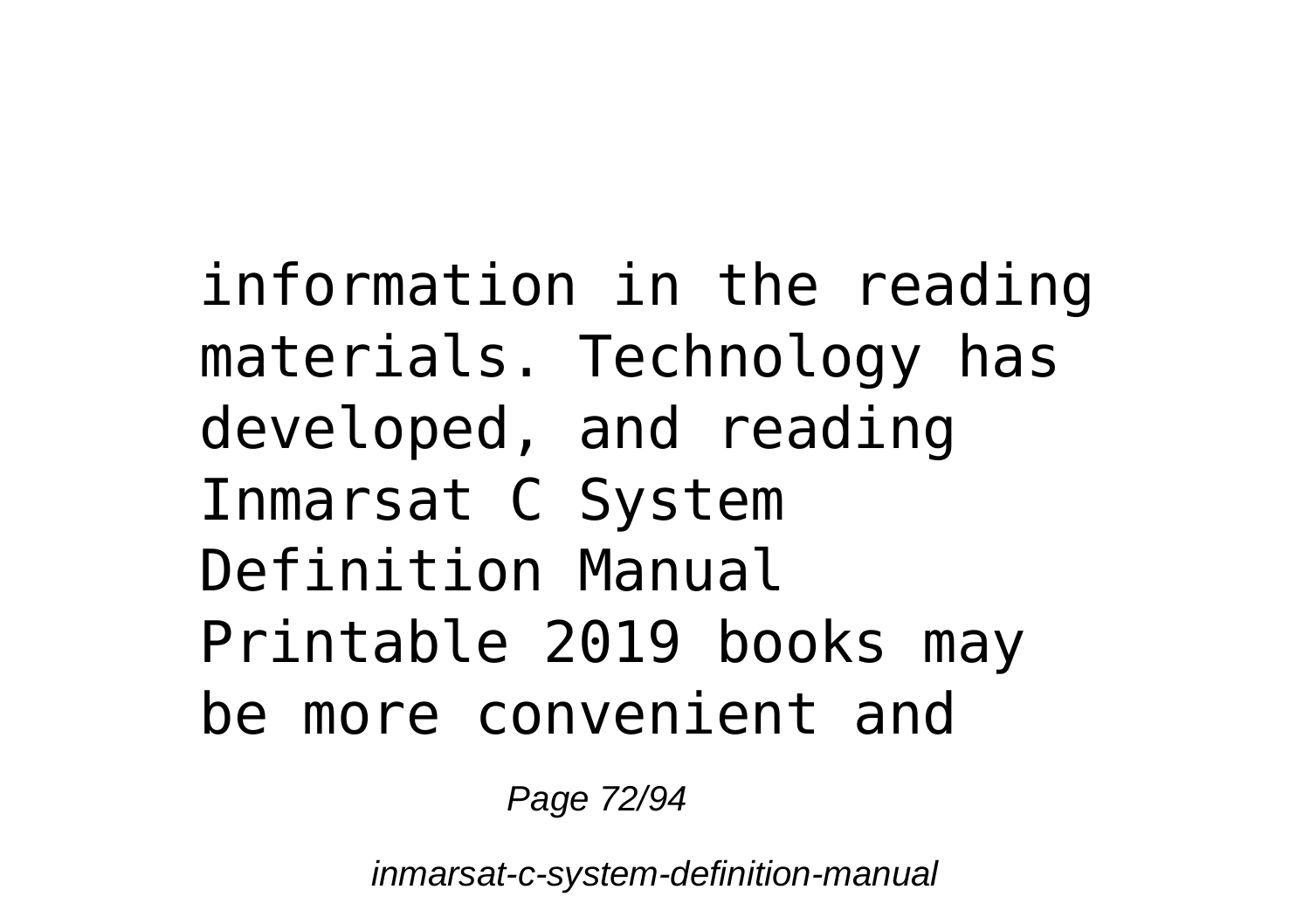#### easier. We can easily read books on our mobile, tablets and Kindle, etc.

## **Inmarsat C and Inmarsat Mini-C characteristics and services Global coverage**

Page 73/94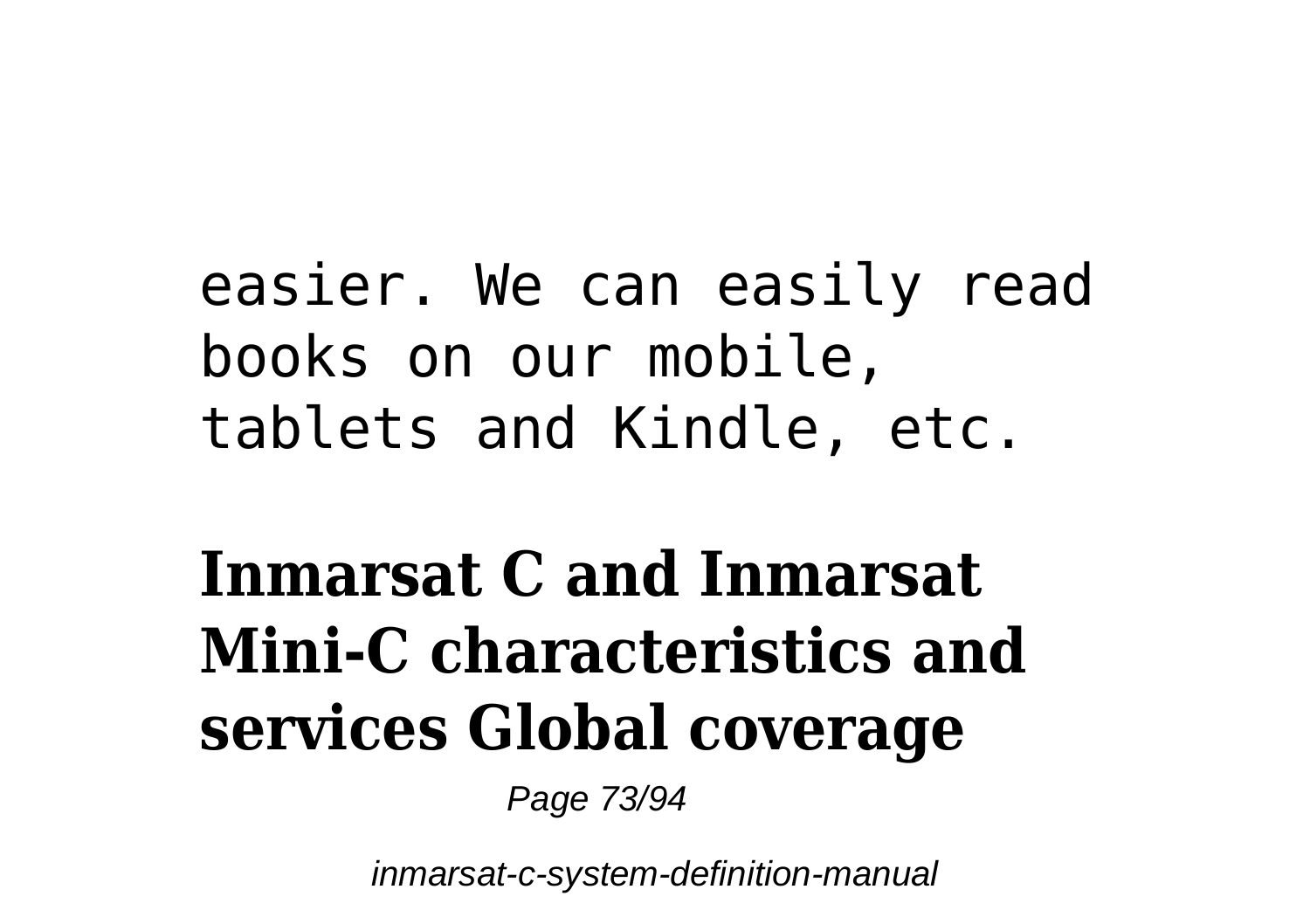**(between 76 o North and 76 South) Store and Forward communication system (shipto-shore, shore-to-ship and ship-to-ship) - messages delivered to telex, fax (text, one way only), PSDN/PSTN,** Page 74/94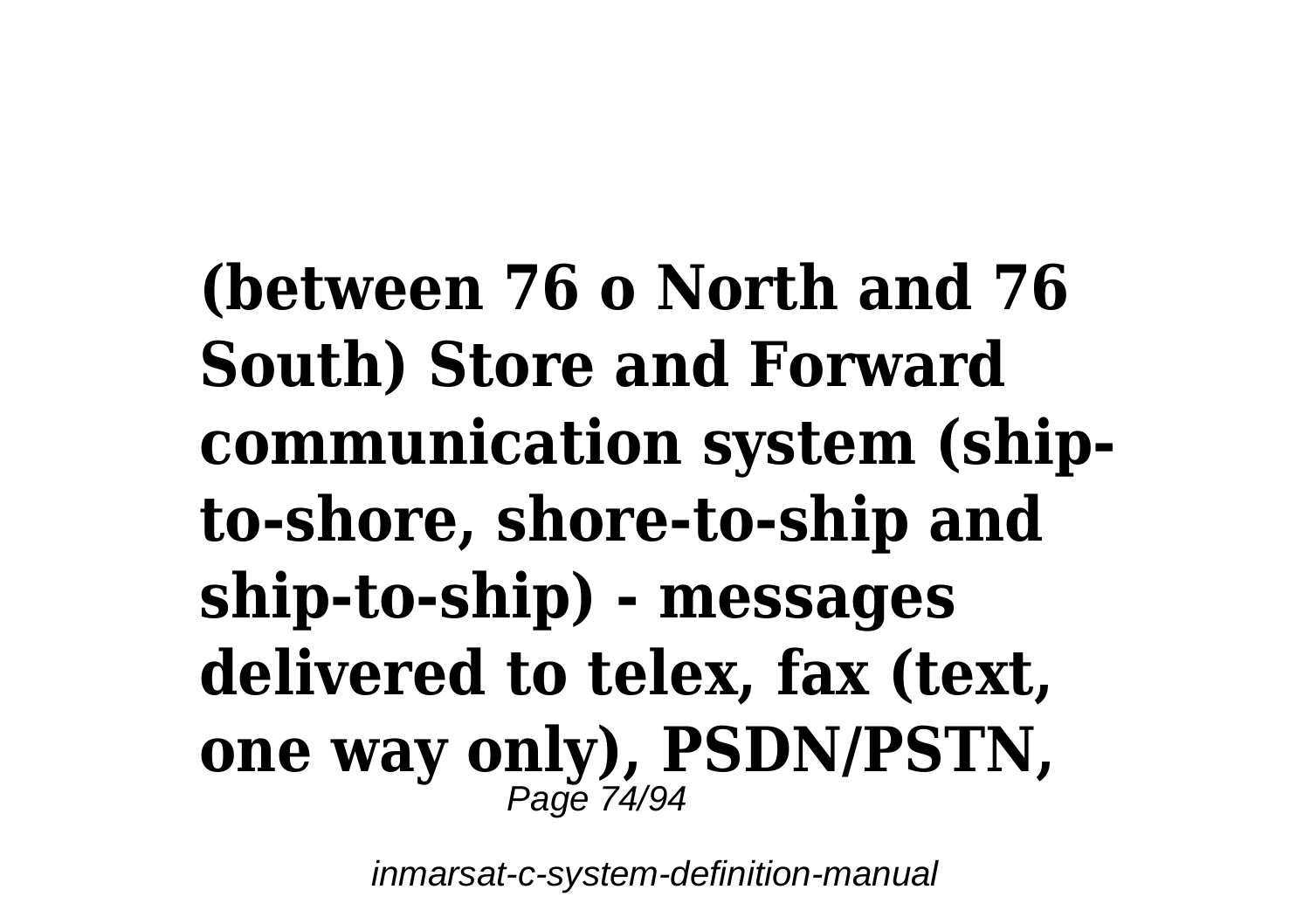### **another mobile, SAC, Internet (e-mail)**

# **Inmarsat is the world leader in global, mobile satellite communications. Always on, we connect people and** Page 75/94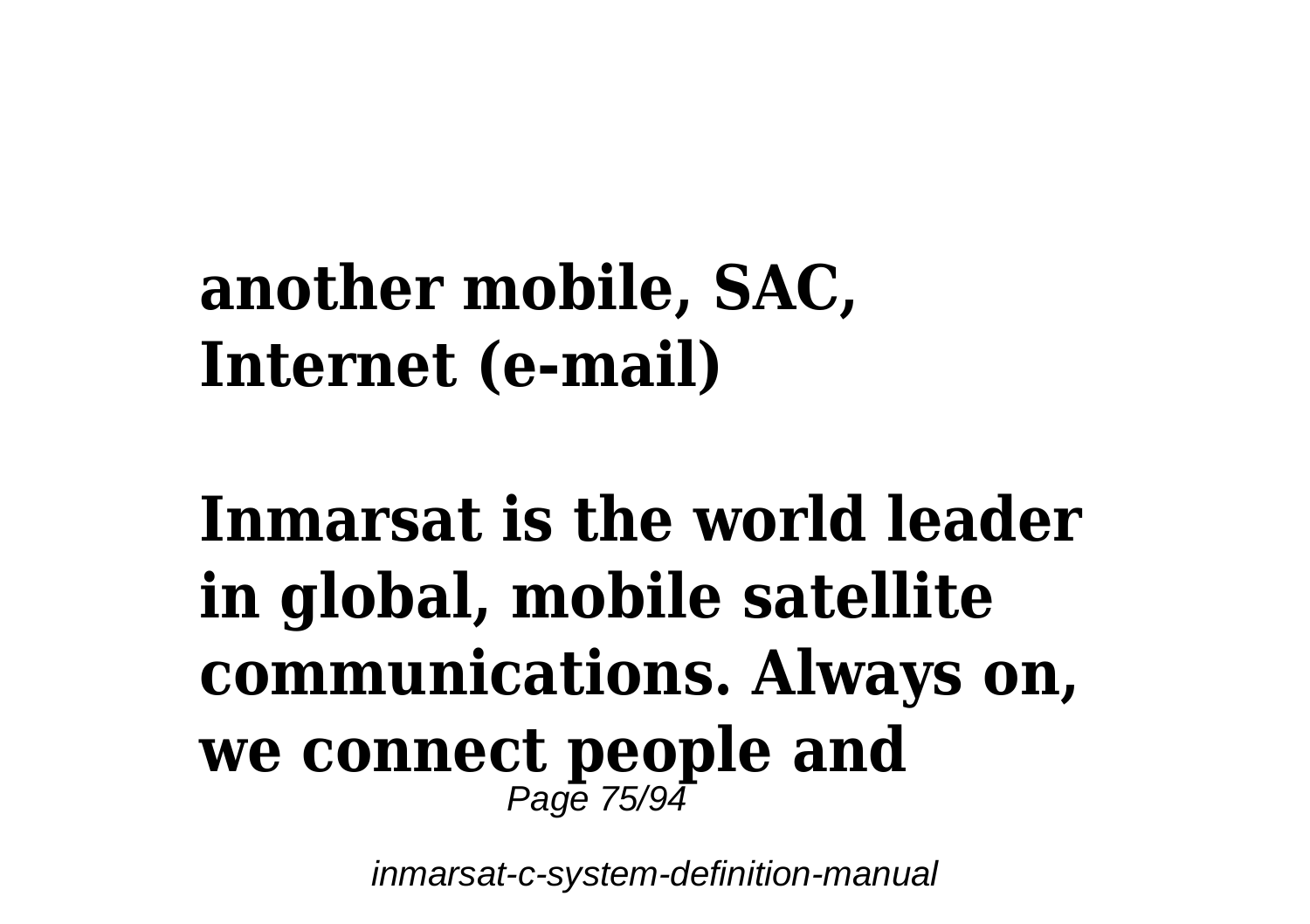**things around the globe, 24/7, with the widest portfolio of global voice, broadband and IoT services in the market today. Inmarsat is the world leader in global, mobile satellite** Page 76/94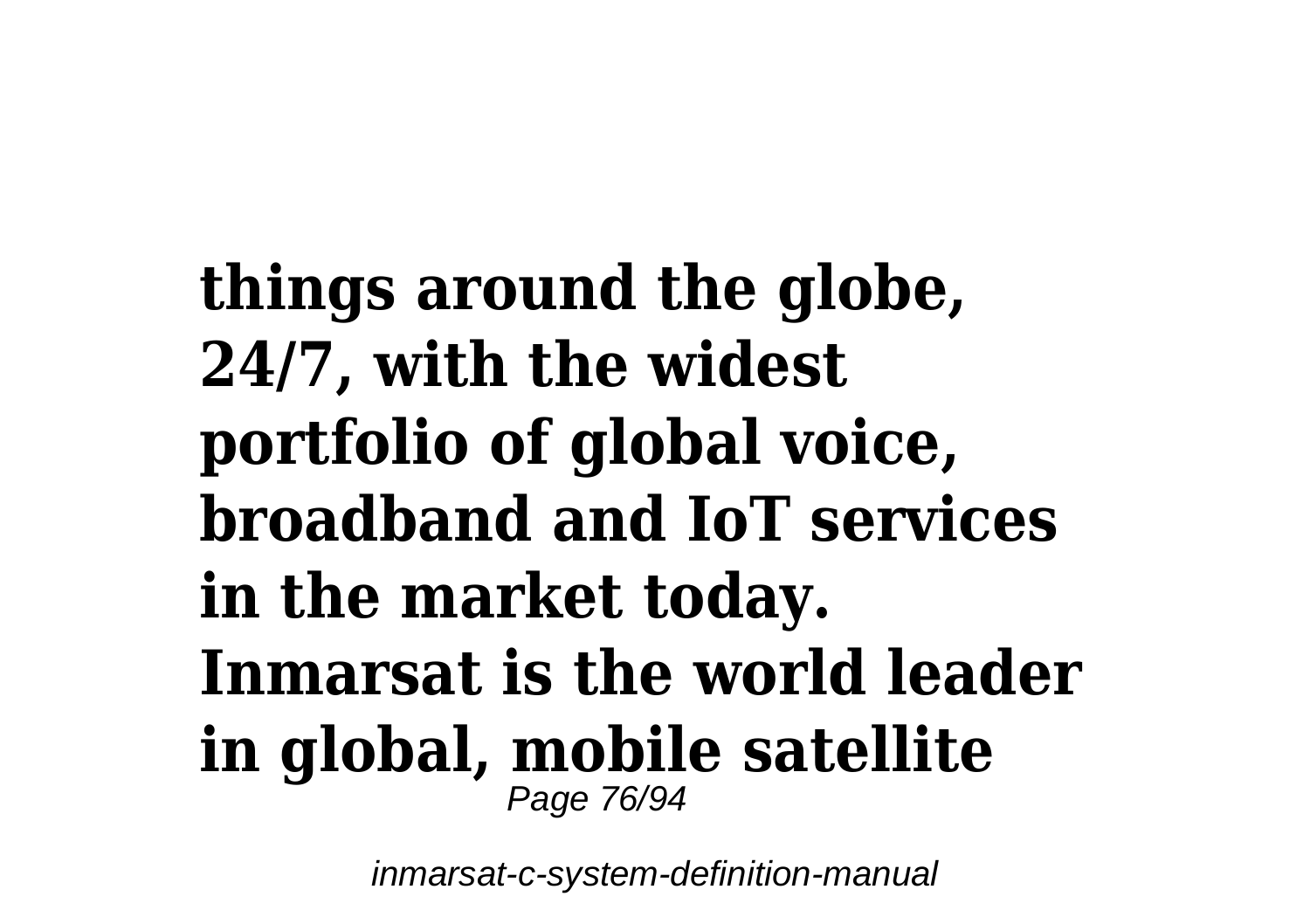**communications ... Inmarsat C System Definition Manual - CD004.pdf | Computer ... The SAILOR 6110 mini-C GMDSS The Inmarsat C satellite network is the link** Page 77/94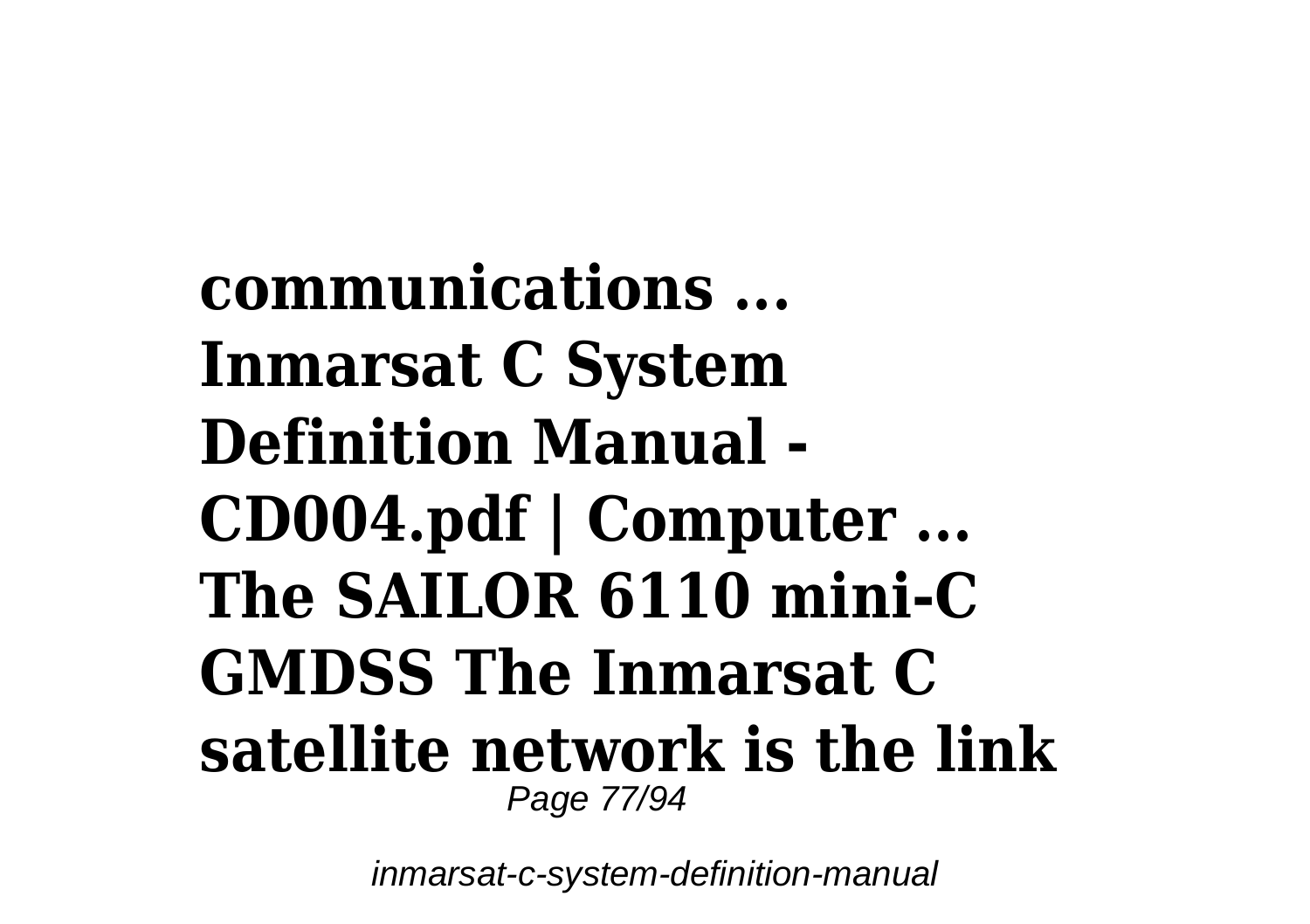**between the SAILOR 6110 and the destination office. It uses four geostationary satellites to cover the world. For each satellite there is an NCS, Network Coordination Station, handling** Page 78/94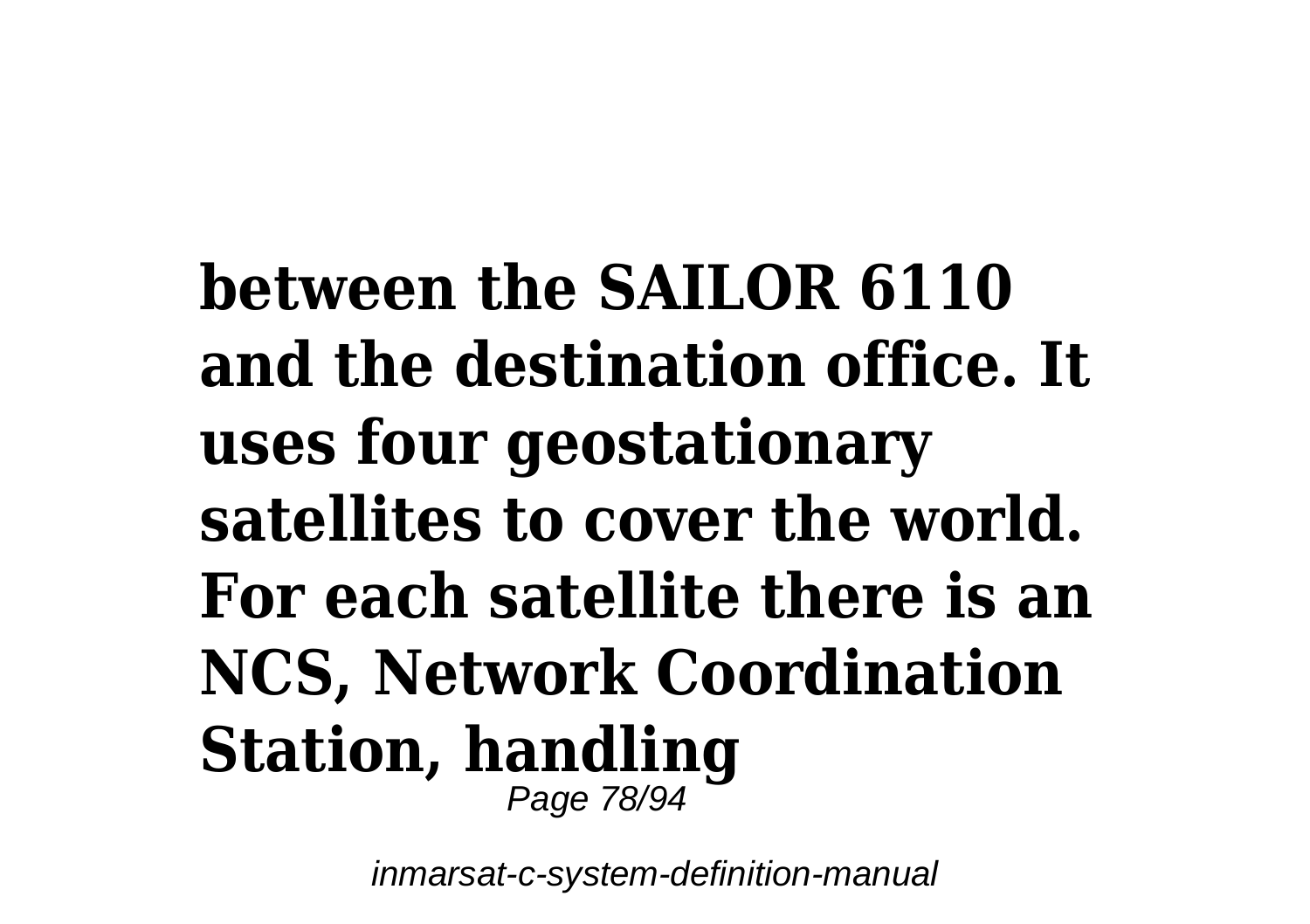# **registration of the mobile unit (in this case the SAILOR 3027) in the Inmarsat C system.**

Inmarsat C is the only system that allows ships to meet the majority of the Page 79/94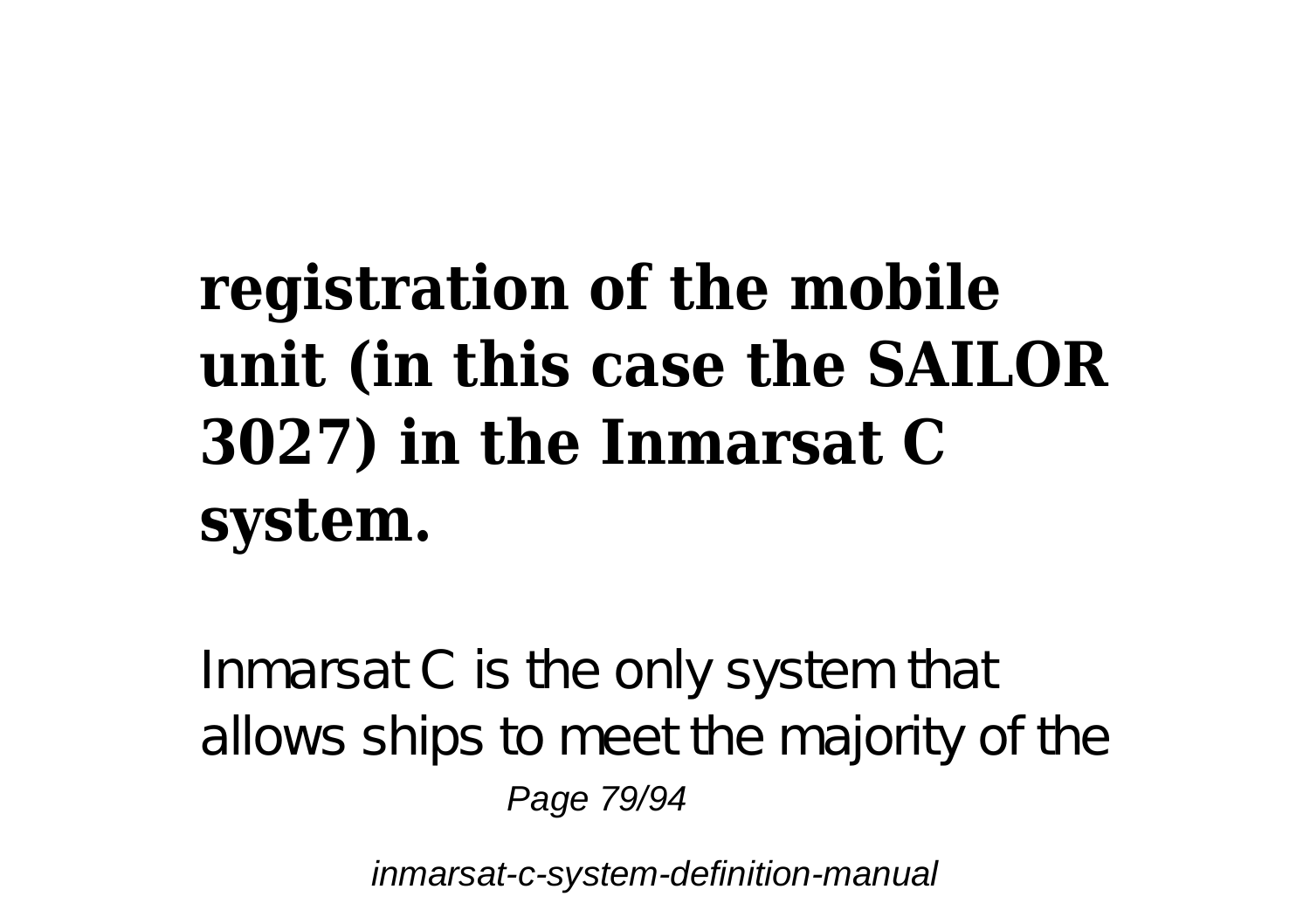satellite communication requirements of the GMDSS including distress alerting, reception of maritime safety information and general communications. .9 Inmarsat mini-C means smaller terminals, based on the same technical requirements as Inmarsat C terminals. Page 80/94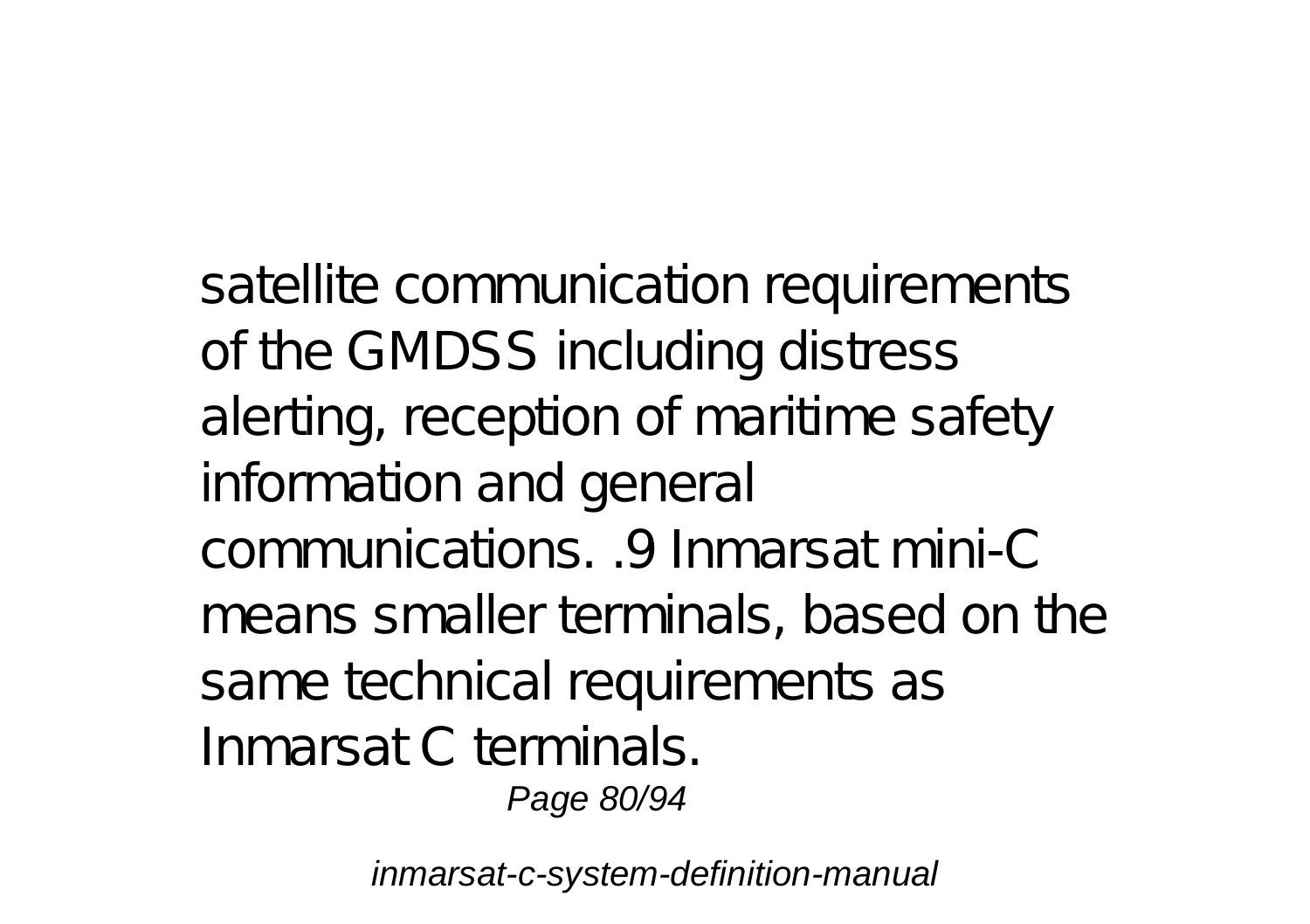Inmarsat-C is a two-way, packet data service operated by the telecommunications company Inmarsat which operates between mobile earth stations (MES) and land earth stations (LES). It became fully operational after a period of preoperational trials in January 1991. Page 81/94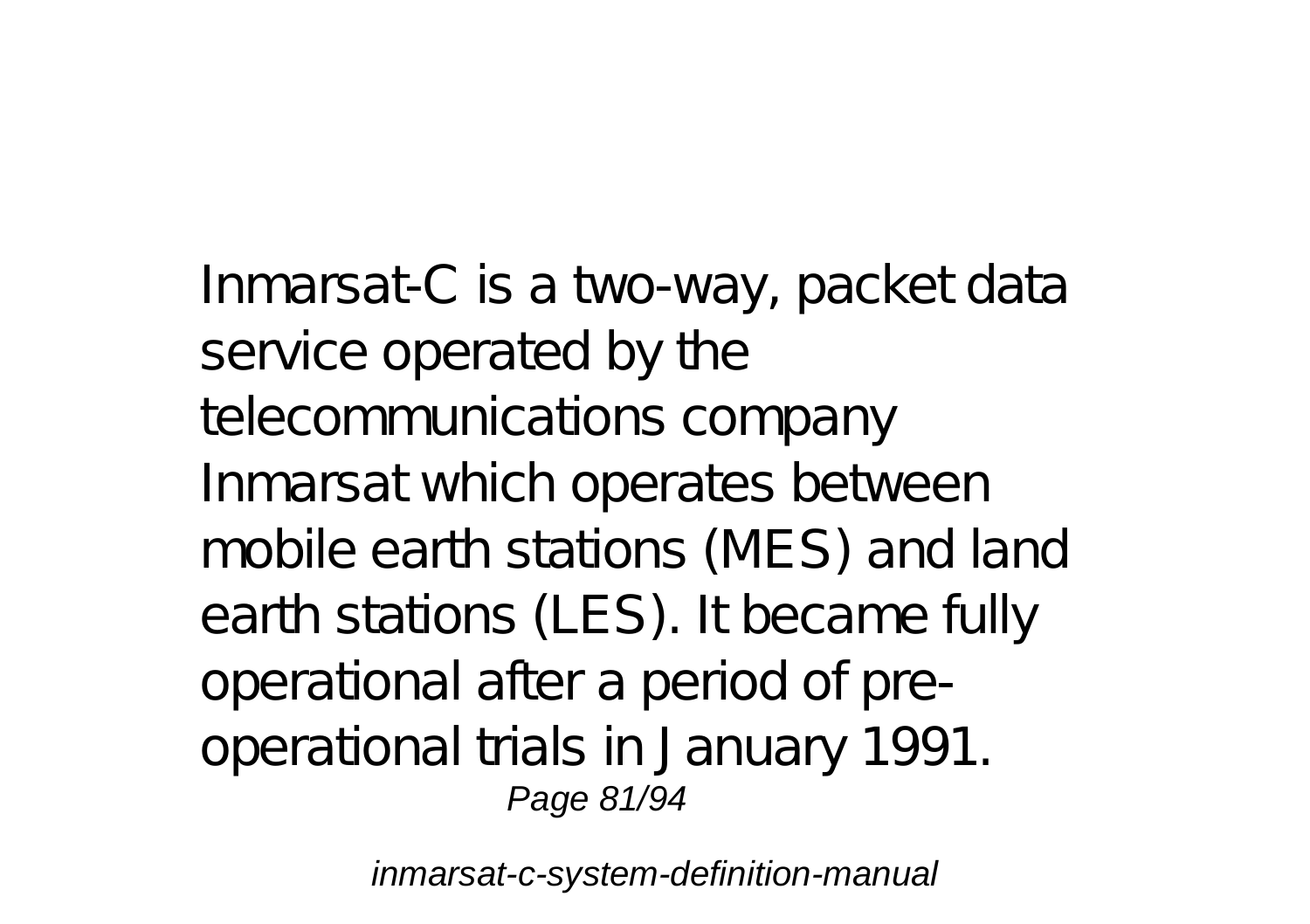Inmarsat C System Definition Manual - CD004.pdf - Free ebook download as PDF File (.pdf), Text File (.txt) or read book online for free. O Scribd é o maior site social de leitura e publicação do mundo. **REVISED INTERNATIONAL SAFETYNET MANUAL** Page 82/94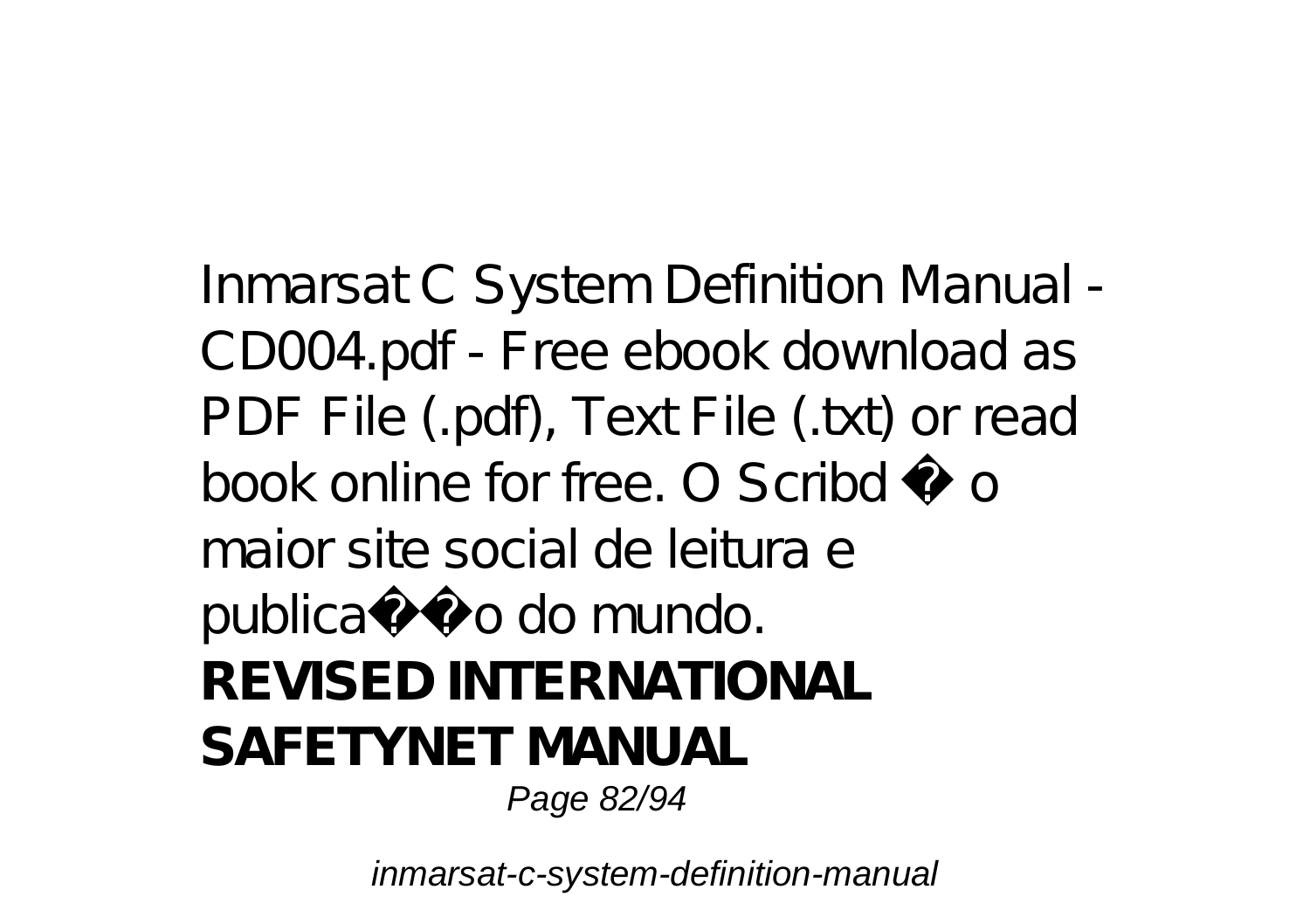**Chapter 6 The Inmarsat-C system - NAUTISCHOOL**

## **Chapter 6 Inmarsat-C system Inmarsat maritime communications handbook (Issue 4) 6-5 6.1 Introduction**

Page 83/94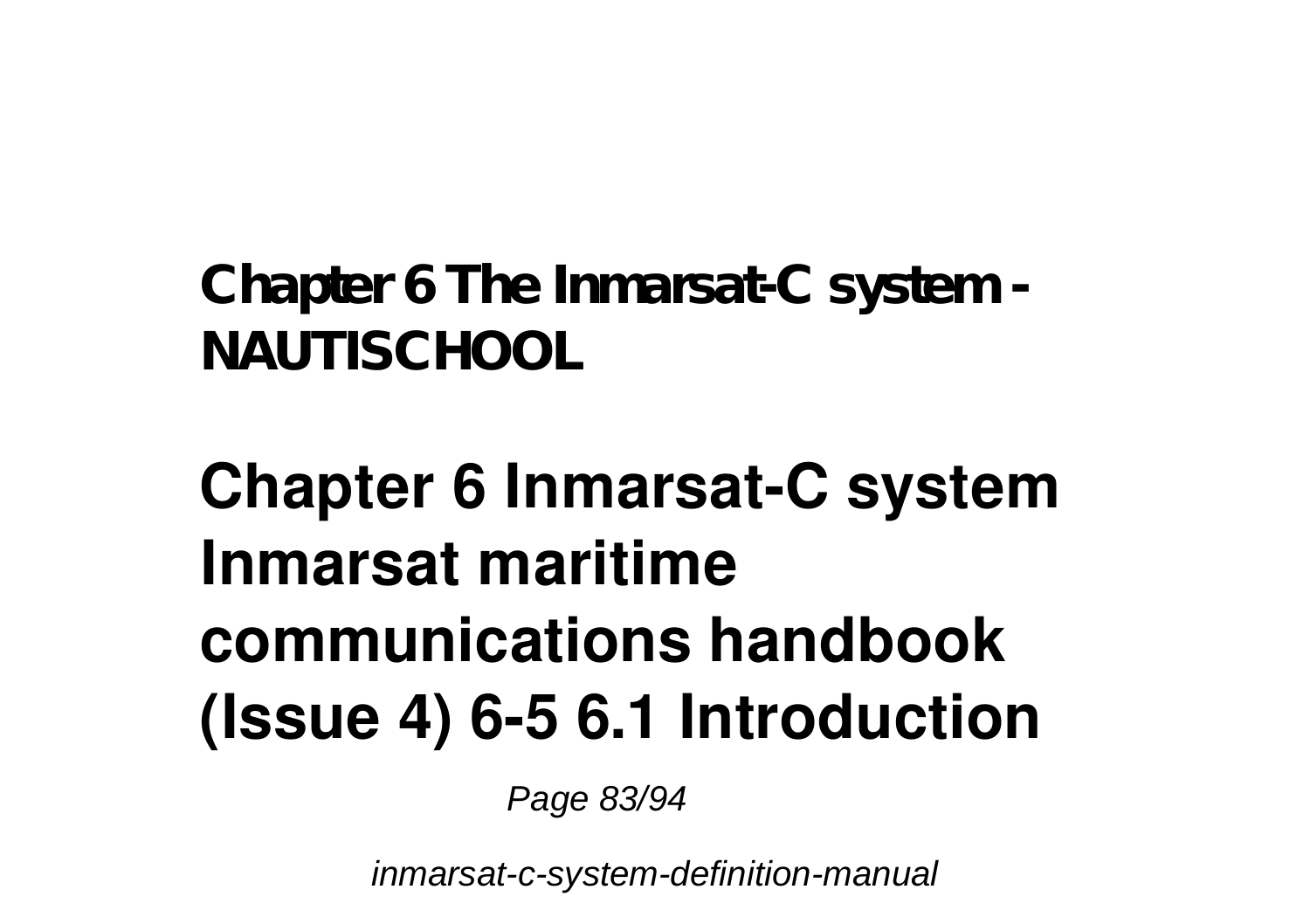**to the Inmarsat-C system An Inmarsat-C mobile earth station (MES) is a small and power-efficient terminal which provides global communications, is inexpensive to purchase and** Page 84/94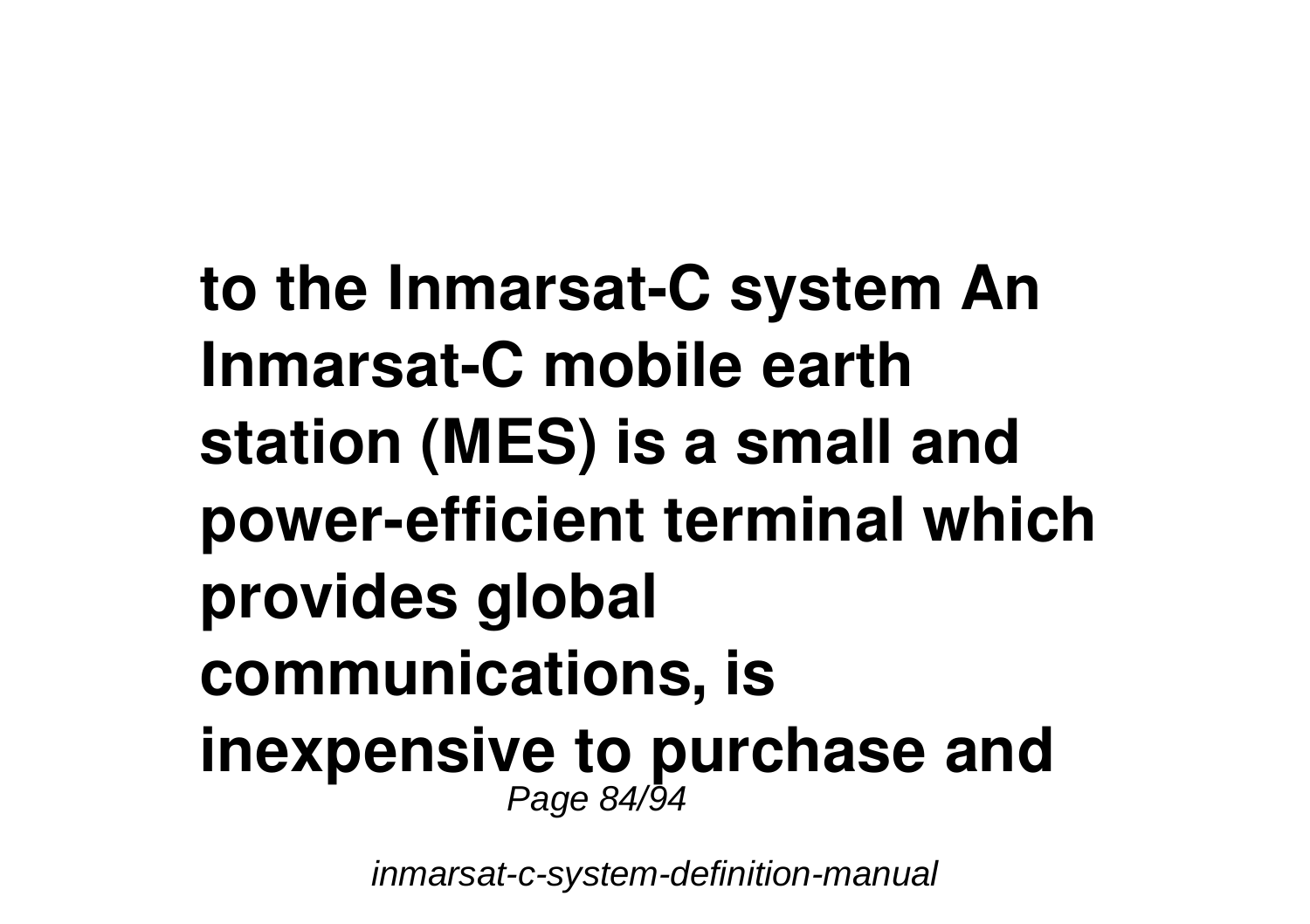**simple to install and use. Inmarsat C EGC SafetyNET Status - IHO © Inmarsat Ltd., May 2007 Inmarsat - Wikipedia the appropriate System Definition Manuals (SDMs) or** Page 85/94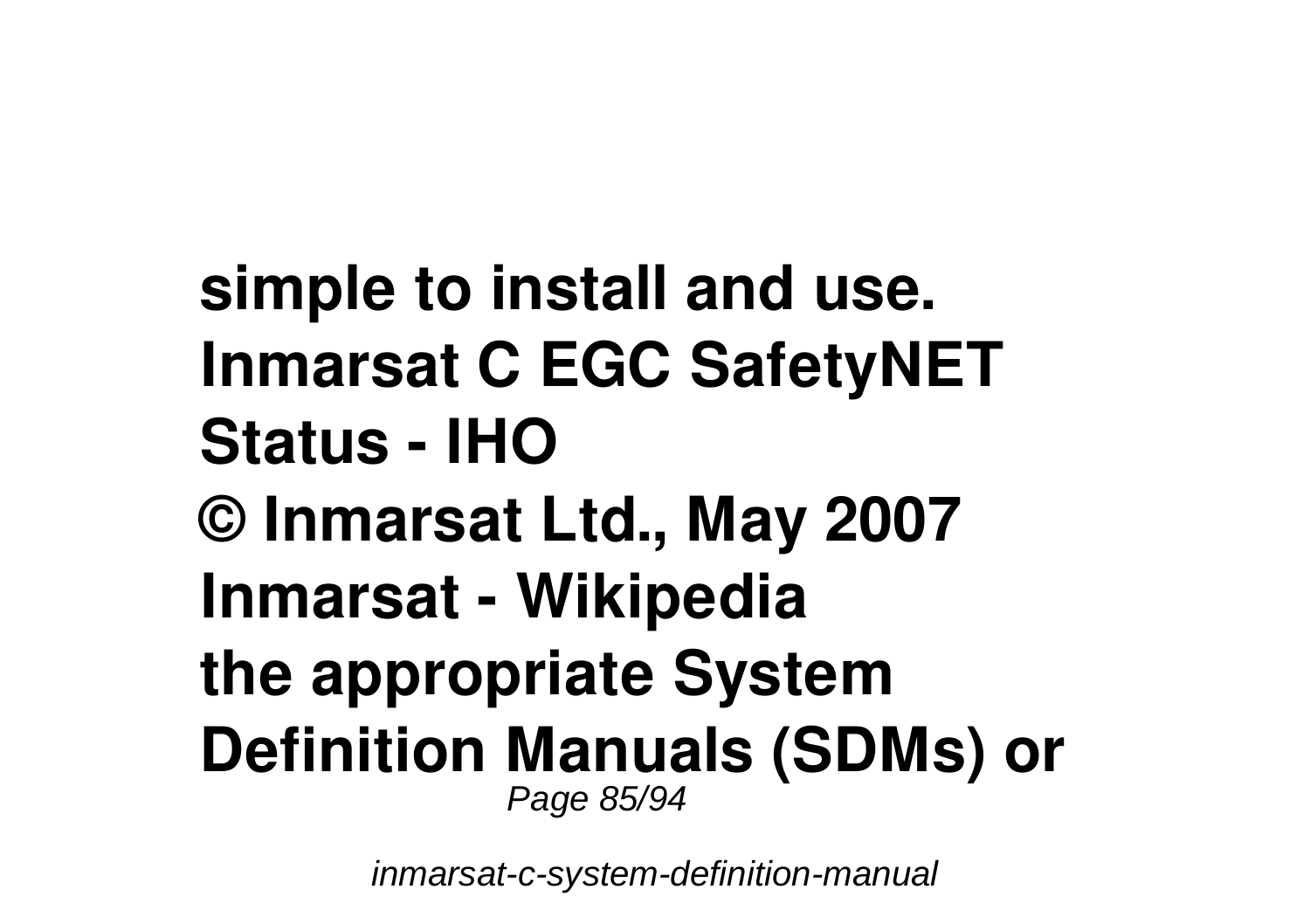**Technical Requirements Docunment (TRD) for the relevant Inmarsat system. The SDMs and TRDs are published by Inmarsat Ltd. with a view to ensuring that ship earth stations will perform**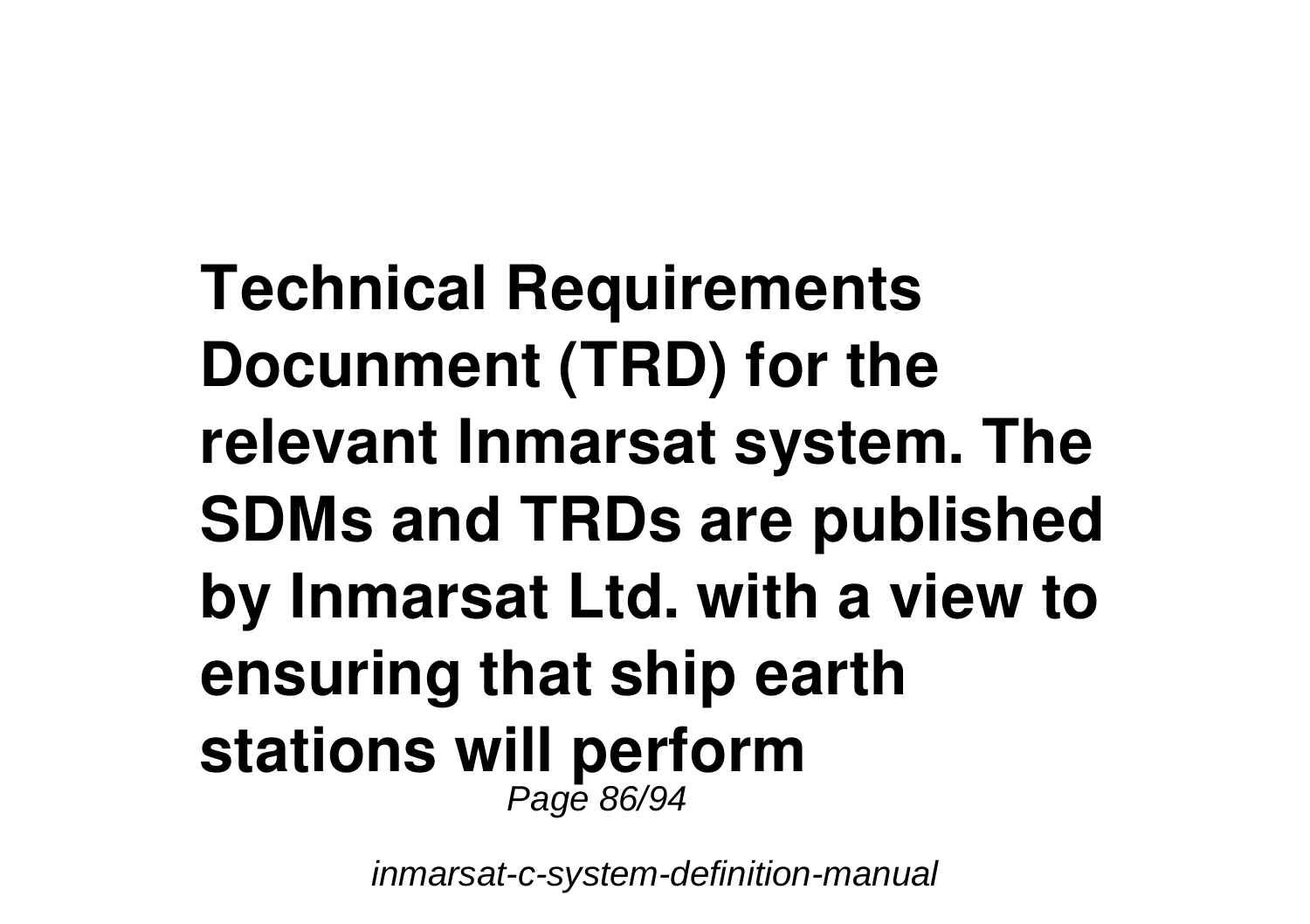# **adequately and not endanger the integrity of the Inmarsat system.**

*View and Download Inmarsat IsatPhone Pro user manual online. satellite phone. IsatPhone Pro Marine* Page 87/94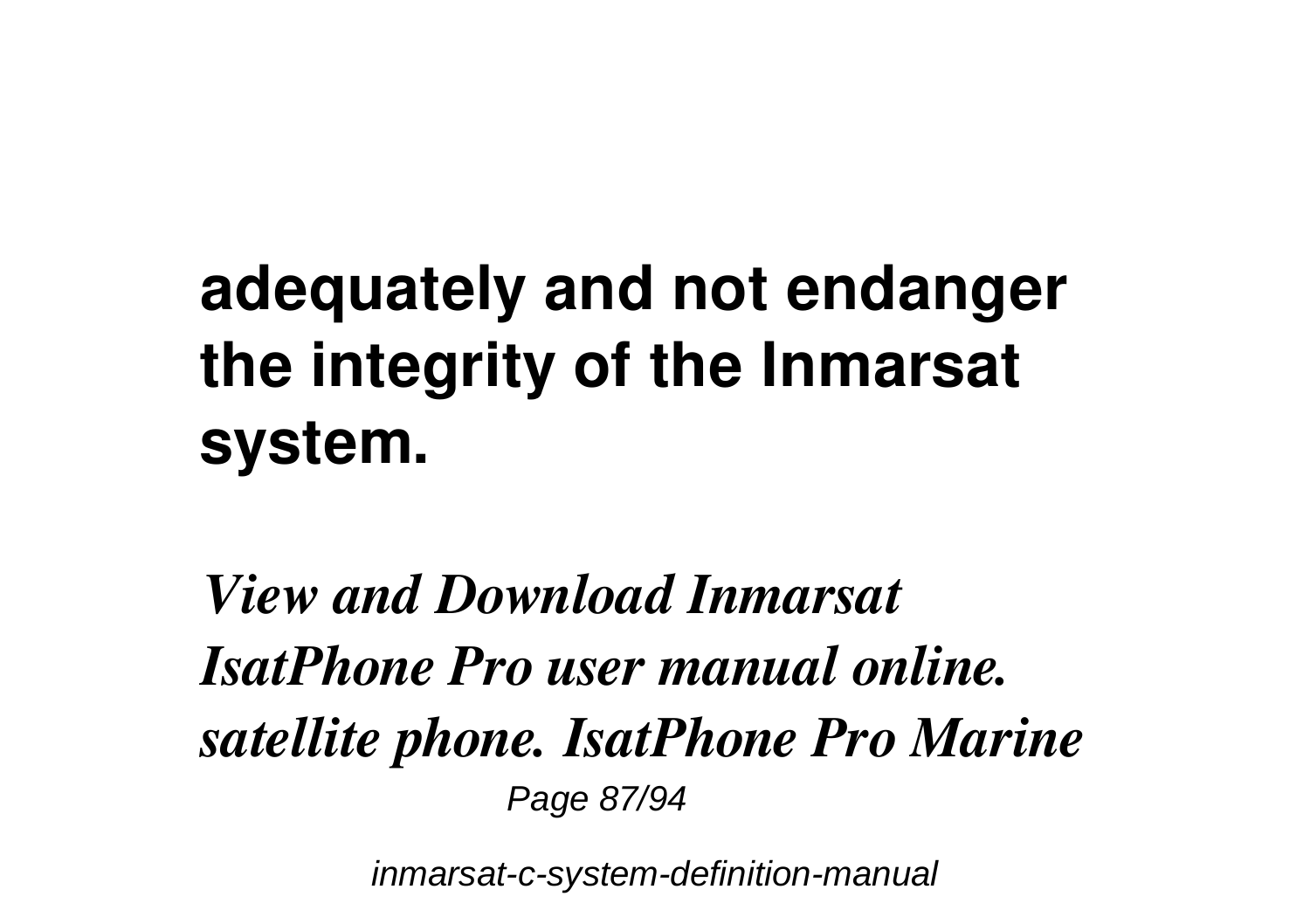*GPS System pdf manual download. Before the FEDERAL COMMUNICATIONS COMMISSION Washington, D ... What does SDM stand for? SDM stands for System Definition Manual (Inmarsat; UK) Suggest new*

Page 88/94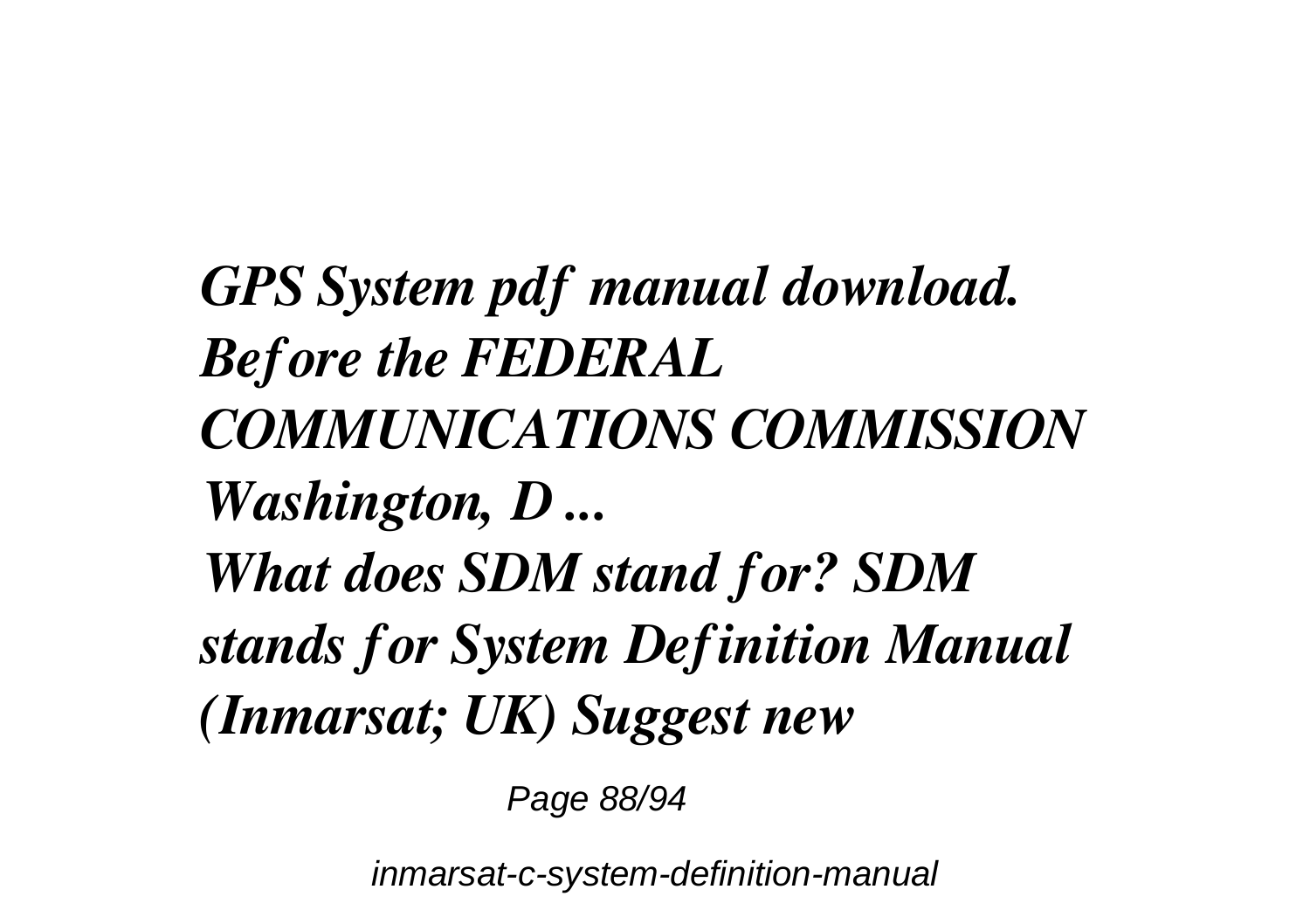*definition. This definition appears very frequently and is found in the following Acronym Finder categories: Business, finance, etc. See other definitions of SDM. Other Resources: Inmarsat C is a two-way store and forward communication system that*

Page 89/94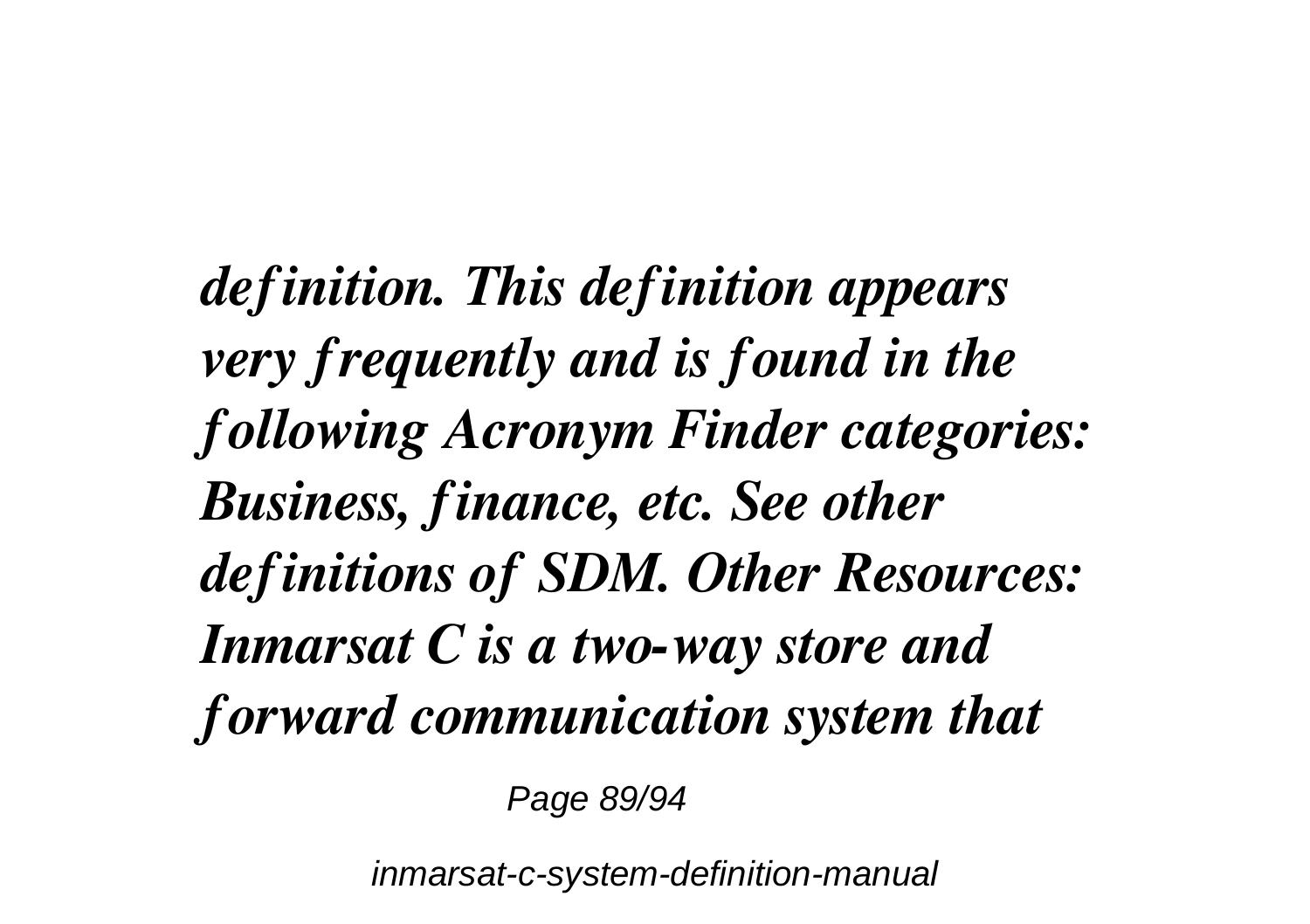*transmits messages in data packets in ship-to-shore, shore-to-ship and ship-toship direction. Inmarsat C comprises of a small omnidirectional antenna, compact transceiver (transmitter and receiver), messaging unit and, if GMDSS-compliant or with a distress*

Page 90/94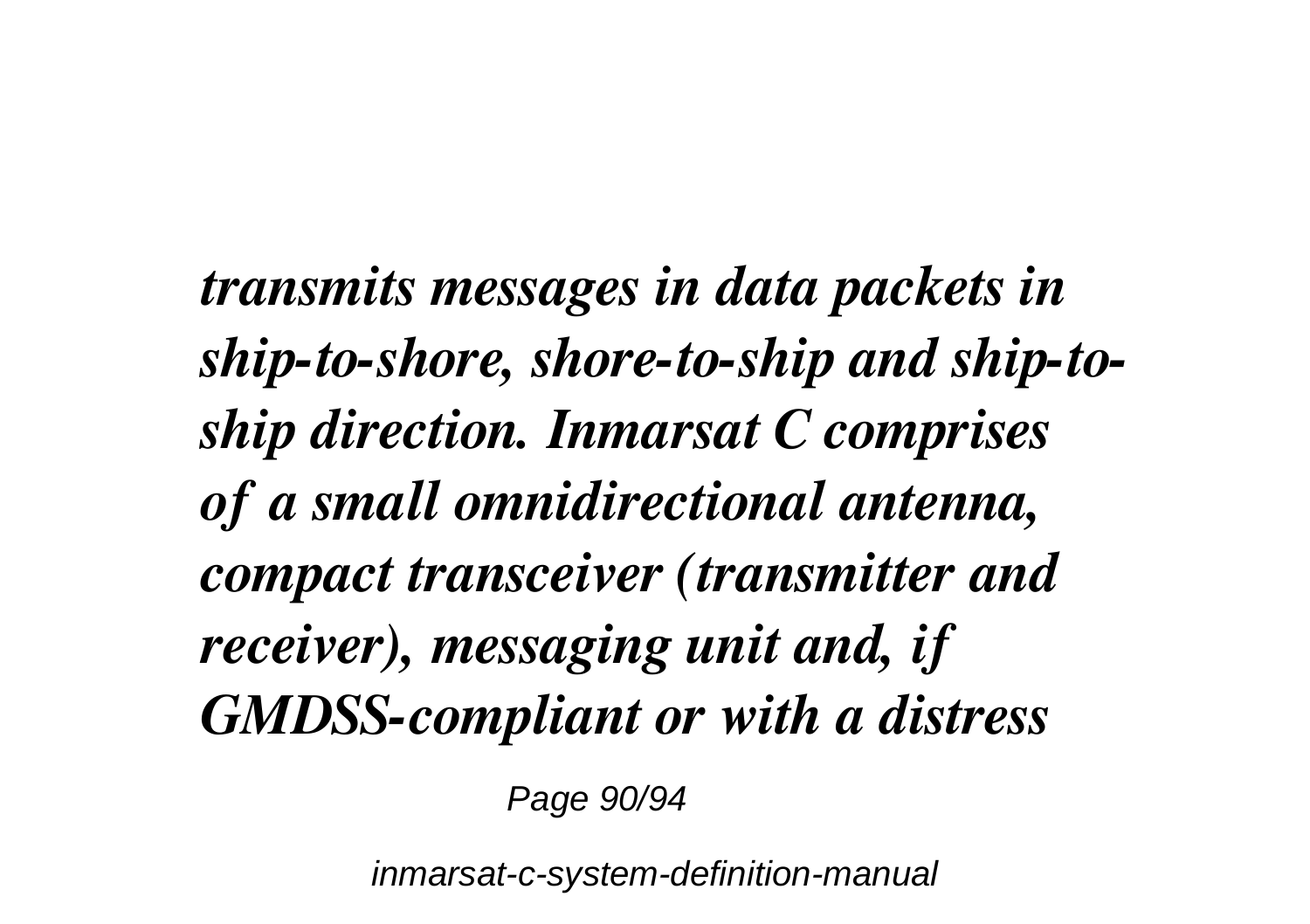*function, a Dedicated Distress Button to activate a Distress Alert. The Inmarsat C satellite communications system has a capability known as Enhanced Group Call (EGC), which enables MSI providers to send messages for*

Page 91/94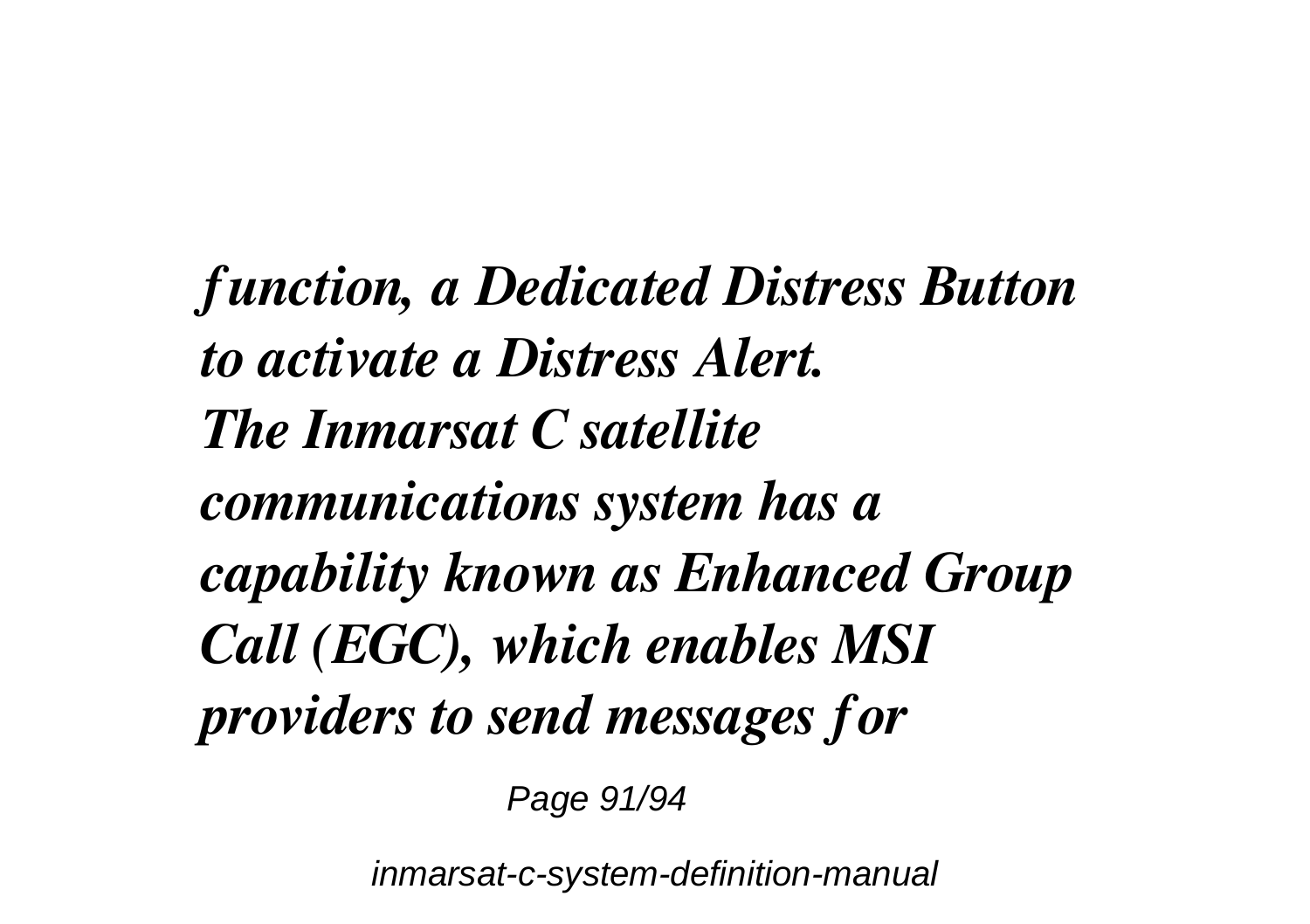#### *selective reception by EGC receivers located anywhere in the four Ocean Regions.*

#### **Inmarsat C System Definition Manual**

Page 92/94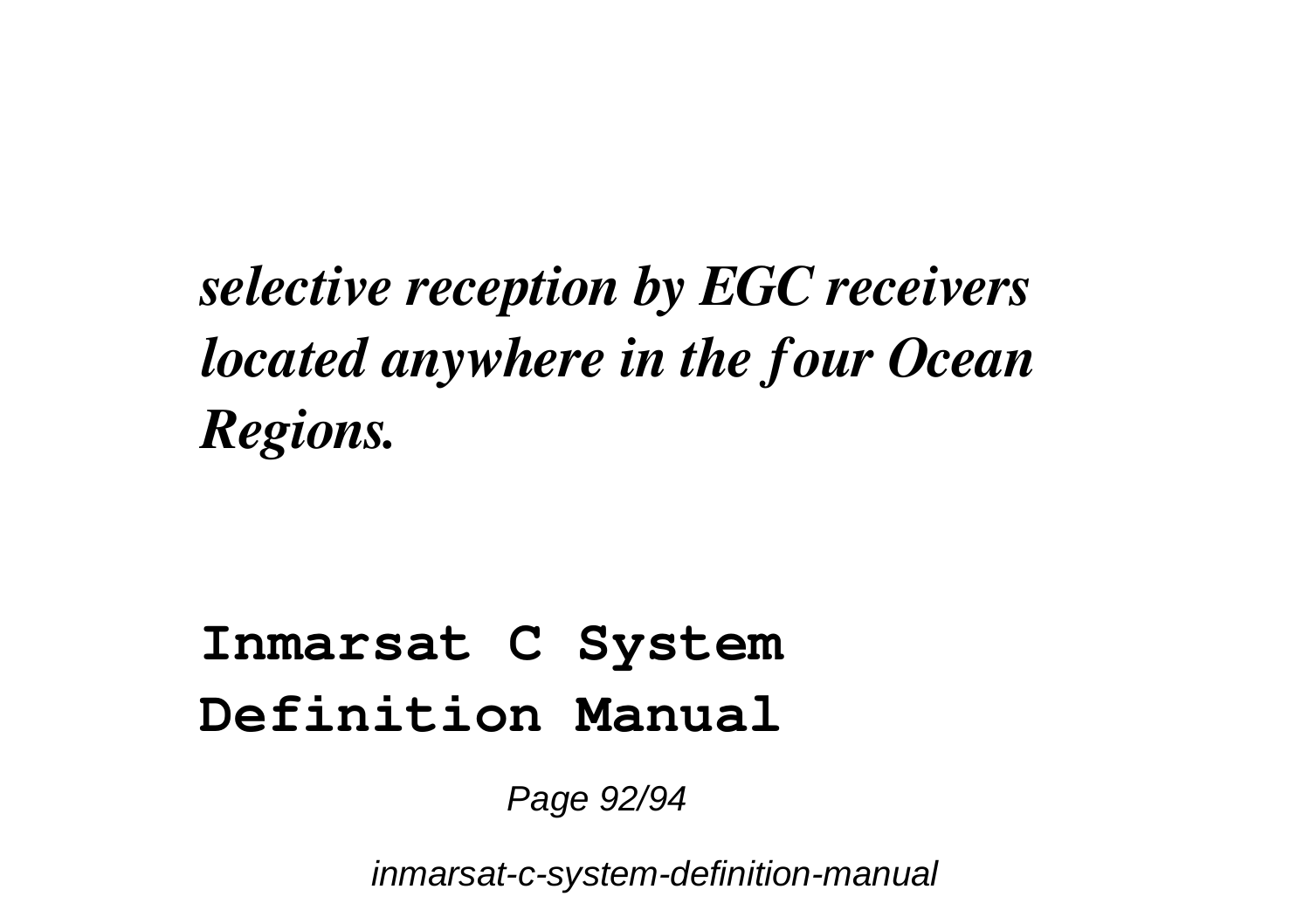**Inmarsat | Enabling the connected world Inmarsat-C - Wikipedia SDM - System Definition Manual (Inmarsat; UK) | AcronymFinder Inmarsat C | Two Way**

Page 93/94